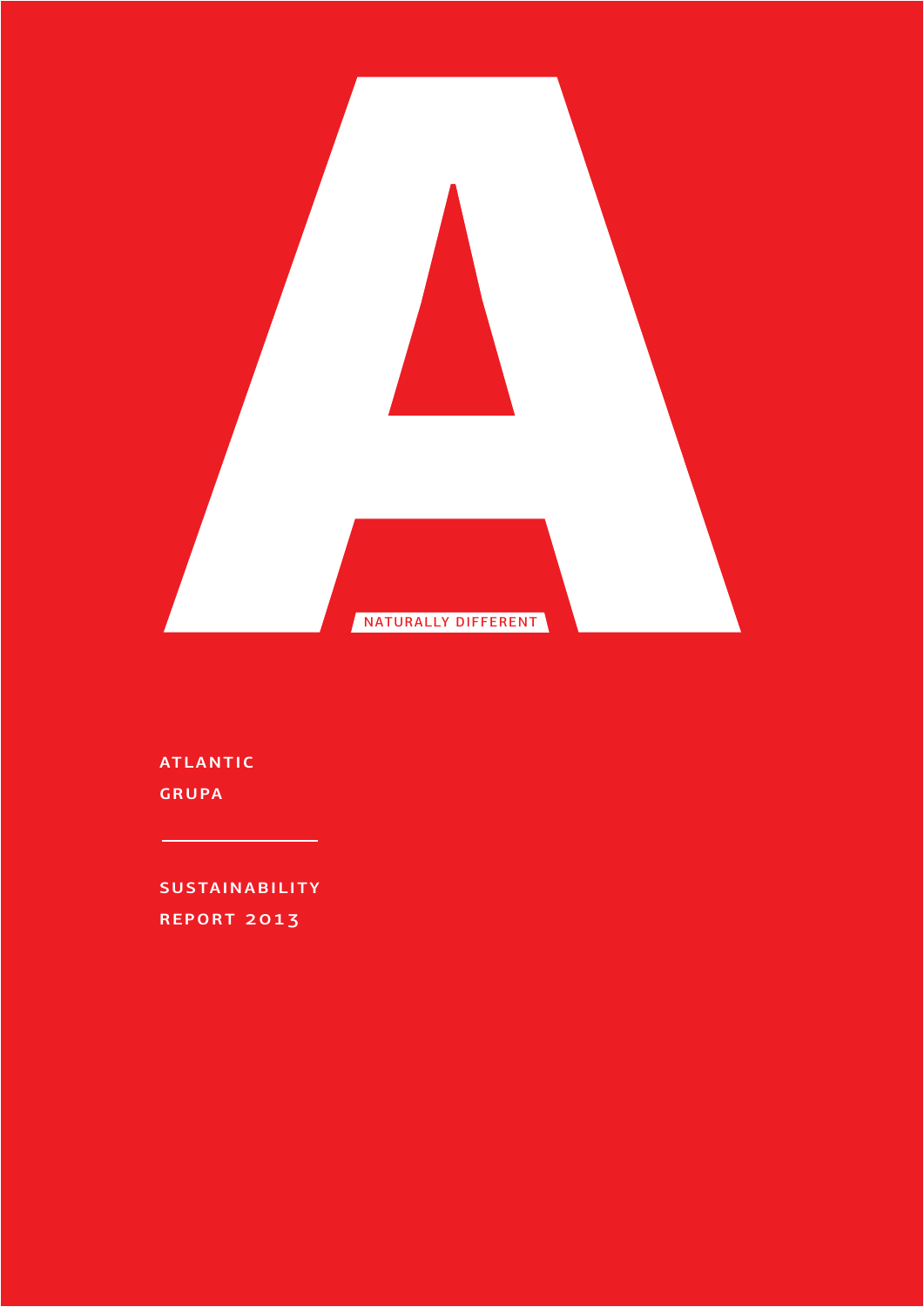# **CONTENTS**

#### LETTER OF THE PRESIDENT OF THE MANAGEMENT BOARD · 03

#### 1. ORGANIZATIONAL PROFILE · 08

About the company · 08 Atlantic Grupa's supply chain · 15 Managing sustainability risks · 16 Commitements to external initiatives · 18 How we support UN Global Compact principles  $\cdot$  18

#### 2. ABOUT THIS REPORT · 22

Report parameters · 22 Materiality · 24 Stakeholder engagement · 25

#### 3. corporate management · 26

Governance structure of the organization · 28 Remuneration policy for management board members · 30 Ethics and integrity · 32

#### 4. economic impacts · 36

#### 5. product responsibility · 40

 Integrated certification · 41 Product health and safety · 43 Product and service labelling  $.45$ 

#### 6. workplace responsibility · 52

Employment · 54

Occupational health and safety · 57

Training and education · 59

#### 7. environmental responsibility · 61

Energy consumption within the organization  $\cdot$  63 Biodiversity · 65

Waste · 66

# 8. gri index · 68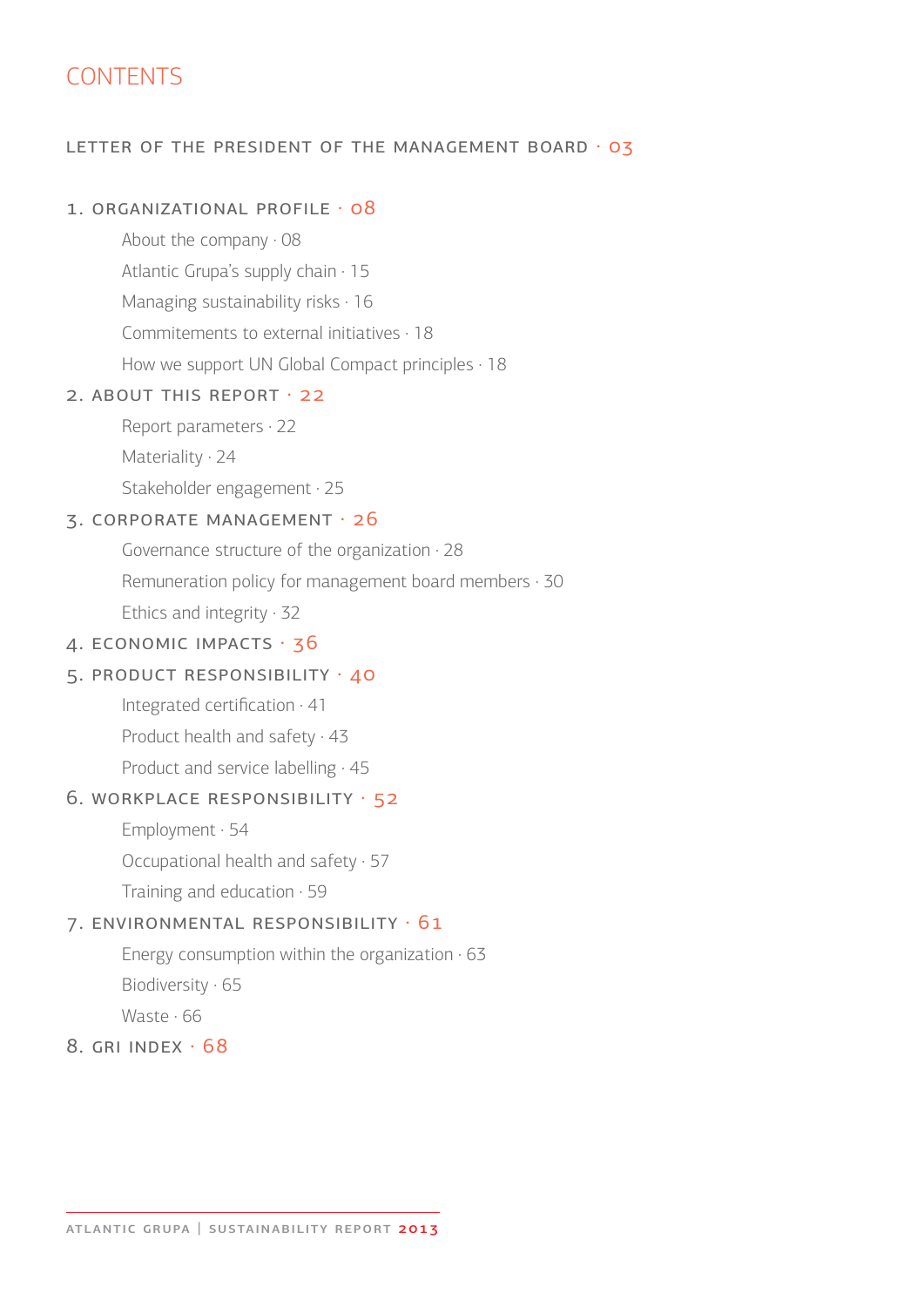

# LETTER OF THE PRESIDENT OF THE MANAGEMENT BOARD

*Dear stakeholders,*

*In the increasingly complex global circumstances of change and uncertainty, business sector, as a major driver of development, is challenged to be more responsible and more sustainable in all aspects of its operations. As Atlantic Grupa aspires to contribute to economic development and ensure both long-term business success and prosperity of the local communities, all our activities are deeply rooted in sustainability values. We strive to build a more secure future for our employees, customers, suppliers, consumers and society as a whole.*

*The conditions in which we have been working over the past several years have become seriously challeng-*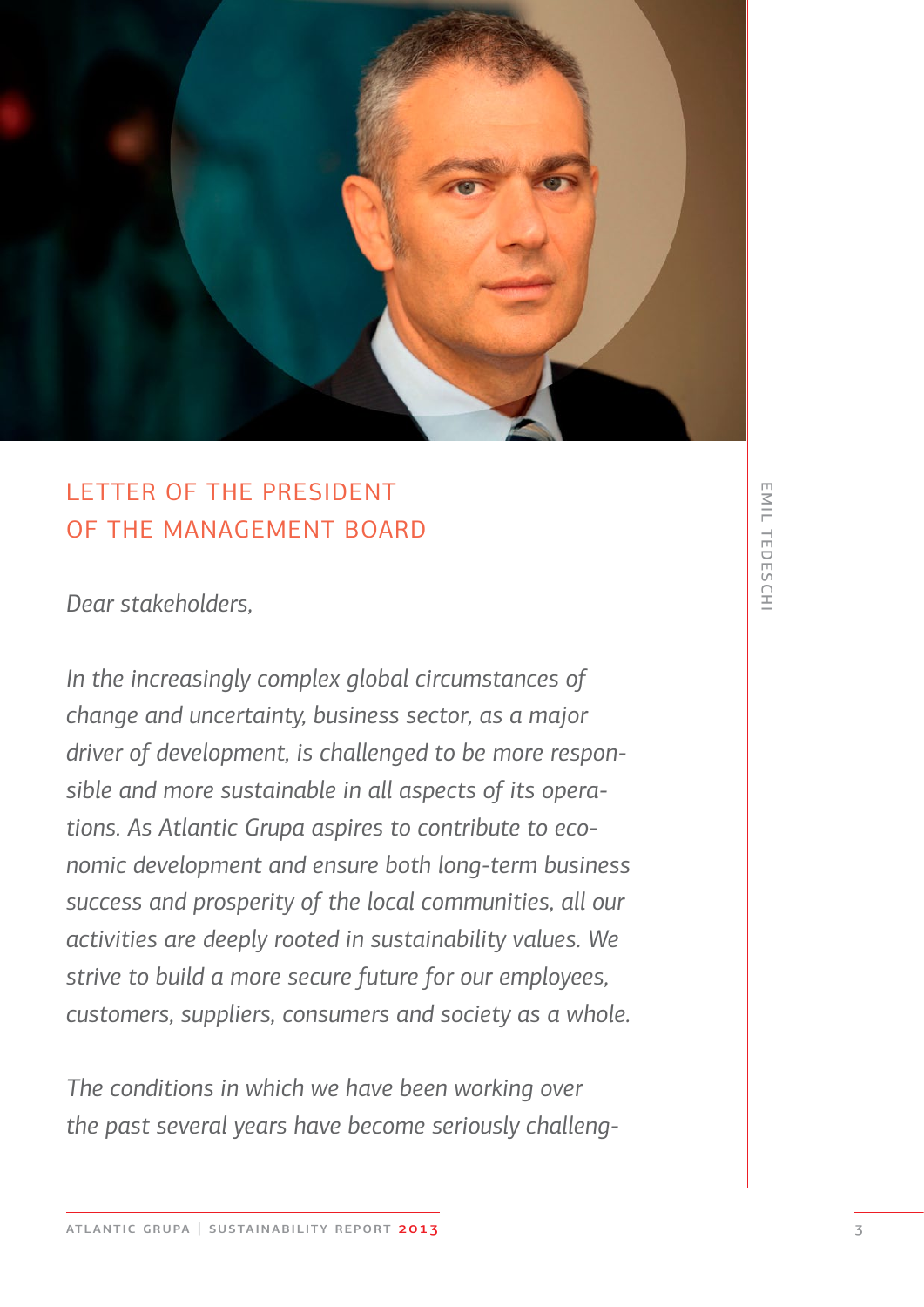*ing, primarily due to the ongoing economic crisis and the aftermath it leaves on the business and social environment. This is especially the case in Southeast Europe where Atlantic Grupa makes most of its revenues. However, by successfully implementing our strategy, in 2013, Atlantic Grupa continued with its organic growth in sales and improved profitability. We are particularly pleased that our business model is proven stable in these difficult economic times, as is demonstrated by the results we have achieved and the new investments we have instigated.* 

*Despite the challenges, we continue to generate growth*  in conditions of overall downfall or stagnation, including *the region. Our results in Commonwealth of Independent States (CIS) markets, as well as in major European markets corroborate our company's inclination towards internationalization as our focal strategy. We are thus constantly working on building and developing highquality working conditions and an identifiable corporate culture, with added focus on strengthening our managerial team and developing managerial capacities. At the same time, the company is continuously dedicated to the risk management, liquidity maintenance and the management of financial liabilities.* 

*Our expectations are always as realistic as they are ambitious and aspiring. As a transparent company listed in the first quotation of the Zagreb Stock Exchange, we*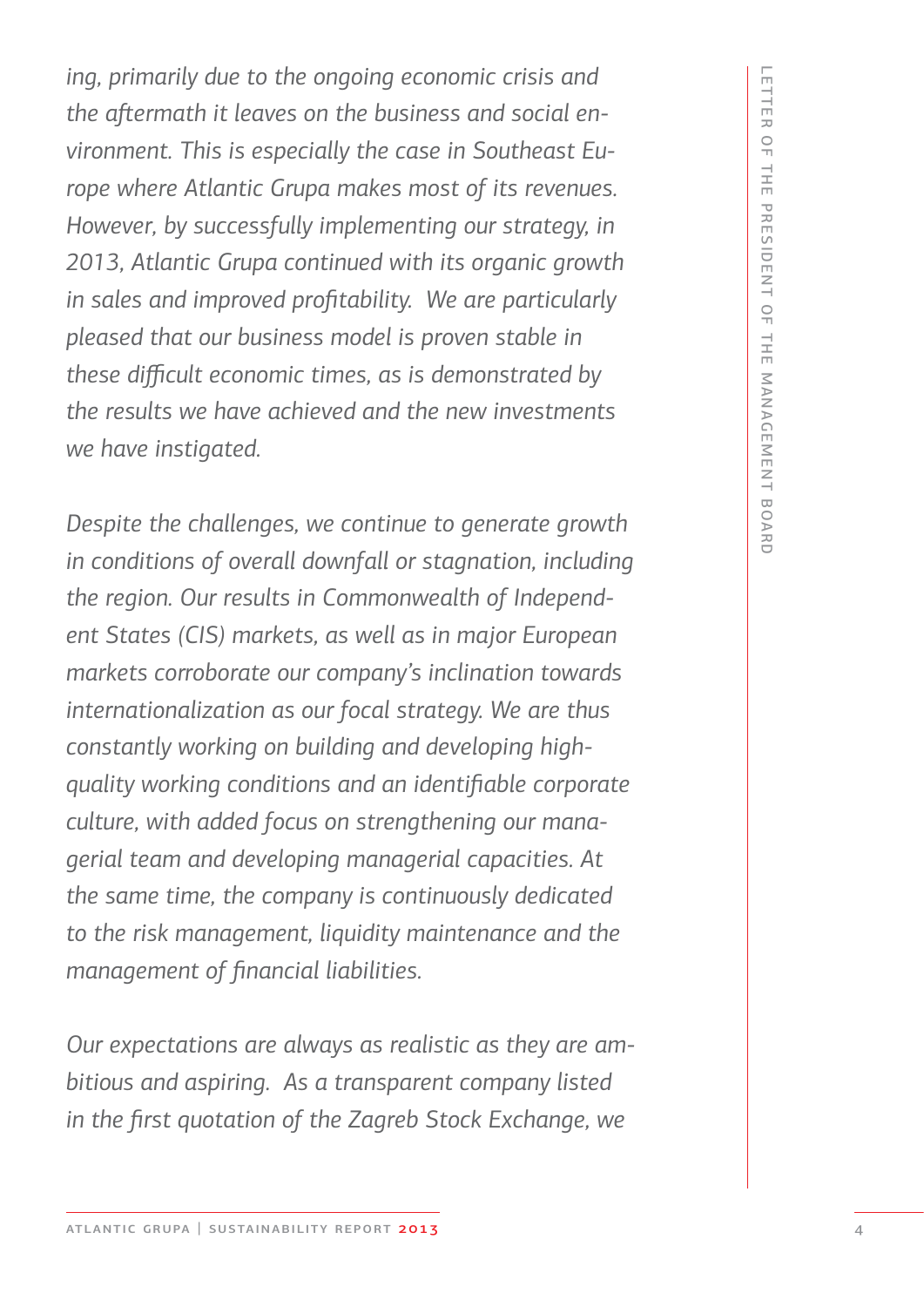*continue to deliver the results we have promised for an ongoing 25 quarter-periods. We are thus recognizable to capital market and to our shareholders as a conscientious and prospective company. Our vision, nevertheless, surpasses the parameters that are solely measureable in financial terms. Owing to a clear vision of our development, we have, since 1991, grown and matured from a local distributor with six employees, into one of the leading corporations in Southeast Europe. We engage nearly 4500 employees, with companies in 11 countries and revenues of over 670 million Euros – a regional multinational company, leader in the manufacturing and distribution of consumer goods. We have ambitious plans for development and above-average growth rates in Eastern and Western Europe; namely Germany, Austria, Italy, Great Britain, Sweden, Switzerland, and CIS countries. Russia and neighbouring countries are a particularly potent and prospective market for our products, into which we intend to significantly invest in the forthcoming future, and achieve our utmost growth. The progress we made in 2013 substantiates the claim for such a strategic focus.* 

*In terms of interaction with all stakeholders, our trustworthiness is constant from day one; while with the same dynamic, the growth and expansion of our business parallels the expansion and spectrum of responsibility towards the internal and external environment, as well as the awareness of the potentials and necessity of*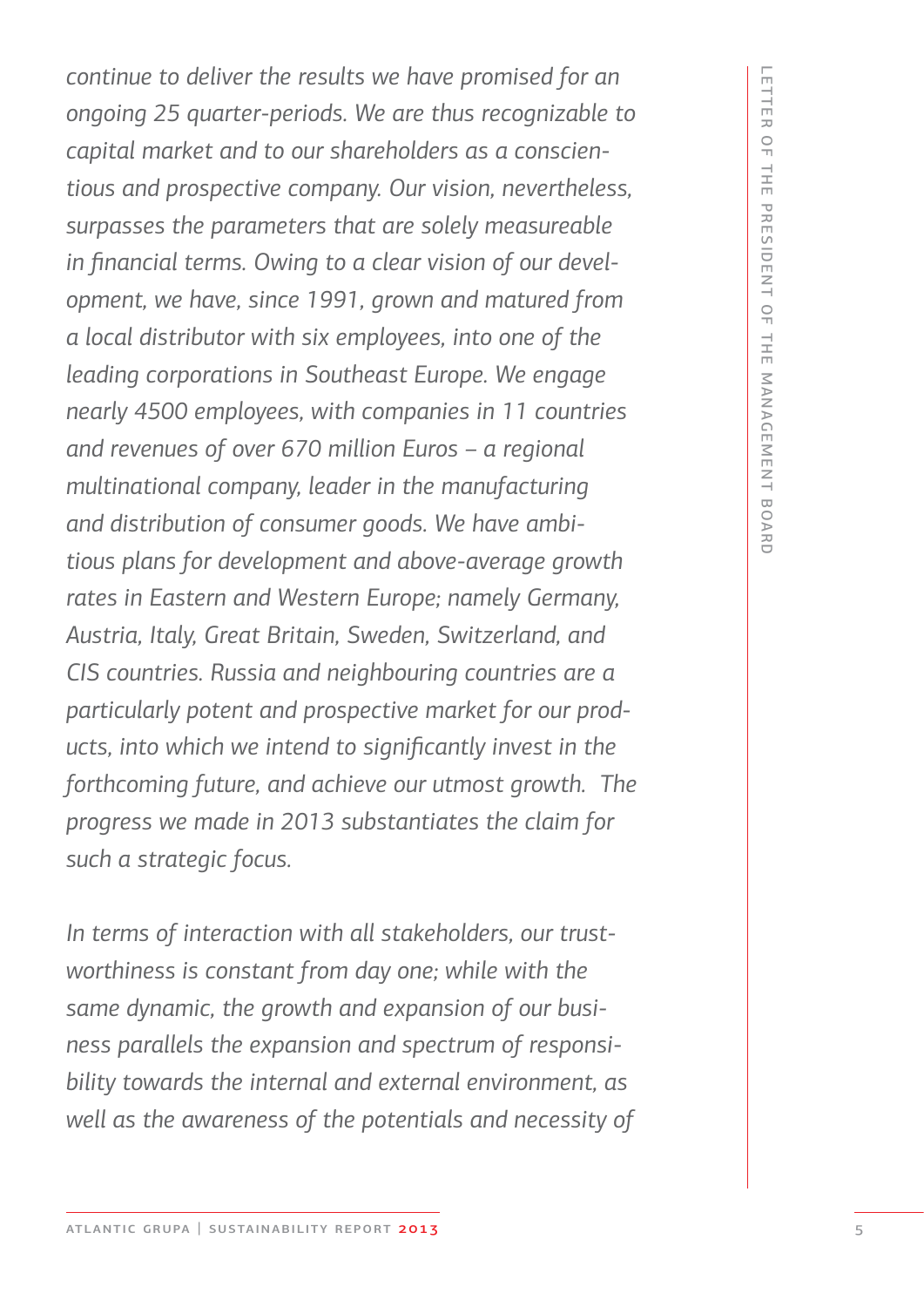*our own impact on the improvement of overall circumstances surrounding us. Responsibility, for us, signifies an attitude and belief, which as an integral part of our development strategy, parallels our continual growth. We are thus thoroughly committed to the social responsibility we abide by on all our business markets, aiming at always returning a portion of the profits we make to the community where we make it.*

*In 2013 we made good progress across a number of areas of growing interest to stakeholders. Since our ultimate goal is to provide our consumers sustainable and quality products, our quality system is totally integrated and combines the requirements of business process management with the highest product safety and quality assurance principles and the environmental management requirements. Environmental awareness and the long-term sustainability of our business model oblige us to be concerned with the ecological impact of the industry. Within our company, care for the environment, consistent with the Environmental Management System, has developed from a local point all the way to the corporate level, with the main focus being on sustainability and protection for the future. Atlantic Grupa has taken a significant step towards sustainability through major activities in three areas – environment and energy efficiency, people and society, and management. The sustainable environmental management system is centred on the well-planned and economic use of natu-*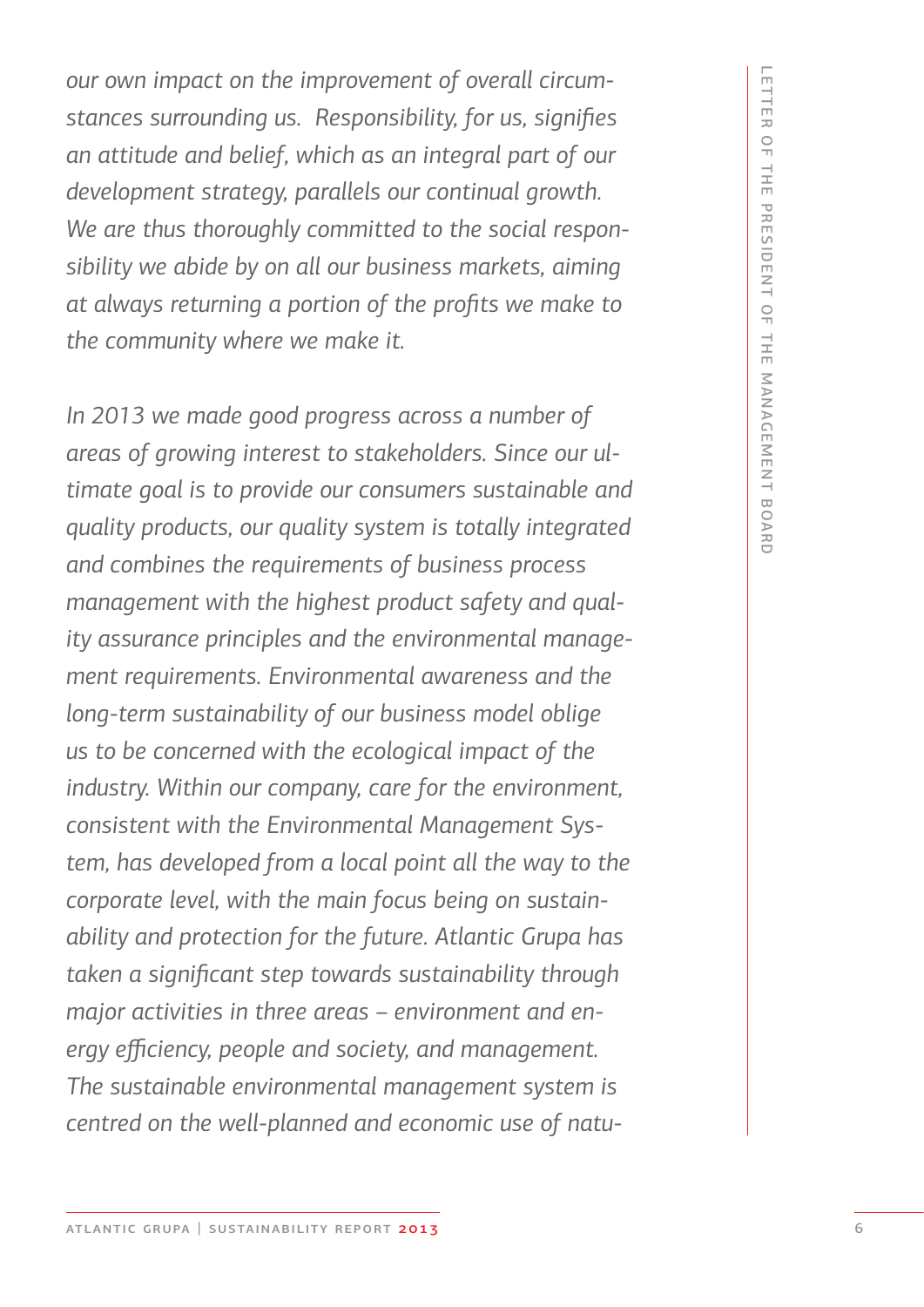*ral resources, the utilization of environmentally-friendly technologies in manufacturing, waste reduction, and reduced energy and water consumption. The ISO 14001 International Environmental Management Certification confirms that our environmental management system is in accord with the standards of best practice.* 

*Finally, in order to fully integrate sustainability into our business operations in 2013 we have adopted the Global Reporting Initiative (GRI) reporting methodology, which provides a globally recognised framework through which to monitor and improve our sustainability performance. Our sustainability reporting is constantly evolving and underpins our strategic priorities, shapes our values and influences the way we do business. We stay committed to making our sustainability principles part of the strategy, culture and day–to–day operations of our company, and to engaging as a reliable partner in collaborative projects with our stakeholders.* 

*Emil Tedeschi, President and CEO*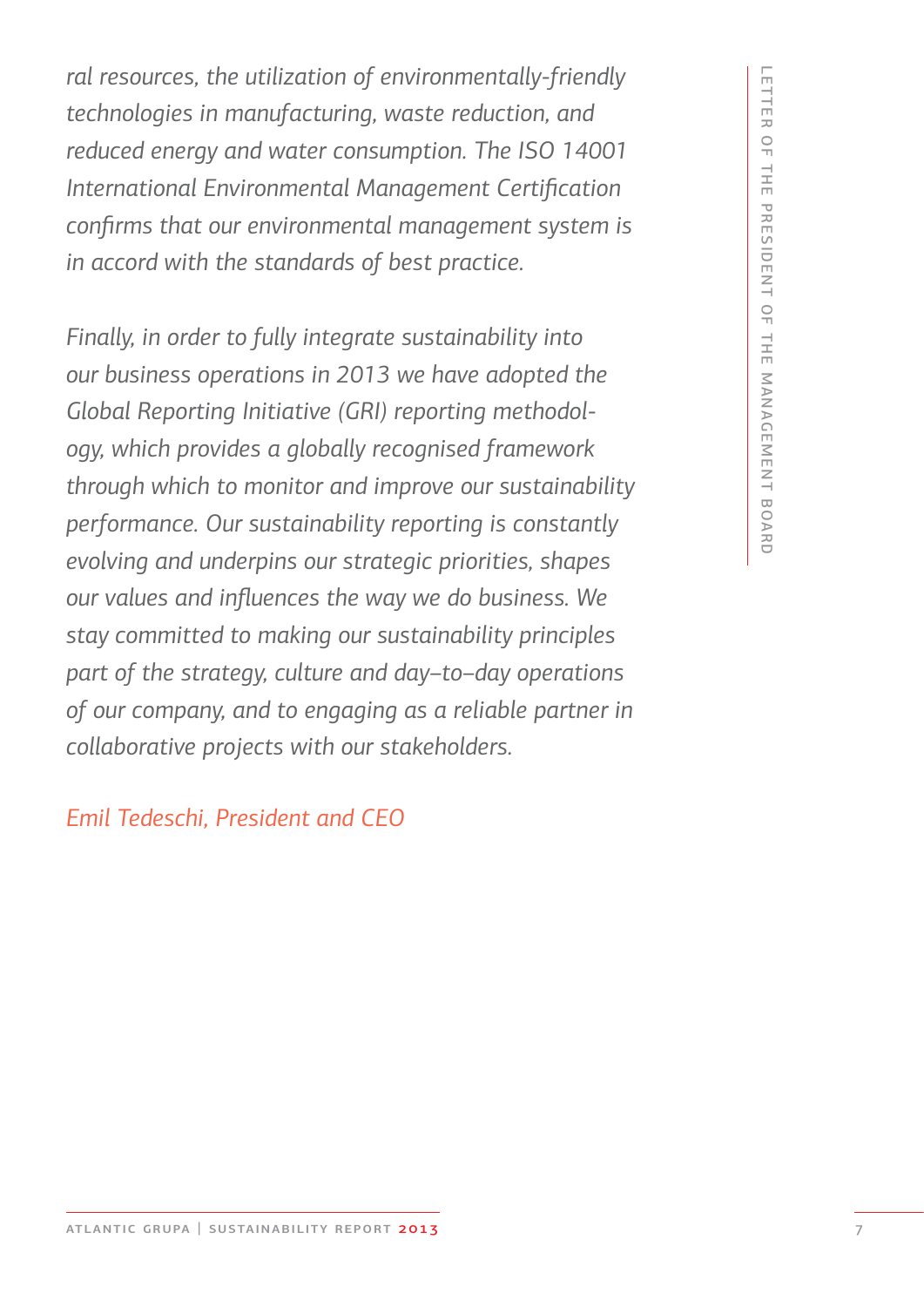# 1.ORGANIZATIONAL PROFILE

# about the company

*Atlantic Grupa is a Croatian multinational company whose business operations include the production, development, sales and distribution of consumer goods with simultaneous market presence in over 30 countries around the world. Atlantic Grupa is one of the leading food companies in the region (Croatia, Slovenia, Bosnia*  & *Herzegovina, Serbia, Montenegro, Macedonia and Kosovo), whose product portfolio includes coffee, sports food, soft drinks, sweet and salted snacks, savoury spreads and baby food.*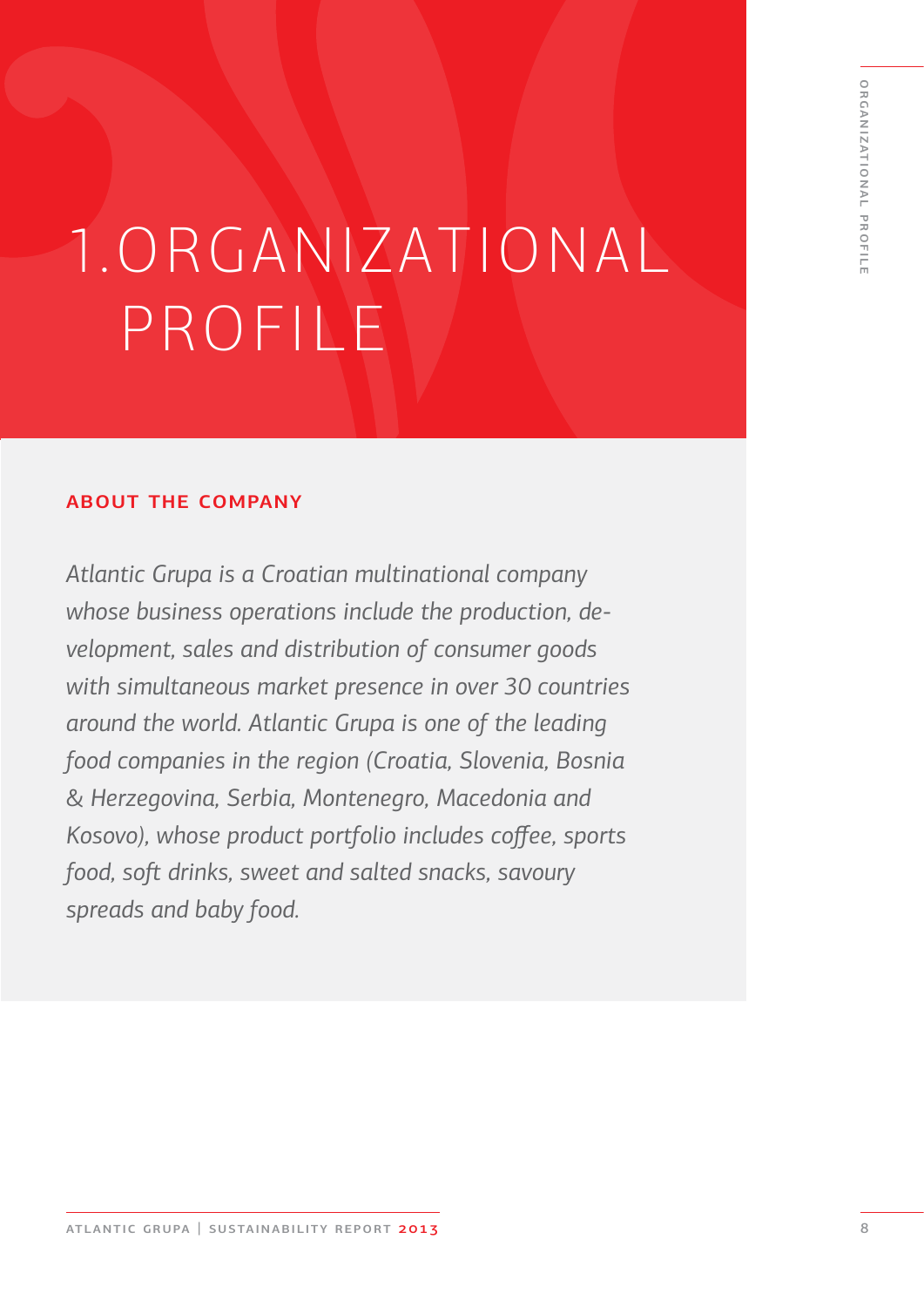Additionally, Atlantic Grupa has a wide portfolio of personal care products; it is the owner of the leading Croatian producer of vitamins, minerals, supplements and OTC medicines and the owner of one of the leading private pharmacy chains united under the name Farmacia. Atlantic Grupa has a strong regional distribution network through which, in addition to its own range of well-known brands, it also distributes a range of products from external partners. Moreover, Atlantic Grupa's products have significant market presence in Russia, Commonwealth of Independent States (CIS) and Europe, and with its sports food assortment Atlantic Grupa is one of the leading European producers in this segment.

# STRATEGIC BUSINESS UNIT BEVERAGES Moltivico AETHALIN **Donat** kalnička RONDO C VECAVEC kala Mg

#### STRATEGIC BUSINESS UNIT COFFEE



#### STRATEGIC BUSINESS UNIT SNACKS

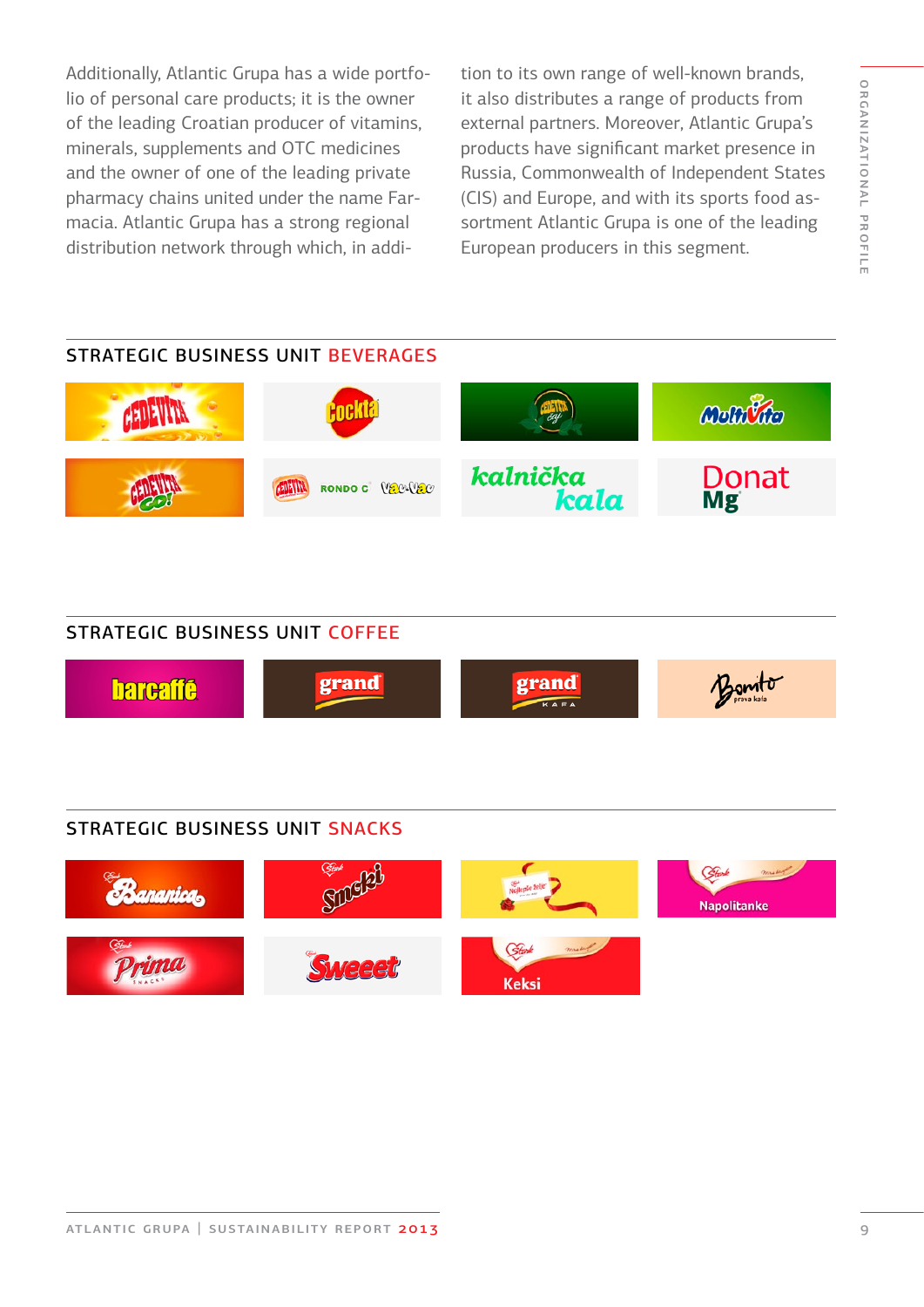# STRATEGIC BUSINESS UNIT SAVOURY SPREADS



# STRATEGIC BUSINESS UNIT PHARMA AND PERSONAL CARE



### STRATEGIC BUSINESS UNIT SPORTS AND FUNCTIONAL FOOD



# BUSINESS UNIT BABY FOOD



organizational profile

ORGANIZATIONAL PROFILE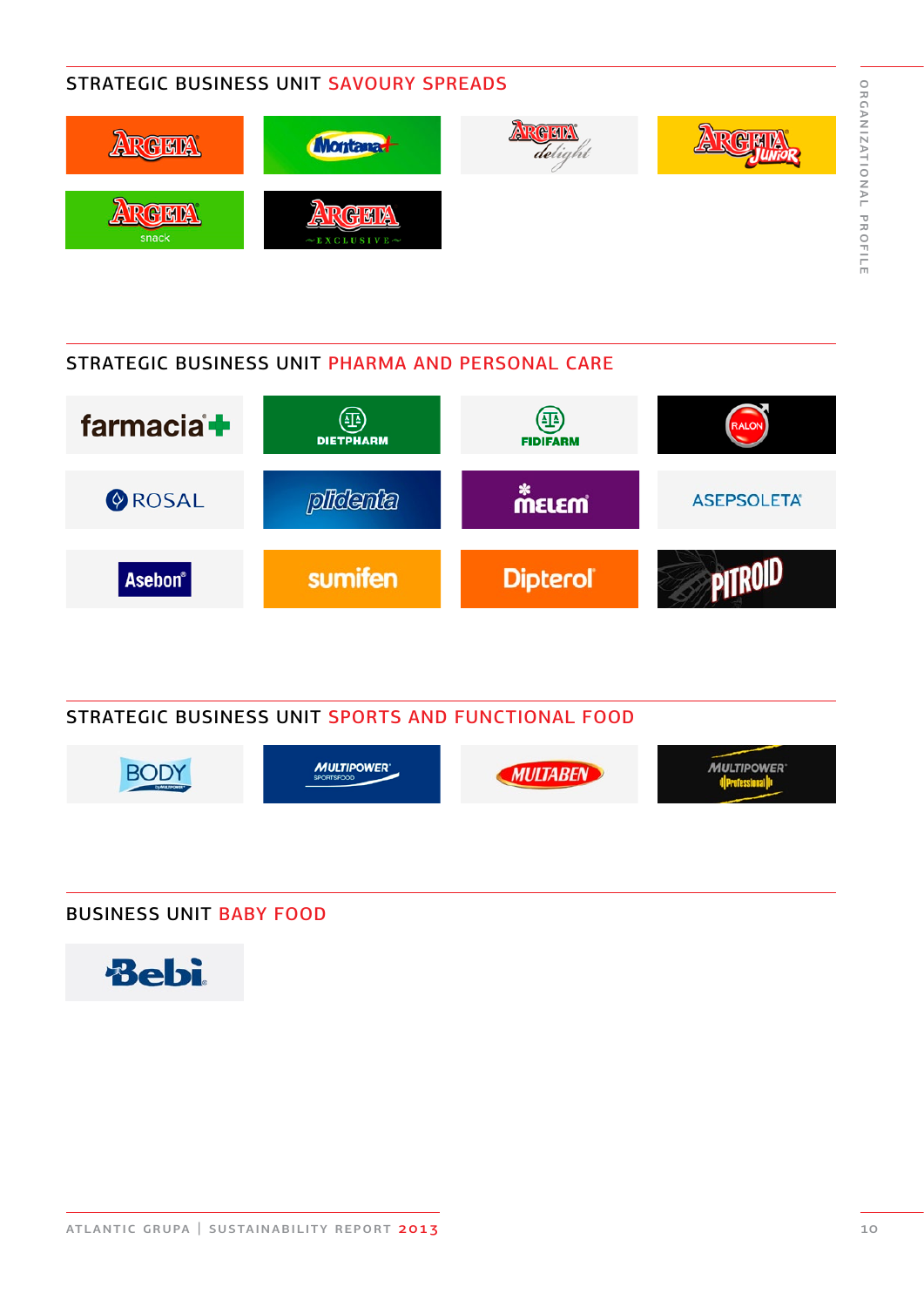# LEADING DISTRIBUTOR OF MULTINATIONAL BRANDS



The company's headquarters is in Zagreb, while production facilities are located in Croatia, Germany, Slovenia, Bosnia & Herzegovina, Serbia and Macedonia. Atlantic Grupa has companies and representative offices in 11 countries, while in those markets where it is not present with its own operating companies, Atlantic Grupa has developed partnerships with regional and national distributors.

Today, Atlantic Grupa is a company with:

- → *sales revenues of HRK 5.1 billion*
- → *over 4,200 employees and over* 
	- *440 freelancers(FTE) in Serbia*
- → *developed regional distribution*
- → *17 production facilities in 6 countries*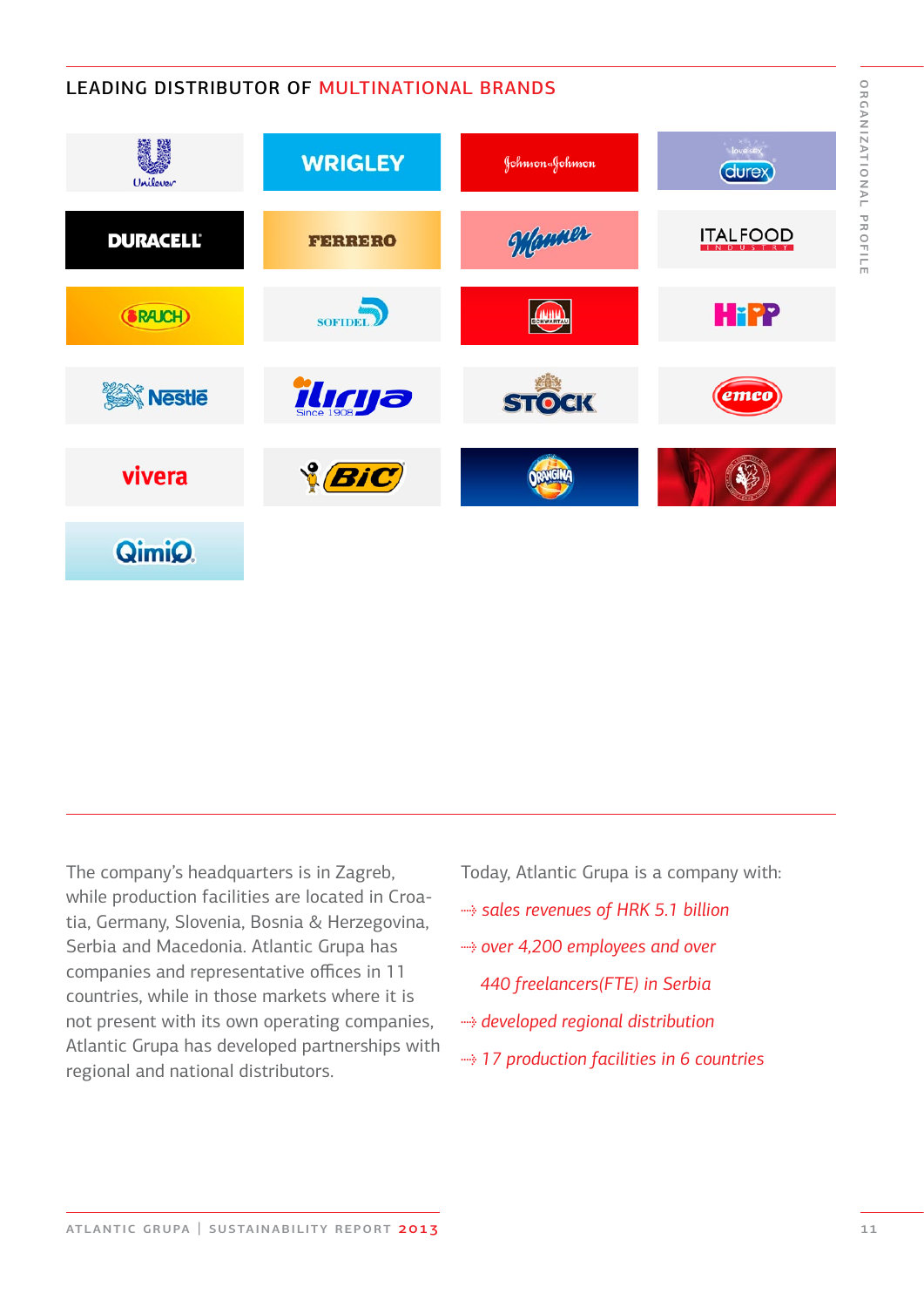# ORGANIZATIONAL PROFILE organizational profile

# ‣ NATIONAL COMPANY

- 1991 Incorporation of Atlantic Trade and the development of consumer goods distribution Establishing cooperation with the company Wrigley
- 1992 Opening of the distribution centre Split
- 1994 Opening of distribution centres Osijek and Rijeka
- 1996 Cooperation with Procter & Gamble
- 1997 Investment in the Ataco distribution system in B&H
- 1998 Launch of Montana, the first Croatian ready-made sandwich for broad distribution
- 1999 Establishing cooperation with Johnson & Johnson

# ‣ REGIONAL COMPANY

- 2001 Establishing a representative office in Bosnia & Herzegovina Start up of a distribution company Atlantic Trade d.o.o.\* Serbia Acquisition of Cedevita d.o.o. Establishing cooperation with Ferrero
- 2002 Incorporation of Atlantic Grupa d.o.o.
- 2003 Acquisition of Neva d.o.o. Start up of a distribution company Atlantic Trade Skopje d.o.o.
- 2004 Start up of a distribution company Atlantic Trade d.o.o. Ljubljana Acquisition of the brand Melem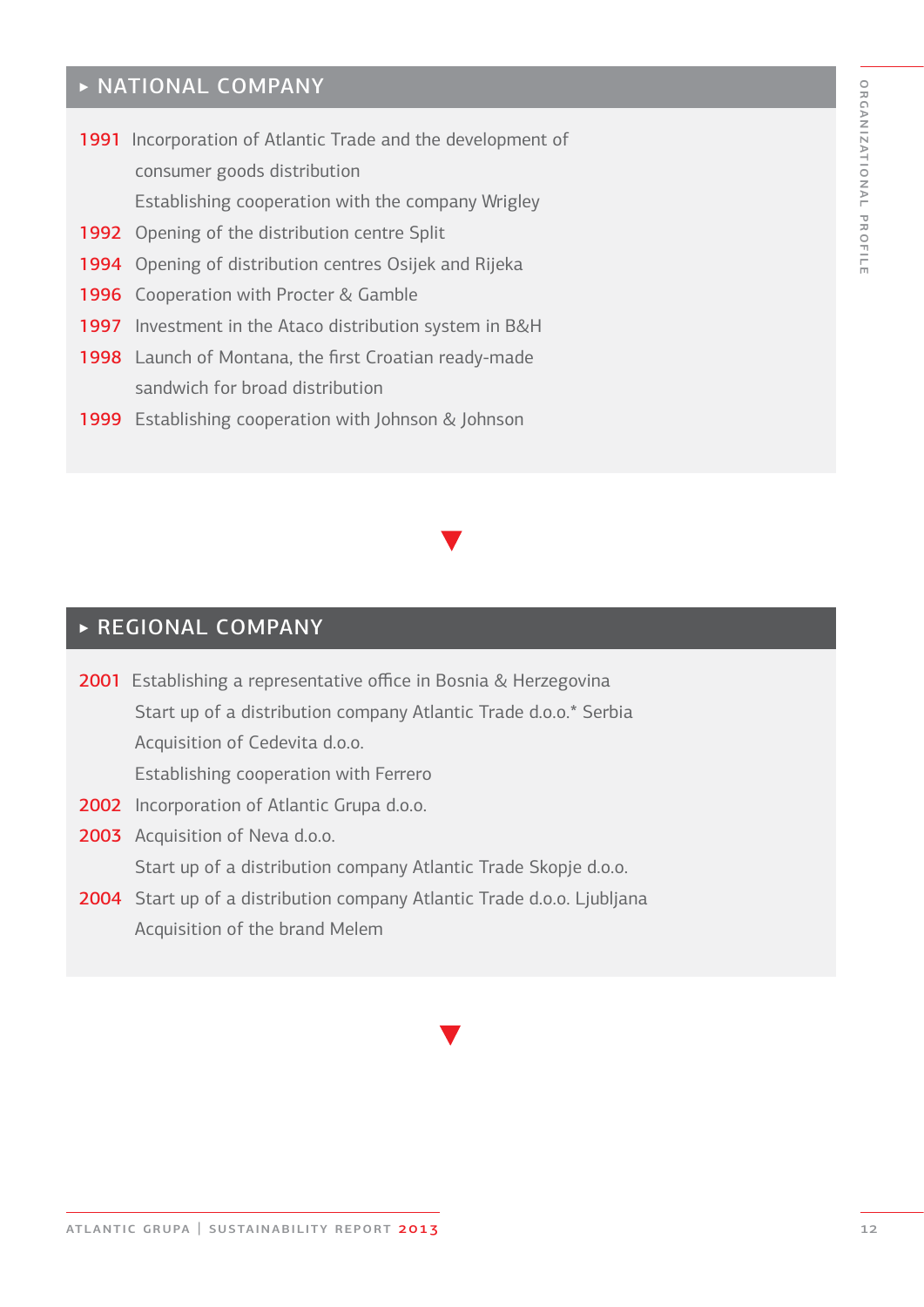# ORGANIZATIONAL PROFILE organizational profile

# ‣ EUROPEAN COMPANY

| <b>2005</b> Acquisition of a German sports food producer Multipower |
|---------------------------------------------------------------------|
| <b>2006</b> Establishing a representative office in Moscow          |
| Transformation of Atlantic Grupa into a joint-stock company         |
| 2007 Acquisition of Fidifarm d.o.o.                                 |
| Acquisition of Multivita d.o.o.                                     |
| Listing of Atlantic Grupa d.d. **shares on the official market      |
| of the Zagreb Stock Exchange                                        |
| <b>2008</b> Acquisition of pharmacies and forming of the            |
| pharmacy chain Farmacia                                             |
| 2010 Acquisition of Droga Kolinska d.d.                             |
| 2013 Establishing cooperation with Unilever                         |
|                                                                     |

\* d.o.o. - Croatian abbreviation for "limited liability company" (Ltd) \*\* d.d. - Croatian abbreviation for "joint-stock company" (Inc.)

Following the completed capital increase in 2010, the total number of Atlantic Grupa shares is 3,334,300, which are quoted on the official market of the Zagreb Stock Exchange (ZSE) under the code ATGR-R-A.

### Ownership structure on 31/12/2013

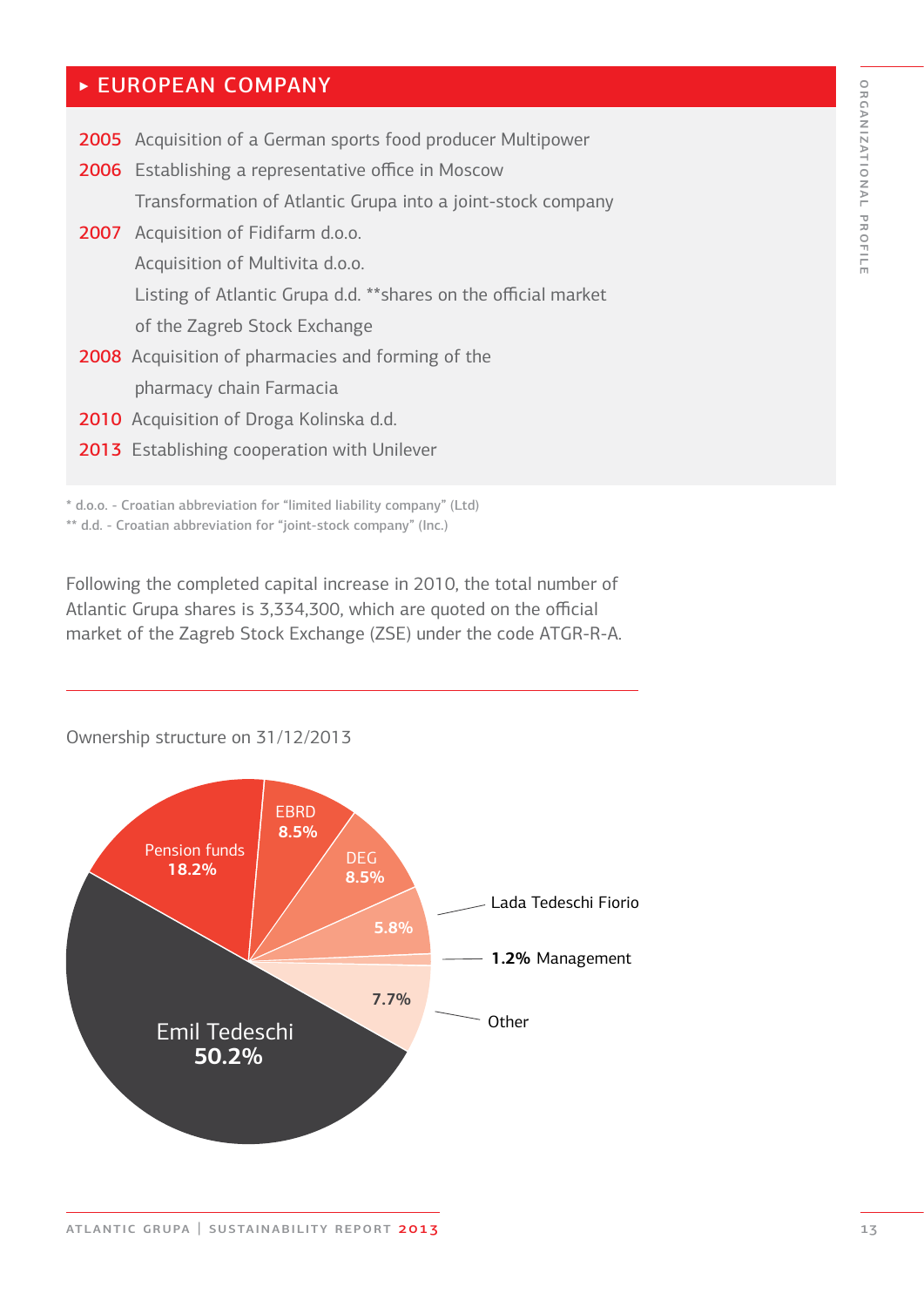In 2013 Atlantic Grupa continued its intensive and dynamic business growth and development, which was reflected in the number and structure of our employees. The company has 4,228\* employees out of which 51% are women. The majority of our employees work

in Serbia (36%), Croatia (34%) and Slovenia (14%). In 2013, 98% of our employees had full time contracts while 2% were part time employees. In the same period, 7.5% of employees had short-term contracts, while 92.5% had long-term contracts.

| Region       | No. of<br>employees | M              | $\mathsf F$    | Age group      |                |                     |
|--------------|---------------------|----------------|----------------|----------------|----------------|---------------------|
| (market)     |                     |                |                | < 30           | $30 - 50$      | $> 50$              |
| B&H          | 156                 | 113            | 43             | 18             | 115            | 23                  |
| Croatia      | 1.521               | 644            | 877            | 272            | 1.006          | 243                 |
| Germany      | 173                 | 94             | 79             | 29             | 97             | 47                  |
| Italy        | 8                   | $\overline{3}$ | 5              | $\mathbb{I}$   | $\,$ 6 $\,$    | $\mathbb{1}$        |
| Macedonia    | 163                 | 107            | 56             | 38             | 112            | 13                  |
| Montenegro   | $\overline{2}$      | $\mathbf{1}$   | $\mathbb{I}$   | $\mathsf O$    | $\overline{2}$ | $\mathsf{O}$        |
| Russia       | 53                  | 19             | 34             | 15             | 24             | 14                  |
| Serbia**     | 1.542               | 759            | 782            | 70             | 1.211          | 260                 |
| Slovenia     | 588                 | 311            | 278            | 81             | 352            | 156                 |
| Spain        | $10$                | $\overline{7}$ | $\overline{3}$ | $\overline{2}$ | $\,8\,$        | $\mathsf{O}\xspace$ |
| <b>UK</b>    | 12                  | 6              | 6              | $\mathbb{I}$   | 6              | 5                   |
| <b>Total</b> | 4.228               | 2.064          | 2.164          | 527            | 2.939          | 762                 |

Atlantic Grupa strongly supports the right of its employees to participate in decisions concerning their economic and social rights, and interests in accordance with the Labour Law. As a responsible employer, we have a tradition of joining workers that are promoting the interests of the worker to the employer, either through a union or work council. Union alliance of Atlantic Grupa is in accordance

with international conventions, laws of the Republic of Croatia and union's statute. The union may work according to company union regulations. In 2013, 90% of our employees were covered with collective agreements. Out of this number, 85% of employees have their own company's collective agreements and 15% are covered with industrial or federal collective agreements.

Without freelancers in Serbia \*

Without freelancers \*\*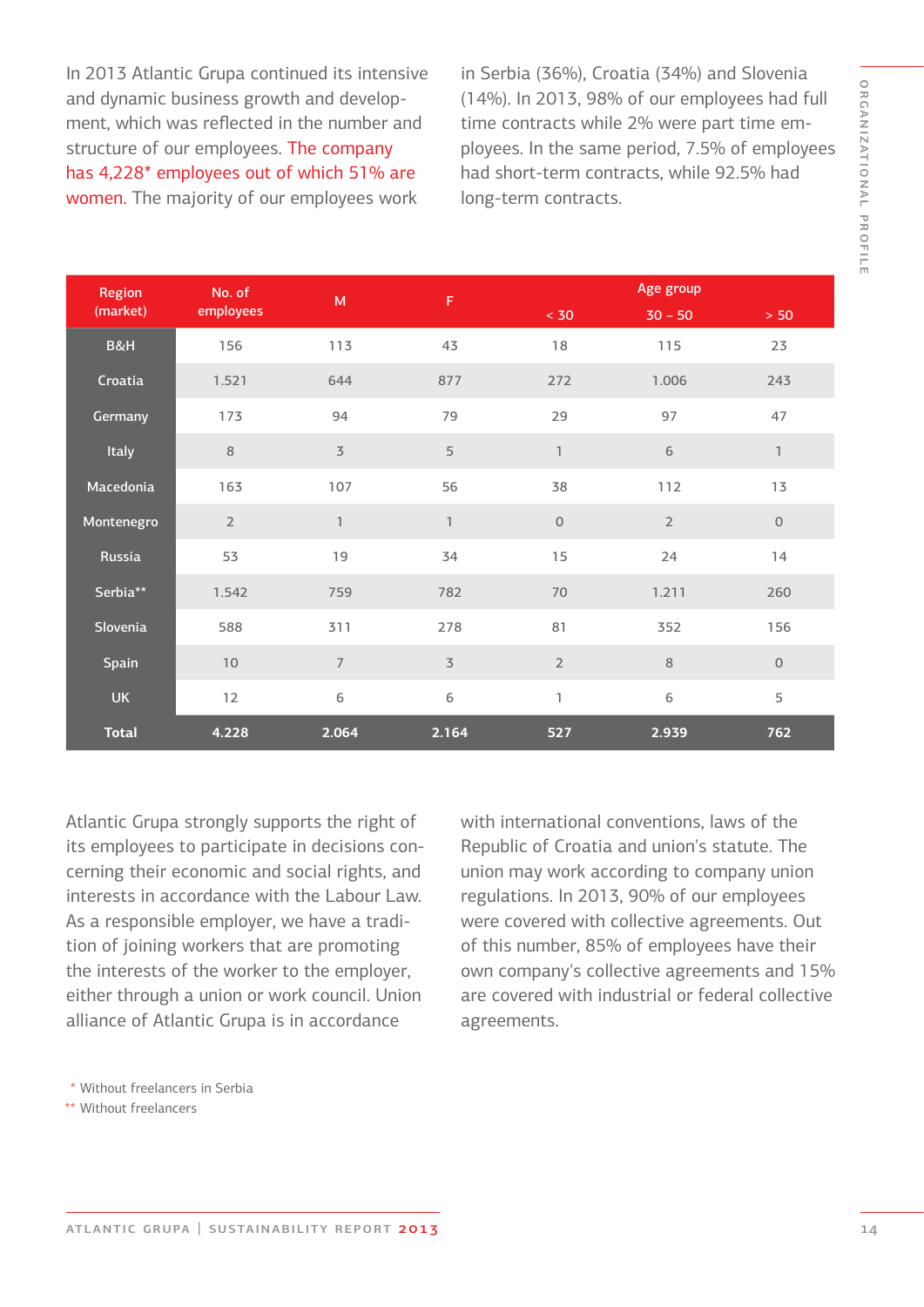# **ATLANTIC GRUPA'S** supply chain

With our 17 production facilities present in 6 European countries with a wide portfolio of different feedstock, materials, services and equipment which we procure, Atlantic Grupa offers many opportunities and possibilities for cooperation to its suppliers. From our suppliers we procure all the raw materials for our products, packaging, machines for producing and finishing the products, other equipment and technical devices, as well as other services that are necessary support to our processes. Our supply chain consists of both large multinational business corporations and local suppliers. From some of the suppliers we procure products and services in significant amounts, while with others we cooperate on an occasional basis. In 2013, Atlantic Grupa cooperated with more than 200 suppliers.

The strategy of the purchasing organization of Atlantic Grupa is based on a careful selection of adequate suppliers capable to supply the company with goods and services of requested quality. Atlantic Grupa constantly encourages suppliers to improve their own efficiency and to develop innovative products and technologies.

Basic principles for procurement and relations with suppliers are defined in the Purchasing Guidelines, the fundamental document of the purchasing organization of Atlantic Grupa, which is followed by the procedures, manuals and instructions describing in detail the specific areas of purchasing activities in Atlantic Grupa's operating companies. The Guidelines foresee that Atlantic Grupa's purchasing organization takes only such actions and practices that ensure sustainable sourcing and procuring by helping reducing waste, improving environmental impact and protecting human and labour rights. Besides the criteria regarding quality and commercial terms and conditions, we require from all our suppliers to act with integrity, to comply with all applicable laws of their countries, including laws related to discrimination, employment, health, safety and environment. Therefore, we actively seek such suppliers who share our values and business principles, and promote the application of high standards within their business environment. These standards include:

- compliance with the laws, including the prohibition of giving or receiving bribe or personal payment
- respecting human rights and employees' rights
- health protection and work safety laws and standards compliance
- prohibition of child work as well as bonded labour
- prohibition of workers abuse, discrimination or harassment
- obeying applicable environmental laws, rules and regulations and demonstrated commitment to preserving the environment

The purchasing organization of Atlantic Grupa is committed to select only such suppliers that comply with these standards for conducting the business with our company. Monitoring standards and performance of our suppliers is challenging but crucial to protect our business and our company's reputation, and most importantly our consumers who use our products.

Evaluation of suppliers is conducted once a year, and is generally based on two main criteria: quality and commercial terms and conditions. Evaluation based on quality of delivered materials and suppliers' quality systems is performed in Quality assurance department.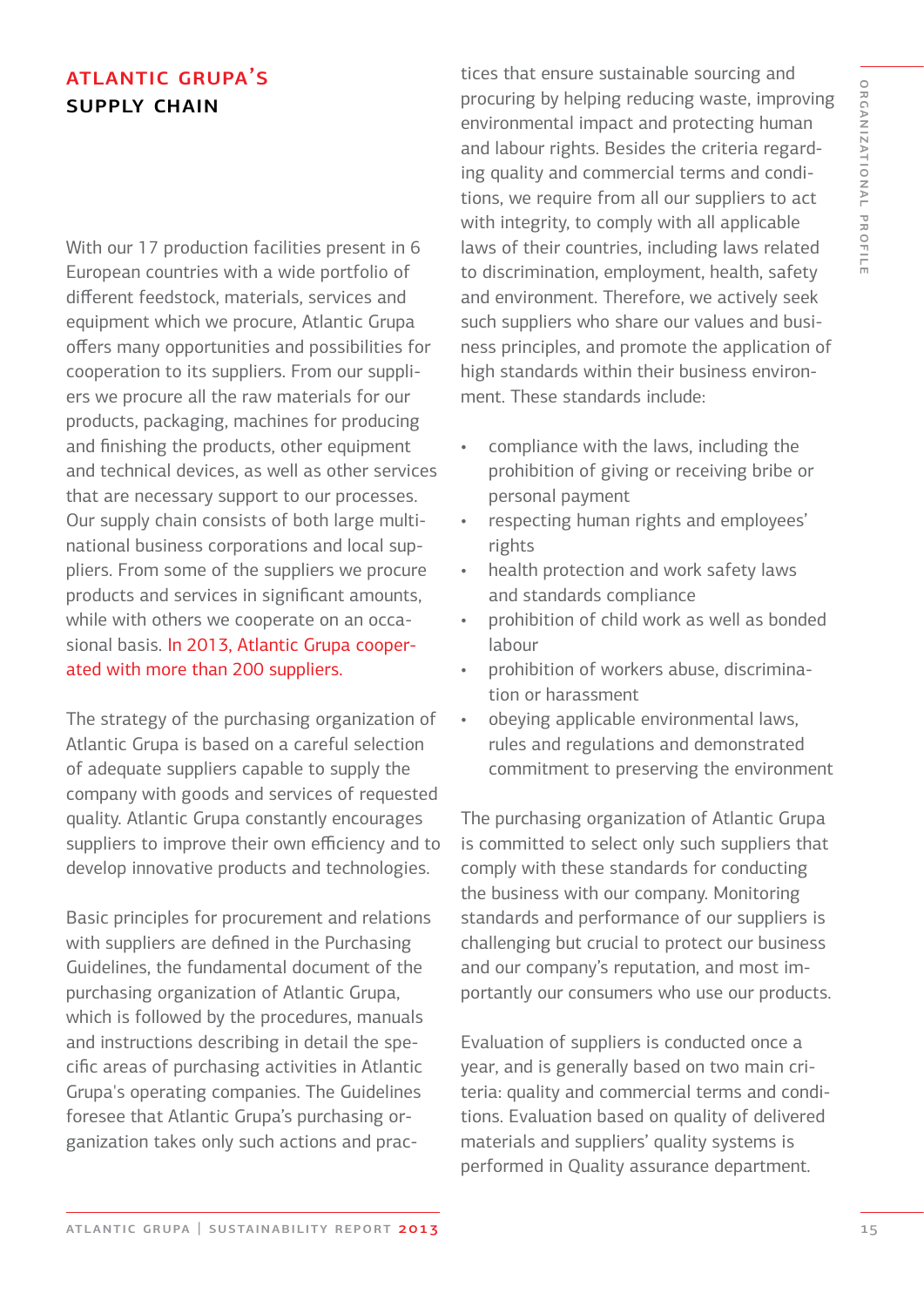| Supplier proves his quality system with certificates |                                |                                 |                                                                   |                                                                                                                                                         |  |  |  |  |  |
|------------------------------------------------------|--------------------------------|---------------------------------|-------------------------------------------------------------------|---------------------------------------------------------------------------------------------------------------------------------------------------------|--|--|--|--|--|
| <b>HACCP</b><br>or GMP<br>certificate                | <b>ISO 9001</b><br>certificate | <b>ISO 14001</b><br>certificate | <b>FSSC</b><br>22000 /<br>IFS / BRC<br>or adequate<br>certificate | Other certificate:<br><b>ISO 26000 Social</b><br>responsibility; ISO<br>50001 Energy manage-<br>ment; OHSAS 18001;<br>Information security<br>ISO 27001 |  |  |  |  |  |

Each evaluated supplier is assigned with one of the evaluation ratings: A – excellent, B – good, or C – conditionally acceptable/not acceptable.

Aimed at improving two-way communication, Atlantic Grupa encourages the existing and potential suppliers to use the online supplier portal available at the company's website. The

portal contains information on goods and services which Atlantic Grupa is procuring, selection and awarding contracts procedures etc. In addition, the portal provides the suppliers the opportunity to share their suggestions for improving the relationship with Atlantic Grupa, quality and functionality of products and services, and other aspects of cooperation.

# managing sustainability risks

The corporate culture that Atlantic Grupa nurtures is reflected in our Quality Policy, confirming our commitment to the principles of sustainable development, economic efficiency, environmental responsibility and social responsibility. This means that, beyond complying with national laws and international standards, we are developing internal procedures and policies concerning the most material issues for our company as well as for our stakeholders, as we take into account local and global sustainability trends. Having high quality standards as our fundamental commitment, we are operating in ways that generate shared value for the community and help protect the environment for future generations.

In addition to macroeconomic conditions that largely dictate the trends in the consumption goods industry, in particular personal consumption as a component of the GDP, our company must consider major global risks such as the ongoing financial crisis causing the recession in Europe as well as in the region. While climate change and resource scarcity increasingly affect our business and social environment, we made a big step toward sustainability by expanding our concern for the environment from a local approach to the corporate level within a consistent Environmental Management System (EMS) based on three main pillars: environment and energy efficiency,

organizational profile

ORGANIZATIONAL PROFILE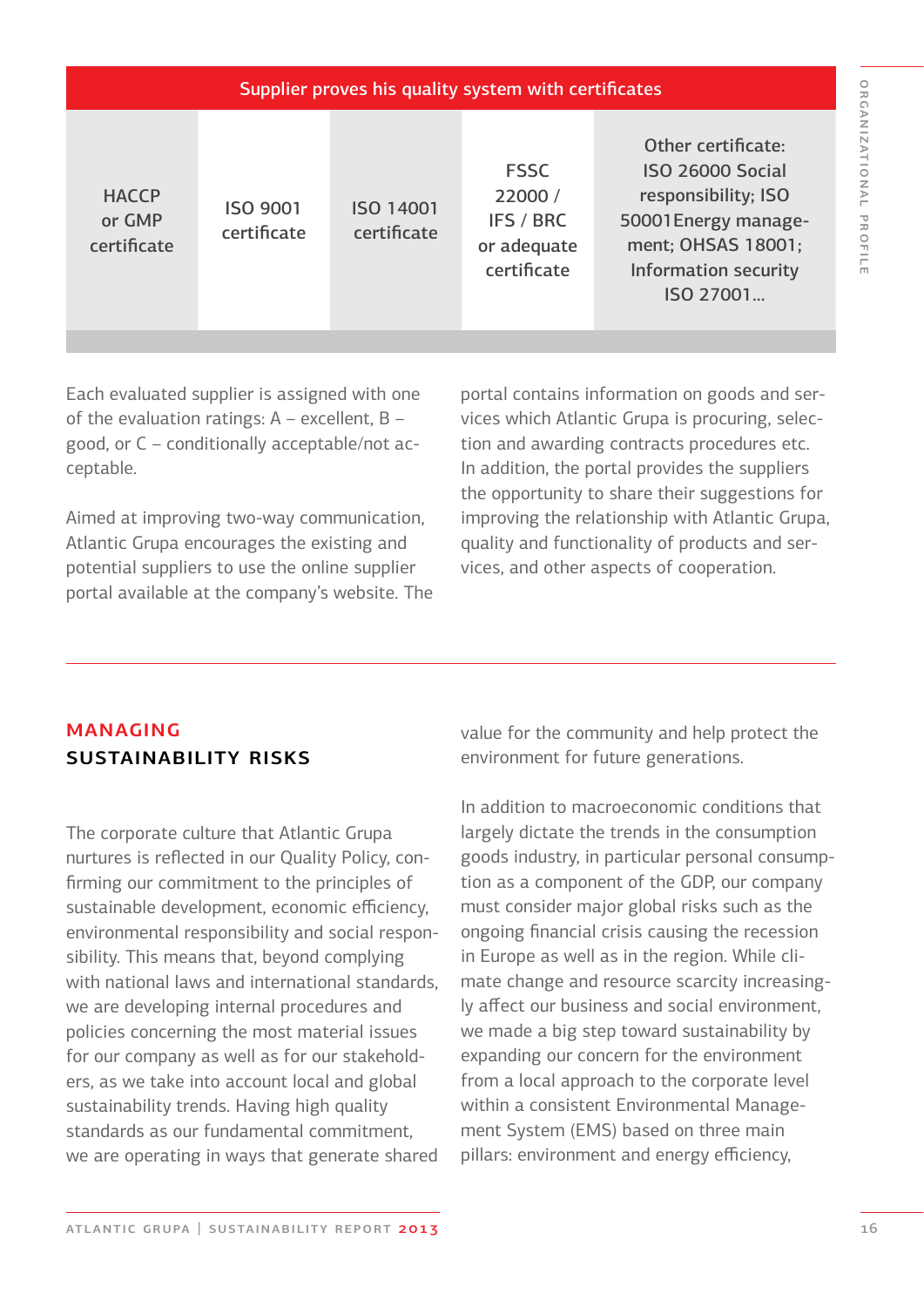people and society, and governance. With the consumers' expectations constantly growing, the development of the consumer goods industry is also largely influenced by the ability of companies to adapt to consumer needs and market trends, which in turn requires investments in research and development, innovation and technology. Finally, as a company, we are best positioned to create shared value by promoting healthy lifestyles to our consumers and the community in which we operate.

In response to the main challenges, our sustainability commitments are deeply implemented in our core business:

- Risk control is implemented in the process of designing and developing or improving product when it comes to the use of raw materials, components or substances that may jeopardize or jeopardize human health. In Atlantic Grupa, procedures with the purpose to assure safety and conformity of any new or improved product are in place. There are many internal demands that must be followed in terms of legal and sustainable aspects in order to assure the production of safe foods. Furthermore, we are committed to developing new product recipes in order to improve our products and support healthy eating habits of our consumers.
- When conceptualising, planning and designing new products, in addition to the aforementioned, the environmental aspect and the sustainable development aspect also have to be taken into account. Through the careful selection of raw materials and packaging materials, we can reduce environmental impacts throughout the entire life cycle of the product – from raw materials to final disposal of the waste packaging after the use of the product.
- The extension of the principle of sustainable development is reflected in the relationship with our suppliers. By including environmental criteria in the process of selecting suppliers, we have expanded environmental care along our supply chain.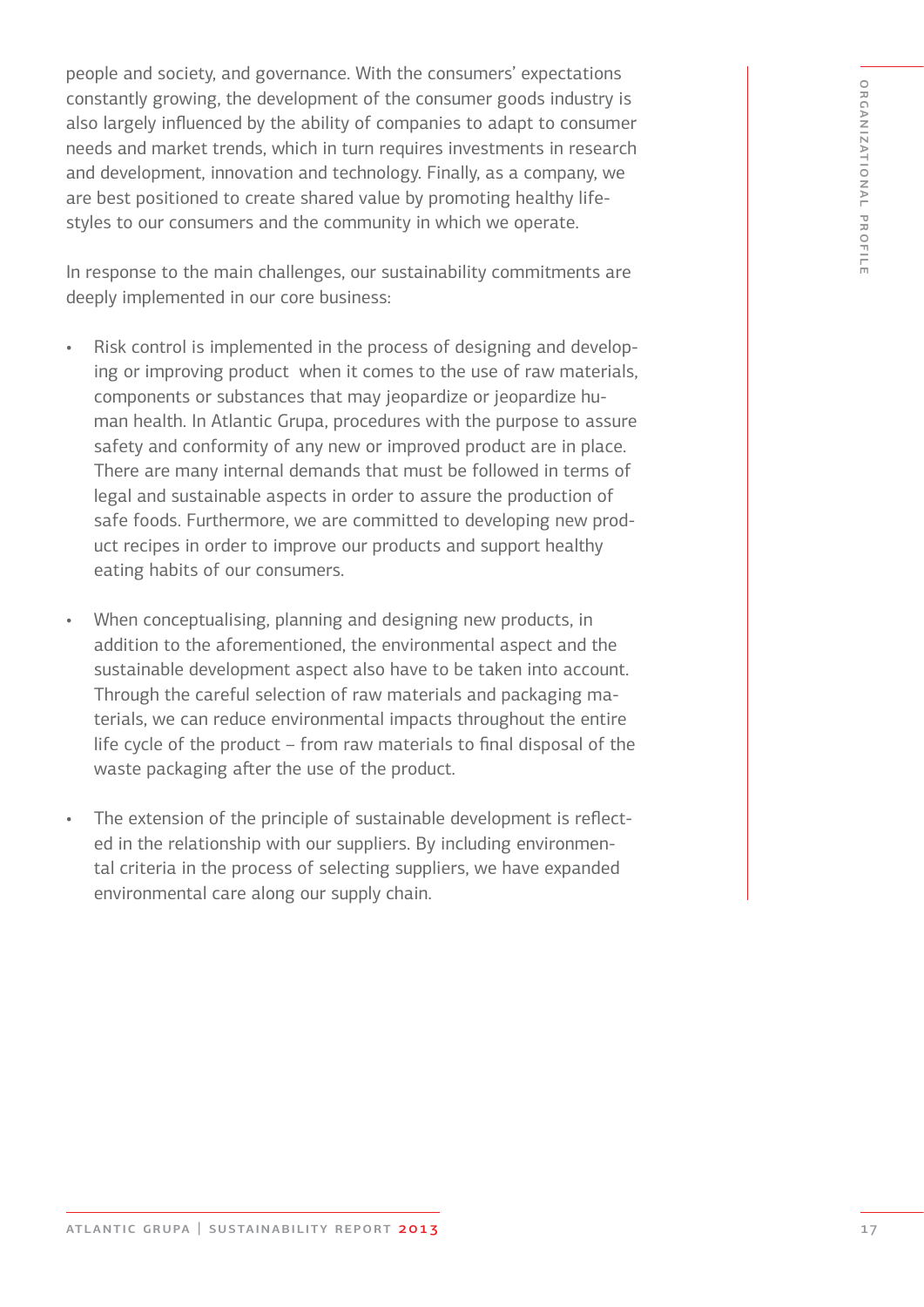# commitements to external initiatives

In 2007, Atlantic Grupa joined the United Nations Global Compact by committing to support the ten universally accepted principles with respect to human rights, labour, environment and anti-corruption. The UN Global Compact and Global Reporting Initiative (GRI) signed an agreement in May 2010 to align their work in advancing corporate responsibility and transparency. According to this agreement, GRI is developing its reporting guidelines to integrate UNGC issue areas, while the UNGC adopts GRI Guidelines as the recommended reporting framework for the businesses that have joined

this world's largest corporate responsibility platform.

Atlantic Grupa in Serbia is one of the founding members of the Business Leaders Forum - the first and only network of companies in Serbia dedicated to social responsibility – whose activities contribute to further development of socially responsible projects and exchange of experience on the current practice. Since 2013, a representative of Atlantic Grupa holds a position in the Governing Board of this network. In Croatia, Atlantic Grupa is a member of The Croatian Business Council for Sustainable Development (HR BCSD) since 2005. This business association gathers companies in a joint mission of seeking solutions for growth, by balancing business success, social well-being and environmental protection.

#### how we support un global compact principles

#### **HUMAN RIGHTS**

Principle 1 - Businesses should support and respect the protection of internationally proclaimed human rights and

Principle 2 - Businesses should make sure that they are not complicit in human rights abuses.

The company's politics and procedures concerning human rights, equal opportunities, safe and healthy working conditions.

Ethical code of the purchasing organization applying, among others, the criteria of sustainable purchasing: when making sourcing and purchasing decisions, Atlantic Grupa's purchasing organization is committed to consider both environmental and social factors aiming at minimizing the environmental and social impact that the items we purchase have. Purchasing business must be conducted in such a way to respect social, ethnic, cultural, sexual and racial diversity, and business decisions must not be directed in a way that favours any of the categories of ethnic, sexual or racial criteria.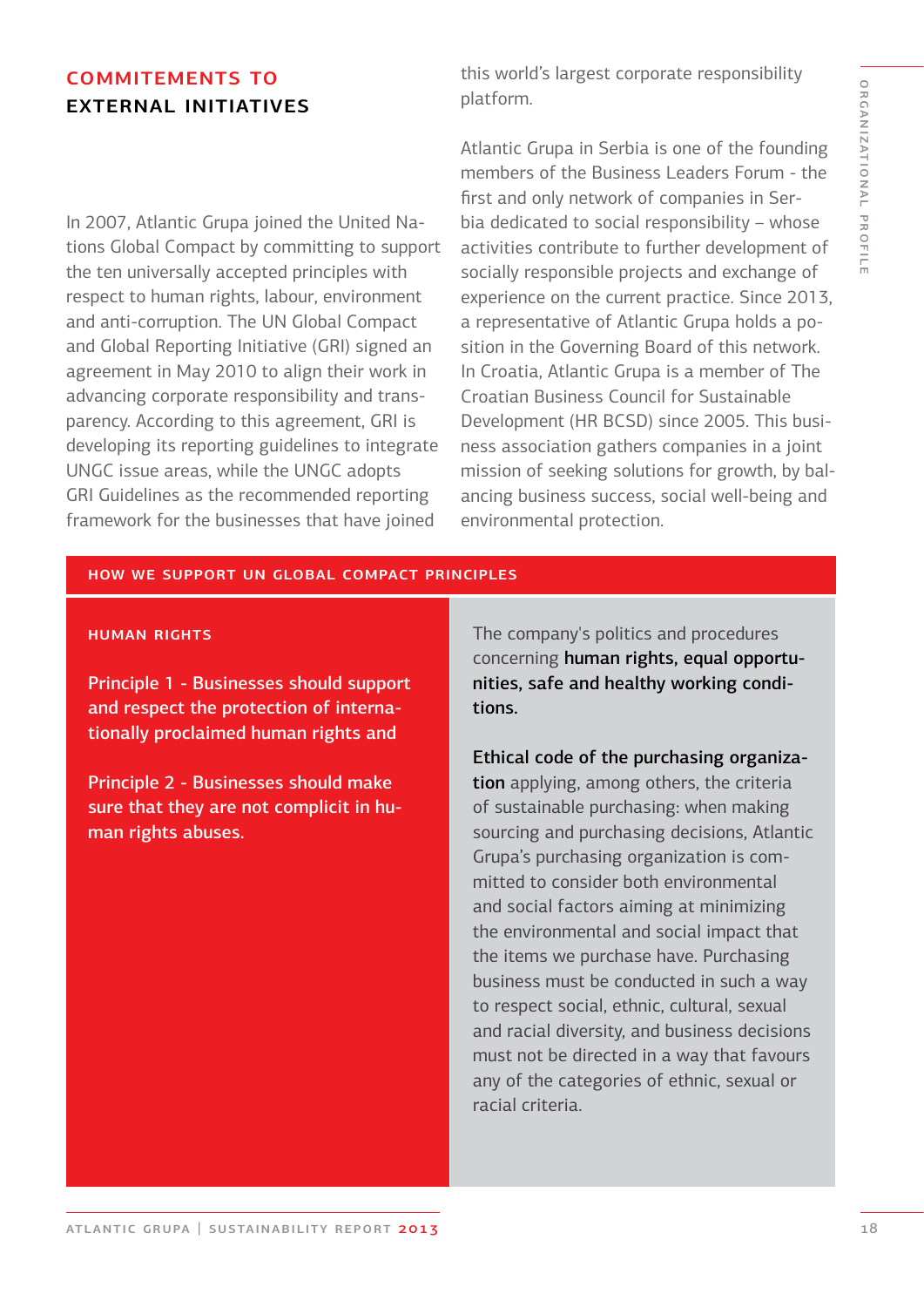Purchasing Guidelines ensuring sustainable sourcing and procuring by helping protecting human rights in our value chain.

A number of humanitarian actions supporting vulnerable social groups: blind and visually impaired persons, children without parental care, children with special needs etc.

#### LABOR

Principle 3 – Businesses should uphold the freedom of association and the effective recognition of the right to collective bargaining.

Principle 4 – Businesses should uphold the elimination of all forms of forced and compulsory labor.

Principle 5 – Businesses should uphold the effective abolition of child labor.

Principle 6 – Businesses should uphold the elimination of discrimination in respect of employment and occupation.

Atlantic Grupa strongly supports the right of association of its employees and the work of its Union alliance. In 2013, 70.84% of our employees were covered with collective agreements.

The company's politics and procedures concerning human rights, equal opportunities, safe and healthy working conditions are available on the company's intranet and on all of our bulletin boards.

Atlantic Grupa works in a way that respects all positive regulations which forbid child labour, forced or obligatory work that protects the employees' dignity in a way that the employee is protected from mobbing or sexual harassment from their employers, superiors, associates and others with whom they may work. Our corporate culture respects any type of individual diversity and fosters cooperation. Each tender stresses gender equality when hiring. 51% of our employees are women. All of our employees, regardless of the contract they have, are guaranteed equal rights and opportunities to develop and grow. Employee engagement ratio in 2013 increased to 2.02:1 compared to

2012 when it was 1.1:1 (engaged vs. not

engaged employees).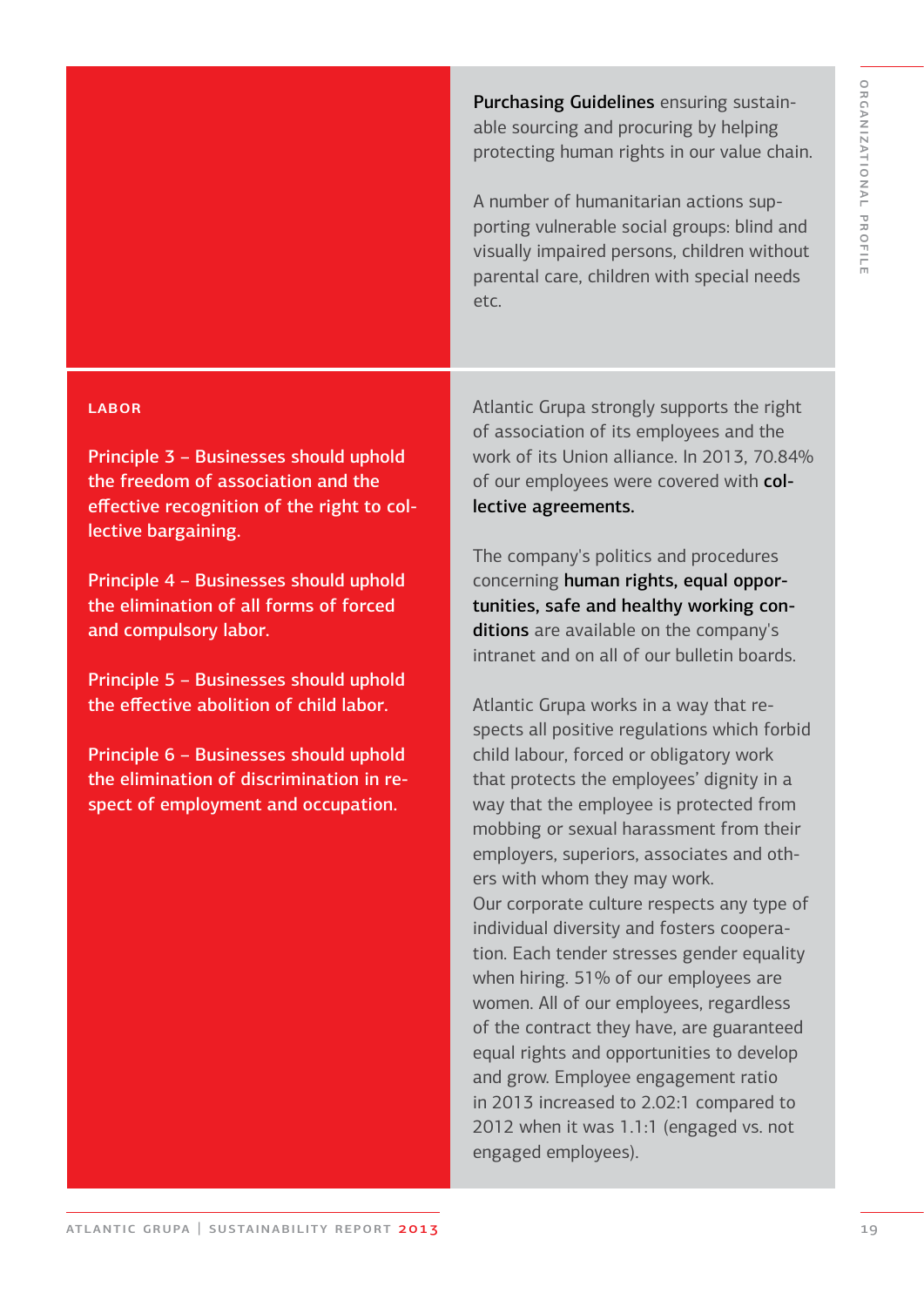Purchasing Guidelines require from all suppliers to protect their employees' rights (prohibition of child work as well as bonded labour, prohibition of workers abuse, discrimination or harassment) and ensure health protection and safety at work.

#### **ENVIRONMENT**

Principle 7 – Businesses should support a precautionary approach to environmental challenges.

Principle 8 – Businesses should undertake initiatives to promote greater environmental responsibility.

Principle 9 – Businesses should encourage the development and diffusion of environmentally friendly technologies.

Integrated Environmental Management

System (EMS) based on well-considered and economical use of natural sources, using environmental friendly technologies in our production, reduction of waste and lower consumption of energy and water (full integration of all 17 production facilities in the region in 2013).

The total amount of energy consumption 2011-2013 is decreasing (from 140,286 MWh in 2011 to 117,413 MWh in 2013). In 2013 we started implementing the Energy Management System (EnMS) as an upgrade to the corporate EMS.

The environmental aspect and the sustainable development aspect also have to be taken into account when designing new products. Through the careful selection of raw materials and packaging materials we can reduce environmental impacts throughout the entire life cycle of the product – from raw materials to final disposal of the waste packaging after the use of the product. The principle of maintaining biodiversity also has to be considered in this process.

Purchasing Guidelines requiring from all suppliers to obey applicable environmental laws, rules and regulations and demonstrate commitment to preserving the environment.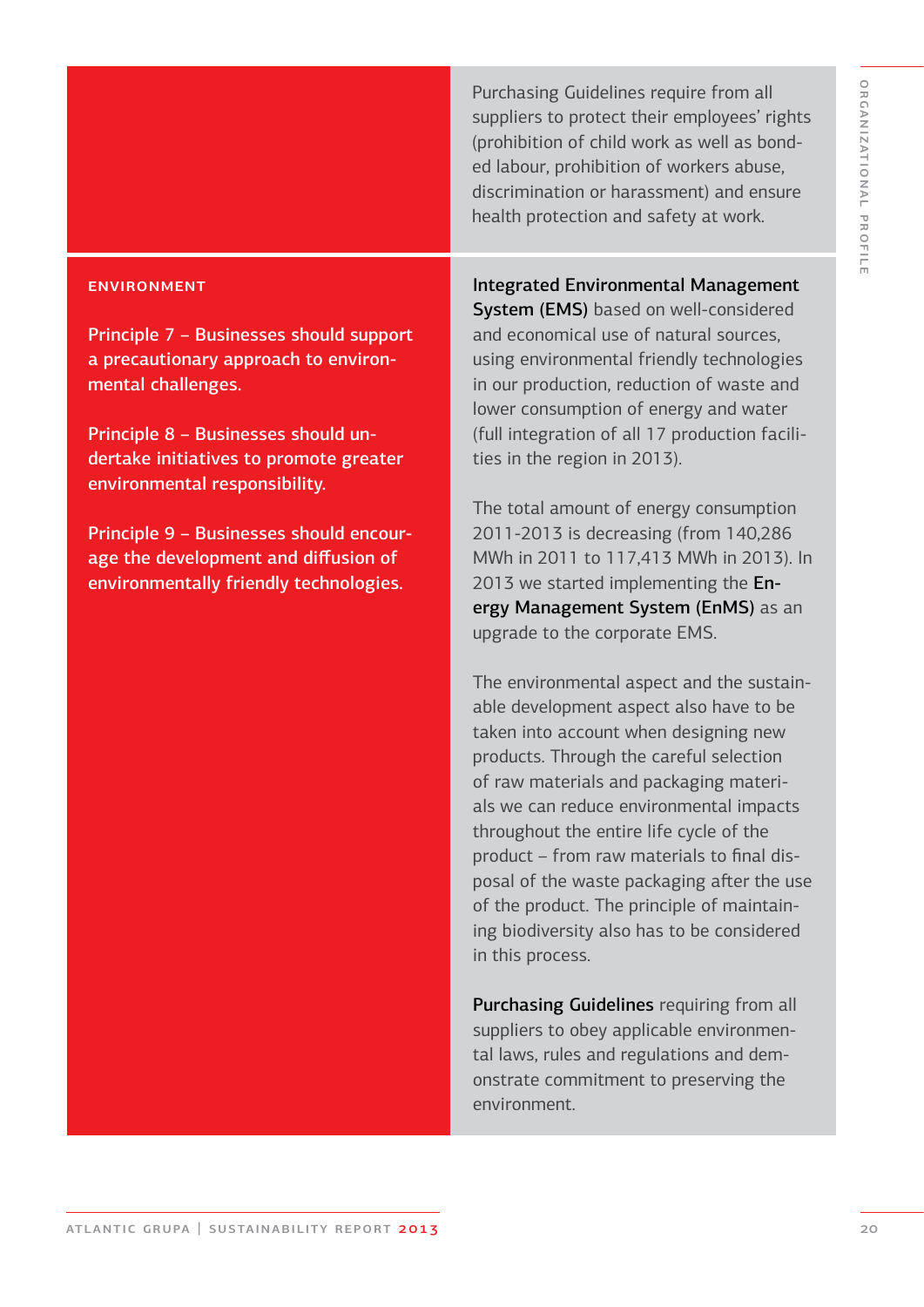#### anti-Corruption

Principle 10 – Businesses should work against corruption in all its forms, including extortion and bribery.

Since its foundation and listing on the Zagreb Stock Exchange (ZSE), Atlantic Grupa bases its business activities on its own Code of Corporate Governance of Atlantic Grupa whereby the standards of business transparency are aligned with Croatian and EU legislation. The Code defines the procedures for the functioning of the Supervisory Board, Management Board and other bodies and structures responsible for decision-making, ensuring the avoidance of conflicts of interest, efficient internal control and an effective responsibility system.

Moreover, considering the fact that Atlantic Grupa is company publicly listed on the Zagreb Stock Exchange, the Company also applies the Code of Corporate Governance issued by the Croatian Financial Services Supervisory Agency (HANFA) and the ZSE. Based on the principles set therein, the Company announces the Statement of its application for each business year, confirming its actions and development in accordance with the good corporate governance practice in all business segments. The Statement can be found on the Company's website (www.atlanticgrupa.com) as well as on the official website of the ZSE (www.zse.hr).

In addition to the above, Atlantic Grupa acceded to the Code of Ethics in Business issued by the Croatian Chamber of Economy. The Code lays down guidelines for ethical behaviour of business subjects in the Croatian economy, contributing to more transparent and efficient business operations and high quality relations between economic operators in Croatia and the business environment in which they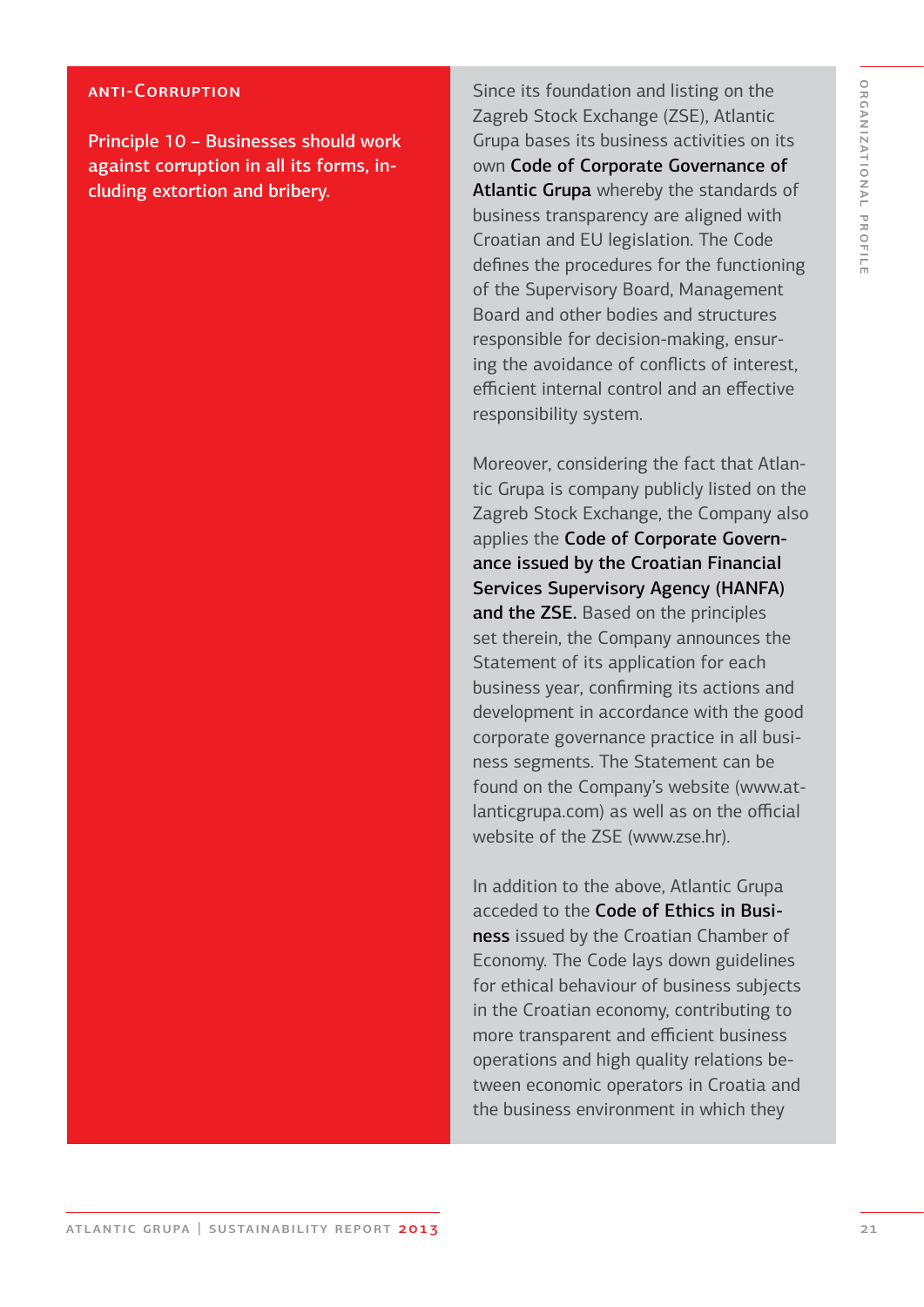#### anti-Corruption

Principle 10 – Businesses should work against corruption in all its forms, including extortion and bribery.

operate. By adjoining the Code, parties are obliged to responsible and ethical behaviour towards the other companies on the market as well as the development of high quality relations and loyal competition.

Supporting the application of the principles of the good corporate governance practice, Atlantic Grupa adopted its own Whistleblowing Procedure Rules, prescribing the reporting procedure, rights as well as duties of each and all employees of Atlantic Grupa who in his/her work observes or becomes aware of either an actual or a potentially illegal action or potential violation of the accepted rules of business conduct in the Company carried out by another employee(s).

By application of the Ethical code of the purchasing organization the Company supports conduct of a fair market competition among potential suppliers, prohibiting any conflict of interest (personal interest in the process of selection, receiving gifts and money from the potential suppliers etc.).

Also, implementing the provisions of the Purchasing Guidelines the Company requires from all suppliers to act with integrity, to comply with all applicable laws of their countries including the prohibition of giving or receiving bribe or personal payment.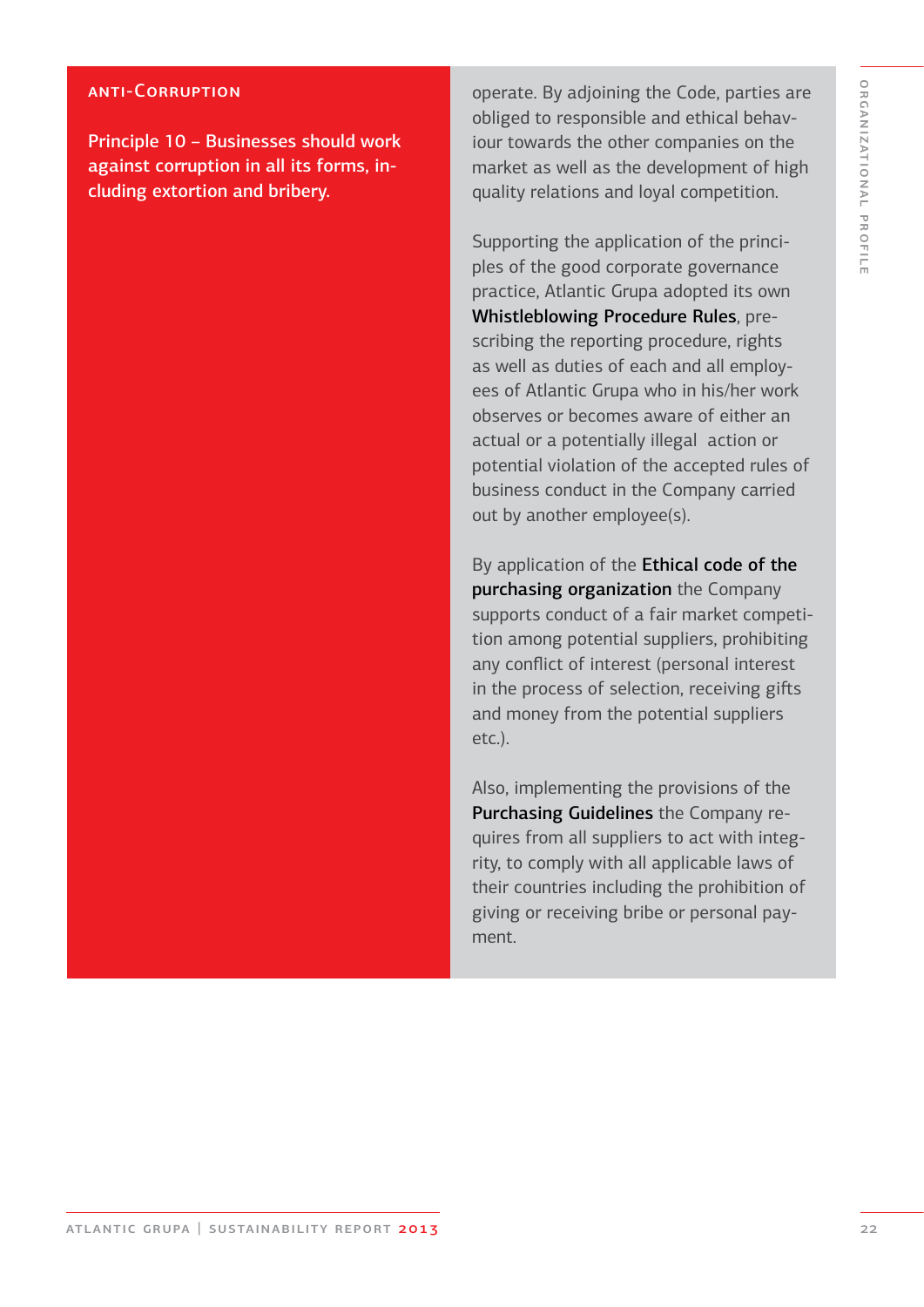# 2. ABOUT THIS REPORT

#### report parameters

*As a company committed to transparency and responsible business operations, in 2013 we decided to improve our reporting practices and to start annual reporting about our economic, social and environmental performance following for the first time GRI Sustainability Reporting Guidelines. In these areas in recent years, we significantly enhanced our contribution to sustainable development, having also ambitious projects planned for the future. Our intention is to share our successes and challenges even more transparently with all stakeholders.*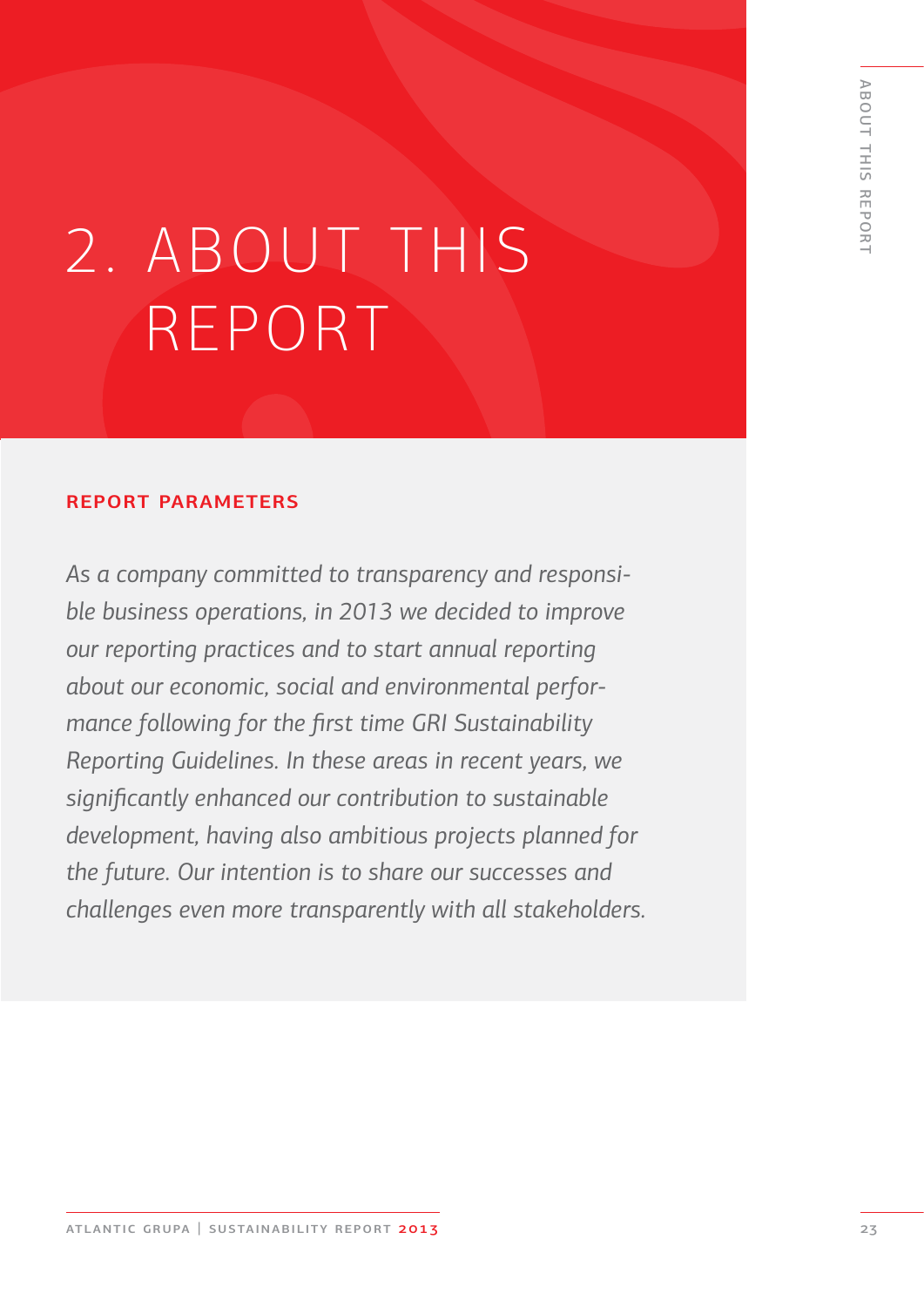This is a logical continuation of our previous reports that were based on ten principles of the United Nation's Global Compact with respect to human rights, labour, environment and anti-corruption. We have supported the UN Global Compact since 2007 and have reported on our progress regularly, except for the year 2010:

Report on progress 2008-2009 http://unglobalcompact.undp.hr/show. jsp?page=111580

Report on progress 2011-2012 http://www.atlantic.hr/en/social-responsibility/ towards-environment/

Besides complying with UN Global Compact principles, Sustainability report 2013 is prepared in accordance with the G4 Sustainability Reporting Guidelines, the fourth generation of guidelines from GRI, at a "core" application level.

In 2013, we have selected nine performance indicators for which we believe can help us significantly improve the ability to participate in competitive markets. Unless otherwise stated, all information mentioned in the report is for the year 2013. The results for years 2011 to 2013 are for the first time presented in this report. We are already working on complete adoption of measurements in accordance with

the new G4 version of GRI methodology for the future 3-year period.

With the intention of providing a comprehensive and balanced account of the important non-financial aspects of our operations, this report covers the entire Atlantic Grupa and its strategic business units, referring to all companies falling within the scope of Consolidated audited financial results for FY 2013. Full information about financial results and risk management practices can be found in our Annual report 2013 and Financial report 2013 (http:// www.atlantic.hr/en/investors/financial-reports/ annual-reports/).

Atlantic Grupa management is responsible for all aspects of this report.

If you have any feedback or questions on this Sustainability report, please contact



Ivan Mišetić Secretary General

ivan.misetic@atlanticgrupa.com Atlantic Grupa Miramarska 23 10000 Zagreb, Hrvatska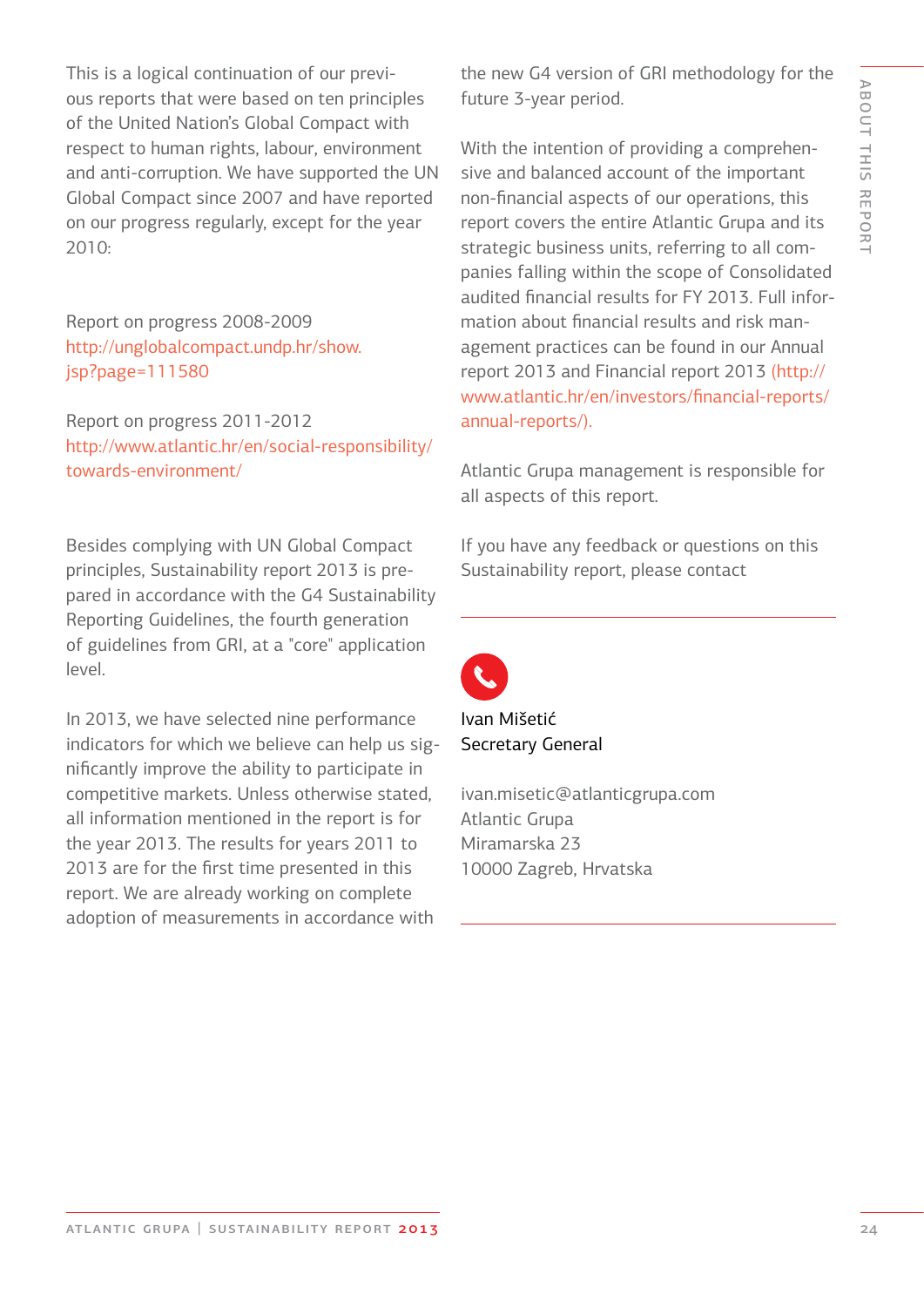#### **MATERIALITY**

To determine the content of the report, we have followed a systematic and rigorous materiality assessment process, guided by the criteria defined by the Global Reporting Initiative (GRI-G4).

The sustainability issues have been analyzed on the basis of an initial broad list of topics that may affect our business or be of concern to our stakeholders. Sources for this list include relevant issues addressed by media, industry and sector benchmarks, matters raised by stakeholders in public debate, internal documents and business strategy. Considering the significance of our economic, environmental and social impacts helped us focus on aspects that deliver the greatest value to our business and stakeholders, within four major areas: economic performance, product responsibility, workplace responsibility and environment responsibility. The company's senior decision-makers are actively involved in this process, as the results of the analysis were reviewed and approved by the Social Responsibility Committee.

#### LIST OF PRIMARY TOPICS:

#### ECONOMIC IMPACTS

ASPECT: ECONOMIC PERFORMANCE

#### ENVIRONMENT RESPONSIBILITY

ASPECT: ENERGY ASPECT: BIODIVERSITY ASPECT: WASTE

#### WORKPLACE RESPONSIBILITY

ASPECT: EMPLOYMENT ASPECT: OCCUPATIONAL HEALTH AND SAFETY ASPECT: TRAINING AND EDUCATION

#### PRODUCT RESPONSIBILITY

ASPECT: CUSTOMER HEALTH AND SAFETY ASPECT: PRODUCT AND SERVICE LABELLING

In this Report, only material topics identified by internal and external stakeholders as significantly important will be reported on. In terms of the extent of the impact, all aspects that the analysis showed to be material have impacts within the organization as a whole. Furthermore, the aspects analyzed have impacts outside the company in geographical areas where Atlantic Grupa conducts its operations and for all the stakeholder categories identified.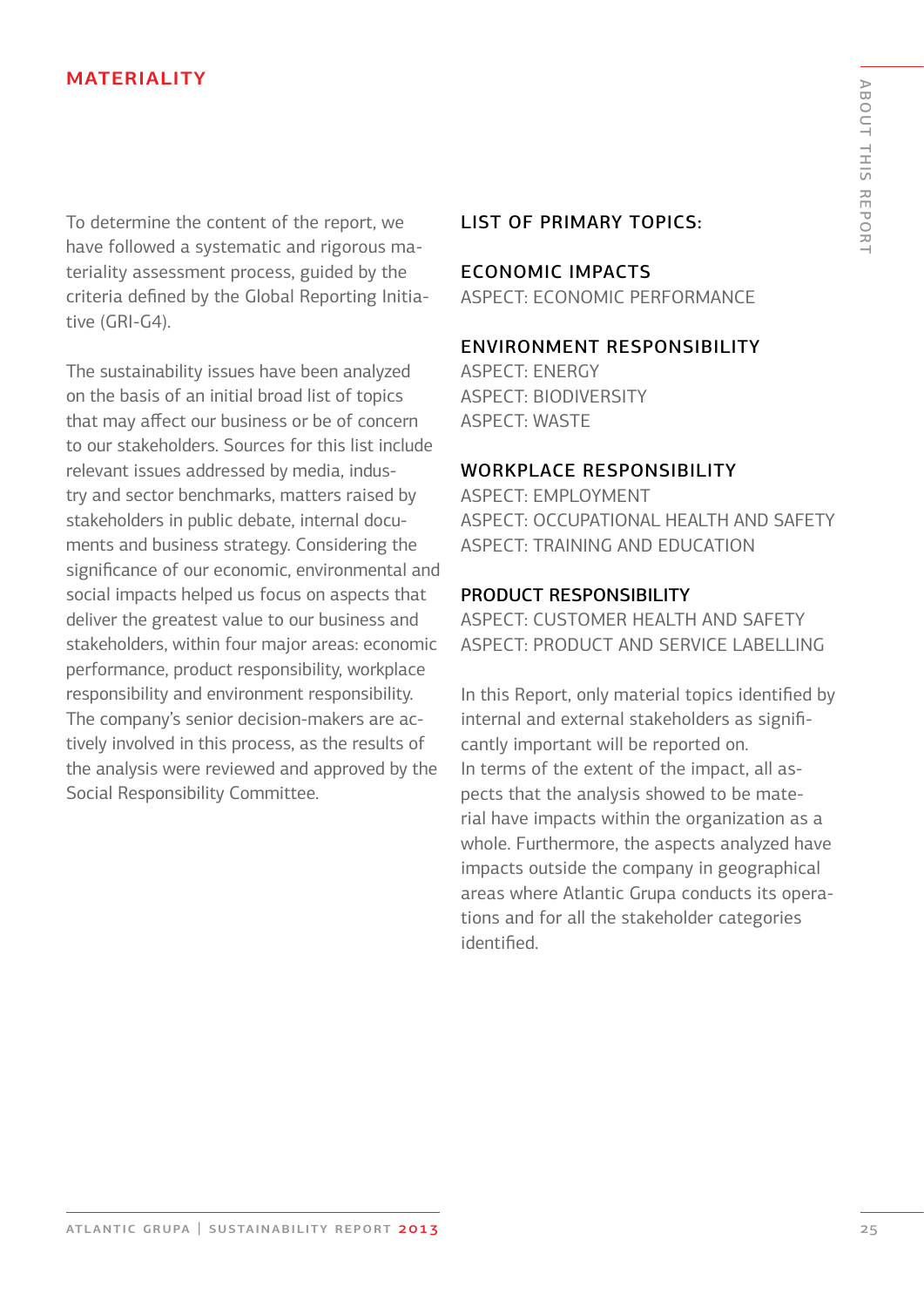# **STAKEHOLDER ENGAGEMENT**

Our ability to generate value through business choices also depends on listening and recognizing the needs and expectations of those stakeholders who, directly or indirectly, affect the activities of Atlantic Grupa or are influenced by them. As a multinational company, we have an impact on the decisions of a large number of stakeholder categories, both internal and external, as our results and activities depend in a certain degree on the fulfilment of stakeholder needs.

According to the Atlantic Grupa Code of Corporate Governance, stakeholders are considered to be the persons who take over certain direct

or indirect risks in relation to our company. Aside from shareholders, the stakeholders, among others, are: employees, customers and users of the company services, suppliers, creditors, local community and public authority bodies.

The Management Board is responsible for the transparent and quality relationships of Atlantic Grupa and its stakeholders, being bound to take care that the company respects all rights of stakeholders based on the law and good business customs. Furthermore, going beyond legal requirements, acting responsibly for us means engaging in an ongoing dialogue, both locally and internationally, with the main stakeholders, in order to understand their different motives and concerns, as well as global trends that are important to them. Stakeholder engagement is carried out regularly through many channels:

| <b>KEY STAKEHOLDERS</b>                                      | <b>STAKEHOLDER ENGAGEMENT</b>                                                                                         |
|--------------------------------------------------------------|-----------------------------------------------------------------------------------------------------------------------|
| <b>EMPLOYEES</b>                                             | Regular employee engagement survey<br>Corporate interactive intranet                                                  |
| <b>CUSTOMERS AND USERS OF THE</b><br><b>COMPANY SERVICES</b> | Regional contact center<br>Brands' Facebook pages                                                                     |
| <b>SUPPLIERS</b>                                             | Supplier portal                                                                                                       |
| <b>CREDITORS</b>                                             | Corporate web page                                                                                                    |
| <b>LOCAL COMMUNITIES</b>                                     | Regional contact center<br>Donations and sponsorships procedure                                                       |
|                                                              | Direct cooperation with local community rep-<br>resentatives, meetings and consultations, open<br>calls for donations |
|                                                              | Brands' Facebook pages                                                                                                |
| <b>PUBLIC AUTHORITY BODIES</b>                               | Meetings and consultations                                                                                            |

This report presents our answer to the interests of our stakeholders in the areas of economy, product responsibility, workplace, and environment, as indicated on the list of our primary topics.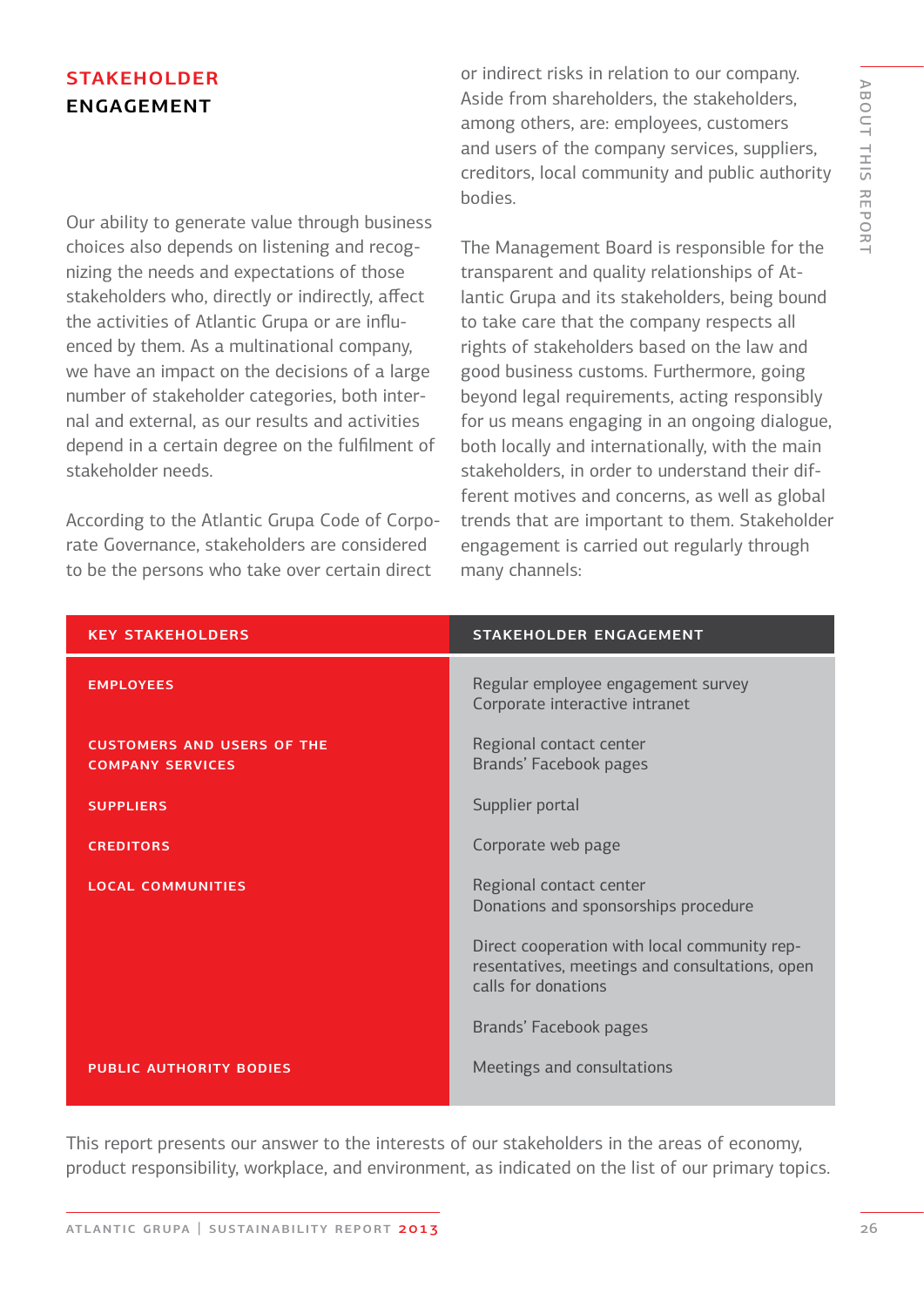# 3. CORPORATE MANAGEMENT

*Atlantic Grupa's corporate management structure is based on a dual system consisting of the Company's Supervisory Board and Management Board. Together with the General Assembly, they represent the three principal bodies of the Company under the Articles of Associations and the Companies Act.*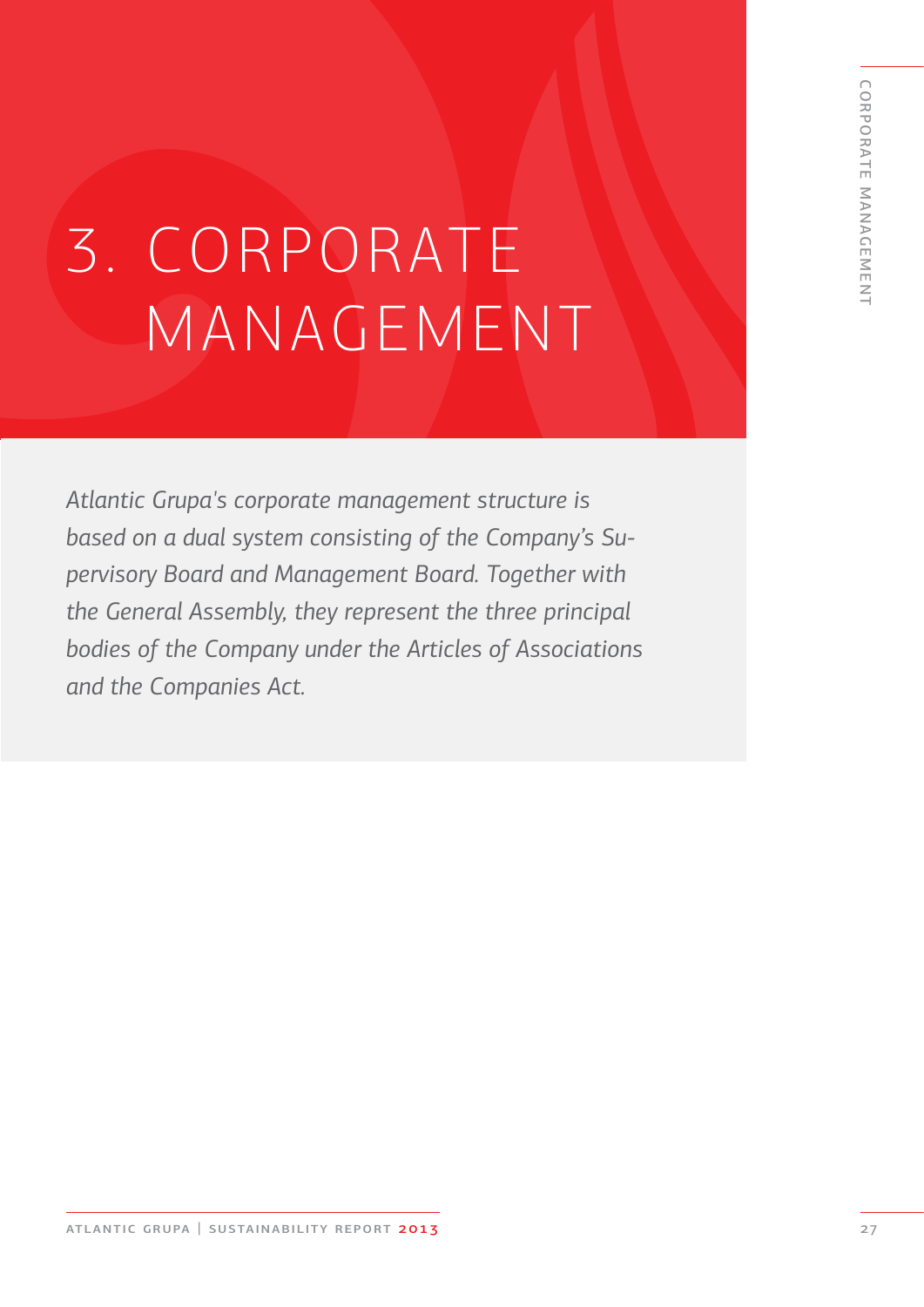Since its foundation Atlantic Grupa adopted and implemented its own Code of Corporate Governance of Atlantic Grupa whereby the standards of business transparency are aligned with Croatian and EU legislation. With the given Code, Atlantic Grupa defined the procedures for the functioning of the Supervisory Board, Management Board and other bodies and structures responsible for decision-making, thus ensuring the avoidance of conflicts of

interest, efficient internal control and an effective responsibility system. In line with consistent appliance of the Code's principles, Atlantic Grupa develops and operates in accordance with the good corporate governance practice and strives to contribute with its business strategy, business policy, key internal acts and business practice to transparent and efficient business operations and quality relations with the business environment in which it operates.

#### Commitment to external initiatives for good corporate governance

Considering the fact that Atlantic Grupa is company publicly listed on the Zagreb Stock Exchange, the Company also applies the Code of Corporate Governance issued by the Croatian Financial Services Supervisory Agency (HANFA) and the Zagreb Stock Exchange. Based on the principles set therein, the Company announces the Statement of its application, confirming its actions and development in accordance with the good corporate governance practice in all business segments. The Statement of Application of the Code of Corporate Governance for 2013, as well as for each business year, has been published on the Company's website (www.atlanticgrupa.com) as well as on the official website of the Zagreb Stock Exchange (www.zse.hr).

Moreover, Atlantic Grupa acceded to the Code of Ethics in Business issued by the Croatian Chamber of Economy. The Code lays down guidelines for ethical behaviour of business subjects in the Croatian economy, contributing to more transparent and efficient business operations and high quality relations between economic operators in Croatia and the business environment in which they operate. By adjoining the Code, parties are obliged to responsible and ethical behaviour towards the other companies on the market as well as the development of high quality relations and loyal competition.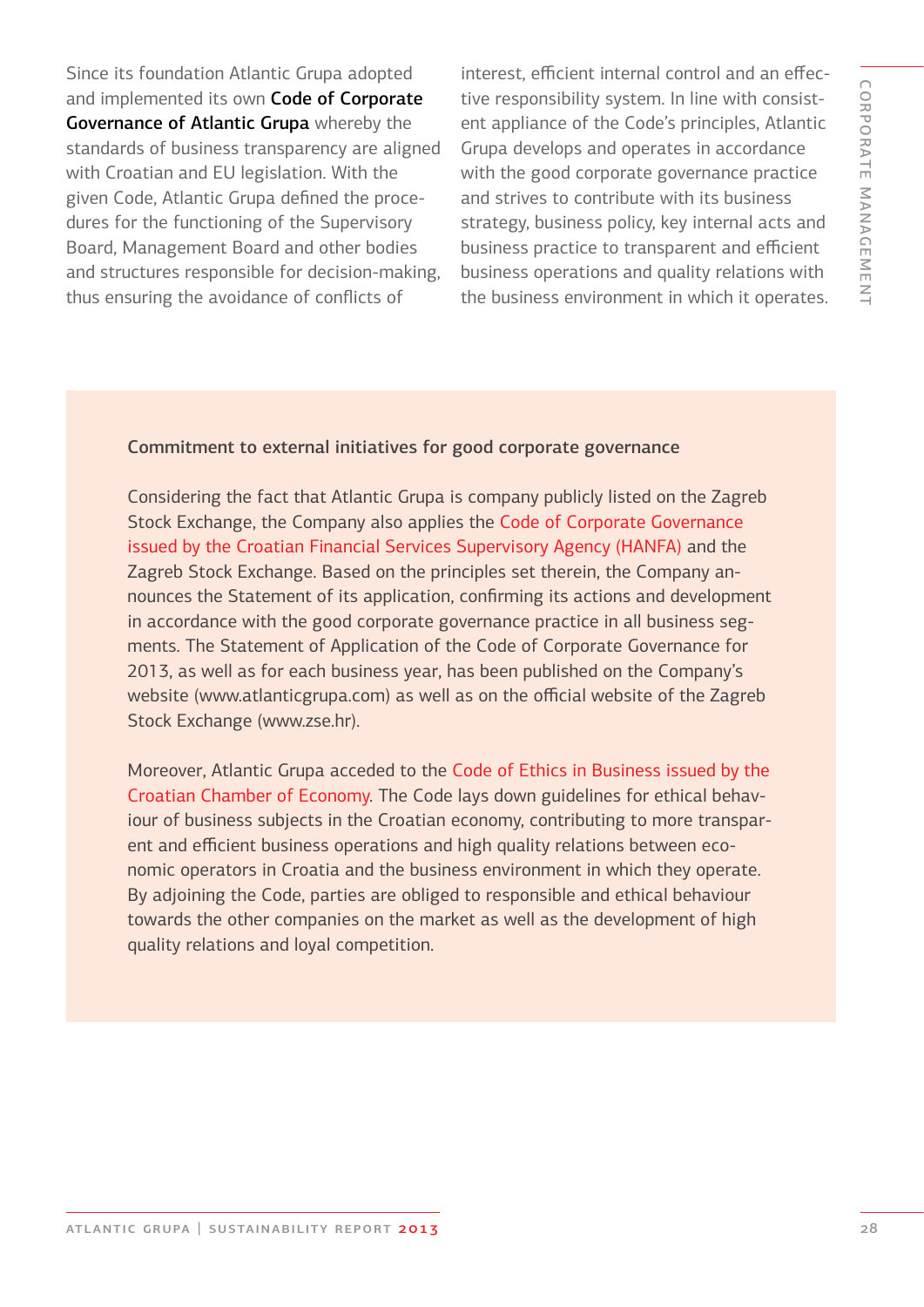# governance structure of the organization

#### GENERAL ASSEMBLY

The General Assembly is a body in which shareholders accomplish their rights in Company matters. In order to decide on issues prescribed by law and the Company's Articles of Association, the regular General Assembly of Atlantic Grupa d.d. was held on 20 June 2013. The following decisions were made at that Assembly: issuing the note of release to the members of the Management Board and the Supervisory Board, amendment of the Company's list of business activities, appropriate amendment of the Articles of Association, appointment of an independent Auditor of the Company for the year 2013 and the decision on paying a dividend to the Company shareholders in the amount of HRK 9.00 per share, in proportion to the number of shares held by each shareholder. All decisions from the General Assembly were made in line with legal regulations and are available on web pages of Atlantic Grupa (www.atlanticgrupa.com) and the Zagreb Stock Exchange (www.zse.hr).

#### SUPERVISORY BOARD OF ATLANTIC GRUPA

The joint stock company Atlantic Grupa has a Supervisory Board consisting of seven members. In 2013, the Supervisory Board held four sessions in accordance with the previously announced Schedule posted on web pages of the Company (www.atlanticgrupa.com) and the Zagreb Stock Exchange (www.zse.hr).

The members of the Supervisory Board in 2013 were:

Zdenko Adrović / President Lada Tedeschi Fiorio / Vice President Željko Perić / Member Siniša Petrović / Member Franz-Josef Flosbach / Member Saša Pekeč / Member Vedrana Jelušić-Kašić / Member

The members of the Supervisory Board have been remunerated for their work and have the right to remuneration that is appropriate for the tasks performed as well as the Company's situation and business performance. In 2013, members of the Supervisory Board of Atlantic Grupa d.d. on the said grounds received compensation in the total gross amount of HRK 1,005,851.04.

#### SUPERVISORY BOARD COMMITTEES

Three Committees function within the Supervisory Board with the purpose of assisting the operation and functioning of the Supervisory Board: Audit Committee, Nomination and Remuneration Committee and Corporate Governance Committee. Each of these Committees consists of three members, of which two are appointed from the ranks of the Supervisory Board members while one member is appointed from the ranks of top experts in the subject area.

The Corporate Governance Committee defines a system of mechanisms for ensuring a balance between the rights of the shareholders and the needs of the management with regard to steering the Company's business and managing its operations.

The Nomination and Remuneration Committee suggests the candidates for the Management Board, Supervisory Board and senior management personnel and the content of contracts with the members of Management Board and the structure of their compensation and the compensation of the Supervisory Board's members.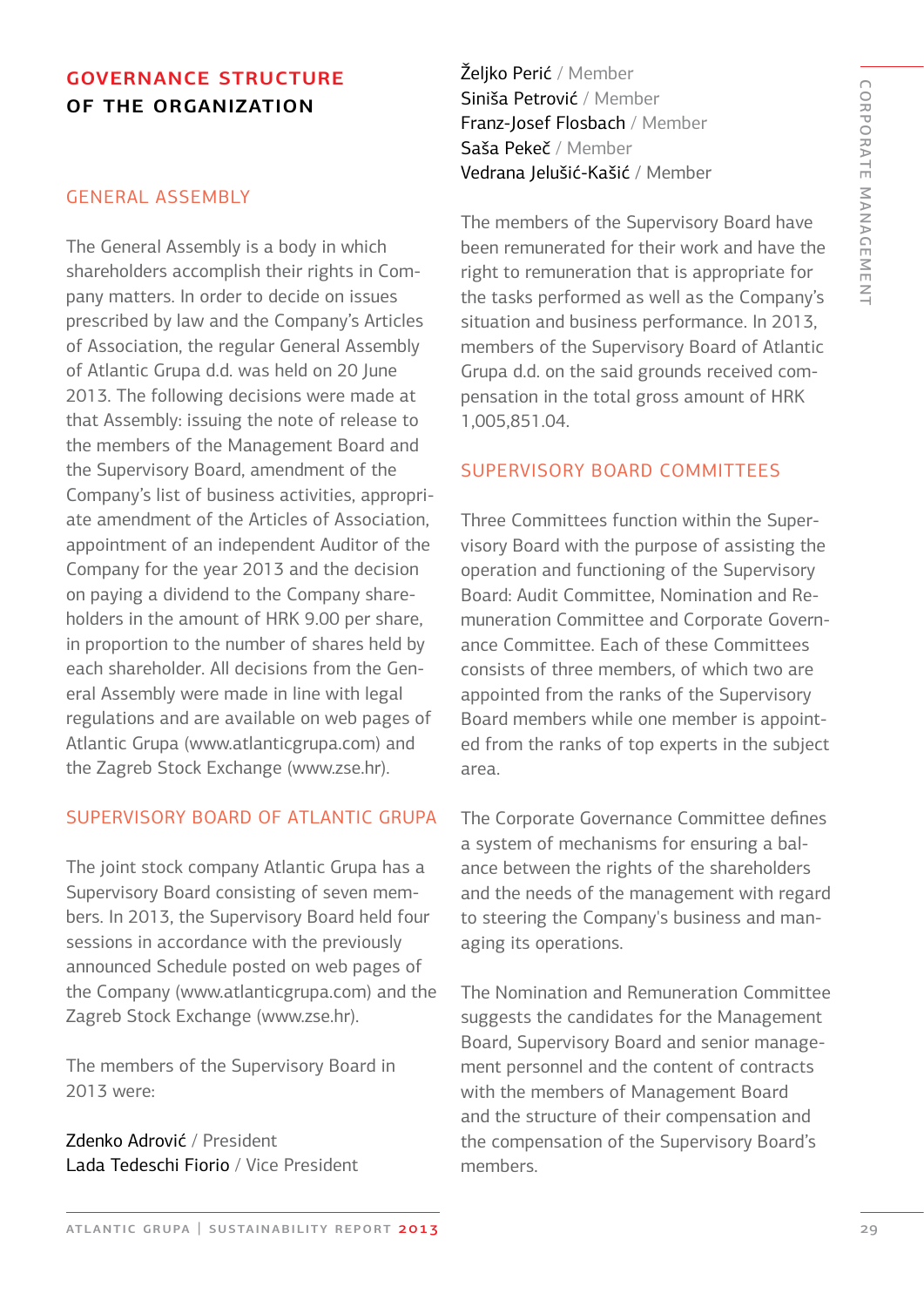The Audit Committee analyses in detail the financial reports, provides support to the Company's accounting and establishes good and quality internal control within the Company. It monitors the integrity of financial information of the company, particularly the accuracy and consistency of accounting methods used by the company and the group, to which it belongs, including the criteria for consolidation of financial reports of the companies that belong to the group. The Committee also assesses the quality of the internal control and risk management system, with the aim of properly identifying, publicizing and managing the major risks to which the company is exposed to.

The members of the said Committees who are not members of the Supervisory Board have received remuneration for their work and contribution to the functioning of the Supervisory Board of Atlantic Grupa in 2013 in the total gross amount of HRK 21,912.94.

# MANAGEMENT BOARD OF ATLANTIC GRUPA

The Management Board of Atlantic Grupa consists of the President and Group Vice Presidents. Twenty sessions of the Management Board were held in 2013.

The Management Board of Atlantic Grupa operates in the following composition:

### Emil Tedeschi

/ President of the Management Board Mladen Veber / Senior Group Vice President for Business Operations Neven Vranković / Group Vice President for Corporate Affairs Zoran Stanković /Vice President for Finance and IT

# STRATEGIC MANAGEMENT COUNCIL

Since its establishment in early 2012, the Strategic Management Council operates as a multifunctional body that discusses vital strategic and operational corporate issues, business analysis, priority definition, supervision of strategic plans, coordination between organisational units and key decision-making. In 2013, the Council included the following members: President of the Management Board, Senior Group Vice President for Business Operations, Group Vice President for Finance and Information Technology, Group Vice President for Corporate Affairs, and directors of all Strategic Business Units and Strategic Distribution Units, Senior Executive Director for Regional Key Accounts Management and Sales Croatia, Secretary General, Executive Directors of Central Purchasing, Human Resources and Corporate Controlling and the Head of the Investment Committee.

#### BUSINESS COMMITTEES

The Investment Committee assists the Management Board by providing expert analyses and opinions on strategic decisions regarding the acquisition of companies, brands, businesses, or the sale of existing organisational business parts and on all individual investment projects exceeding EUR 2 million. The Investment Committee is headed by the Management Board Advisor, and its members are the Director of Internal Audit and the Director of Corporate Treasury.

The Social Responsibility Committee contributes to the implementation of principles of sustainable development in the company's everyday business activities, monitors its status and starts initiatives for the improvement of socially responsible business conduct.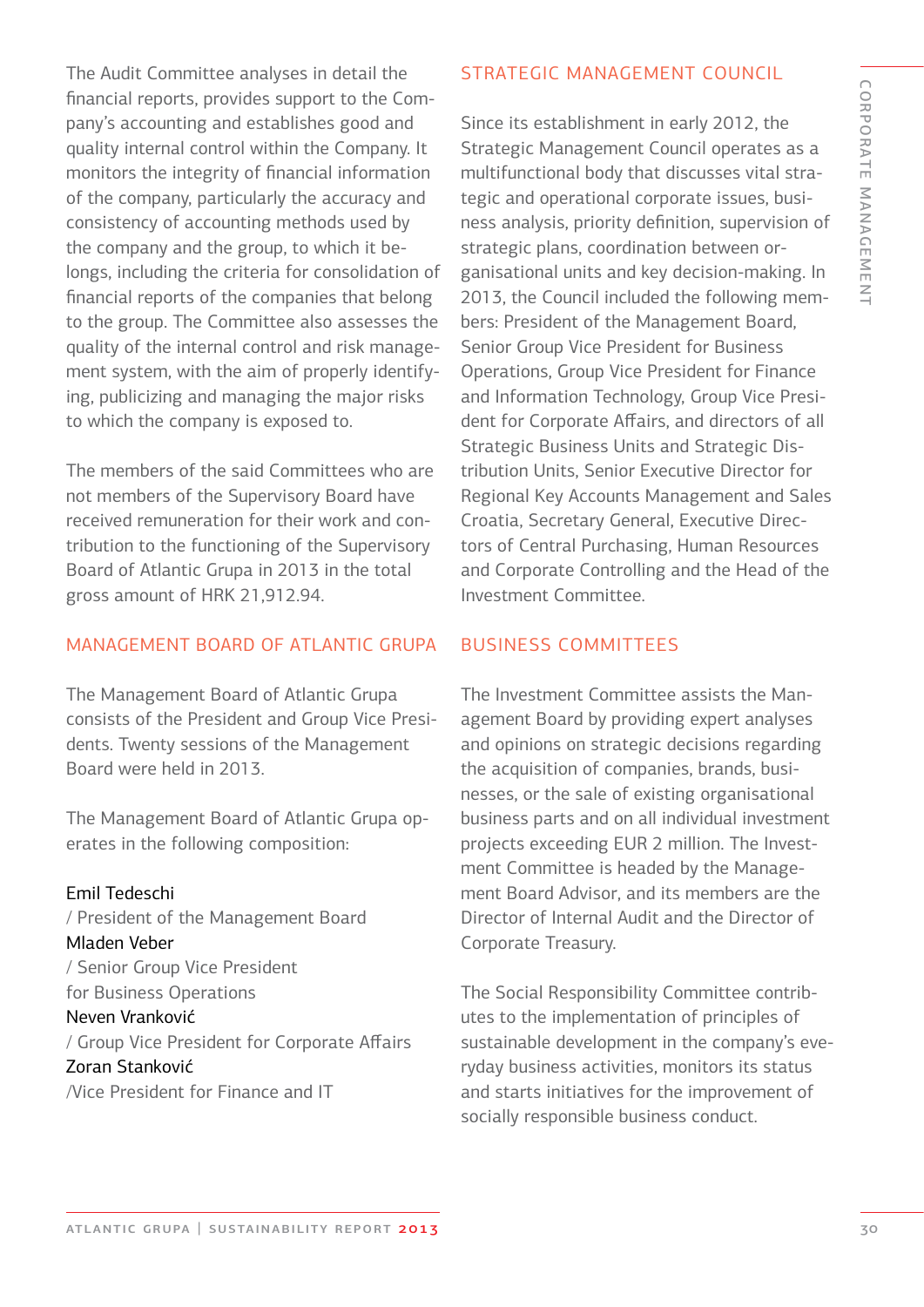C O RPORATE MA N A GEME N T

The Social Responsibility Committee is headed by the Company's Secretary General, while its members are the Executive Director of Human Resources, the Director of Corporate Communications and the Director of Corporate Quality Assurance.

# remuneration policy for management board members

The contract on performing activities of a member of the Management Board i.e. the employment contract for board members who are employed at Atlantic Grupa lays down the rights and obligations of board members based on their function as the Management Board members, as follows:

- monthly salary for board members, set in the gross amount,
- annual bonus (bonus remuneration) per year of contract duration, set in the defined percentage of the realised principal annual gross salary and remuneration on the grounds of membership in supervisory boards of associated companies. The payment of the annual bonus is conditioned upon the realisation of planned business results in the ratio of at least 95% of the EBT plan for the consolidated Atlantic Grupa's business year,
- life insurance, personal accident and health insurance policy for the members of the Management Board contracted by Atlantic Grupa at the reputable insurance companies in Croatia,

• right to use an official vehicle, right to compensation of all costs incurred by the Management Board member while performing his/her functions.

All Management Board members have manager contracts that include a whole set of binding provisions as well as incentive ones, as follows:

- confidentiality clause board members are obliged to keep confidential the Company's business secrets during and after their employment, regardless of the reasons for employment termination. The obligation of confidentiality extends to business secrets of AG's associated companies as well,
- no-competition clause binds a board member to a period of one year from the date of receiving severance pay, if he/she is entitled to it,
- contract penalty in case of breaking the no-competition clause, any board member shall be liable to pay the contract penalty in the amount of twelve average net monthly salaries paid to that board mem-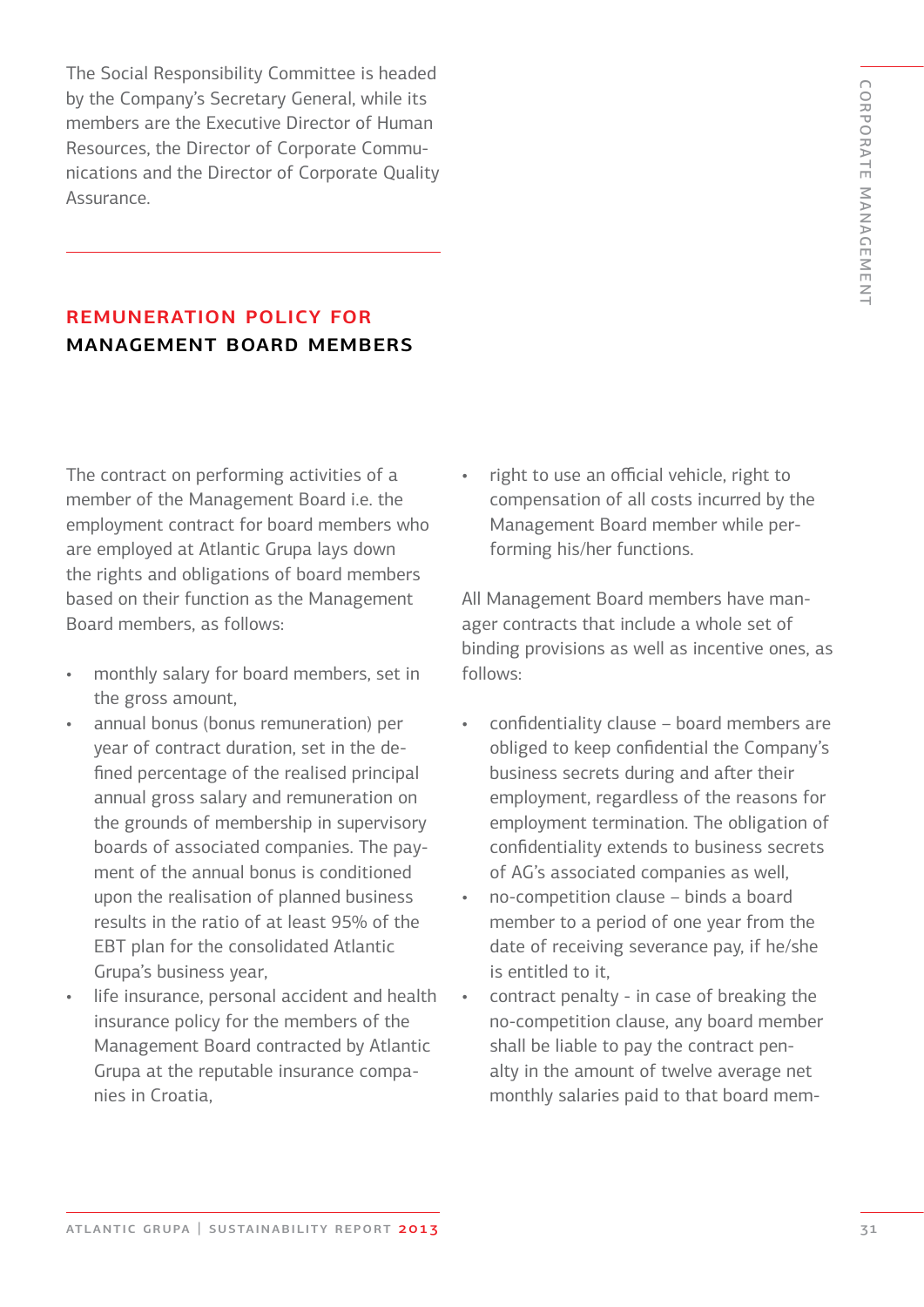ber in the period of three months before contract termination,

- prohibition of participation of any board member in the ownership and/or management structure, whether directly or indirectly, in any company which is in market competition with Atlantic Grupa and associated companies, or in a company with which Atlantic Grupa and associated companies have business cooperation, as well as to act as an advisor or consultant in such companies, regardless of being paid or not for such activities,
- performance of other activities as a board member, except those performed for Atlantic Grupa's associated companies, regardless of being paid or not for such activities, including the membership in supervisory boards, advisory bodies, etc. shall only be allowed pursuant to the prior approval of the Management Board of Atlantic Grupa,
- employment, contract duration and termination periods – board members are employed for an indefinite period in Atlantic Grupa or its associated companies, and the contract on performing the function of a board member is concluded for the period of 3 years, with the possibility of termination in accordance with the periods prescribed by law,
- severance pay severance pay is contracted in the amount of six average monthly gross salaries of the board member and gross remunerations based on the membership in supervisory boards of associated companies paid to that board member in the period of three months prior to contract termination. The obligation of severance payment occurs in a case of contract termination by Atlantic Grupa in the period of its duration, unless the contract is terminated due to reasons caused by the fault of the board member.

In 2013, members of the Management Board of Atlantic Grupa d.d., on the grounds of salary and remuneration for supervisory board membership in operating companies and annual bonus received a gross amount of HRK 13,758,172.01. From that amount, on the basis of salary, remuneration for supervisory board membership in operating companies and annual bonus, President of the Management Board Emil Tedeschi in 2013 received a gross amount of HRK 3,298,523.25.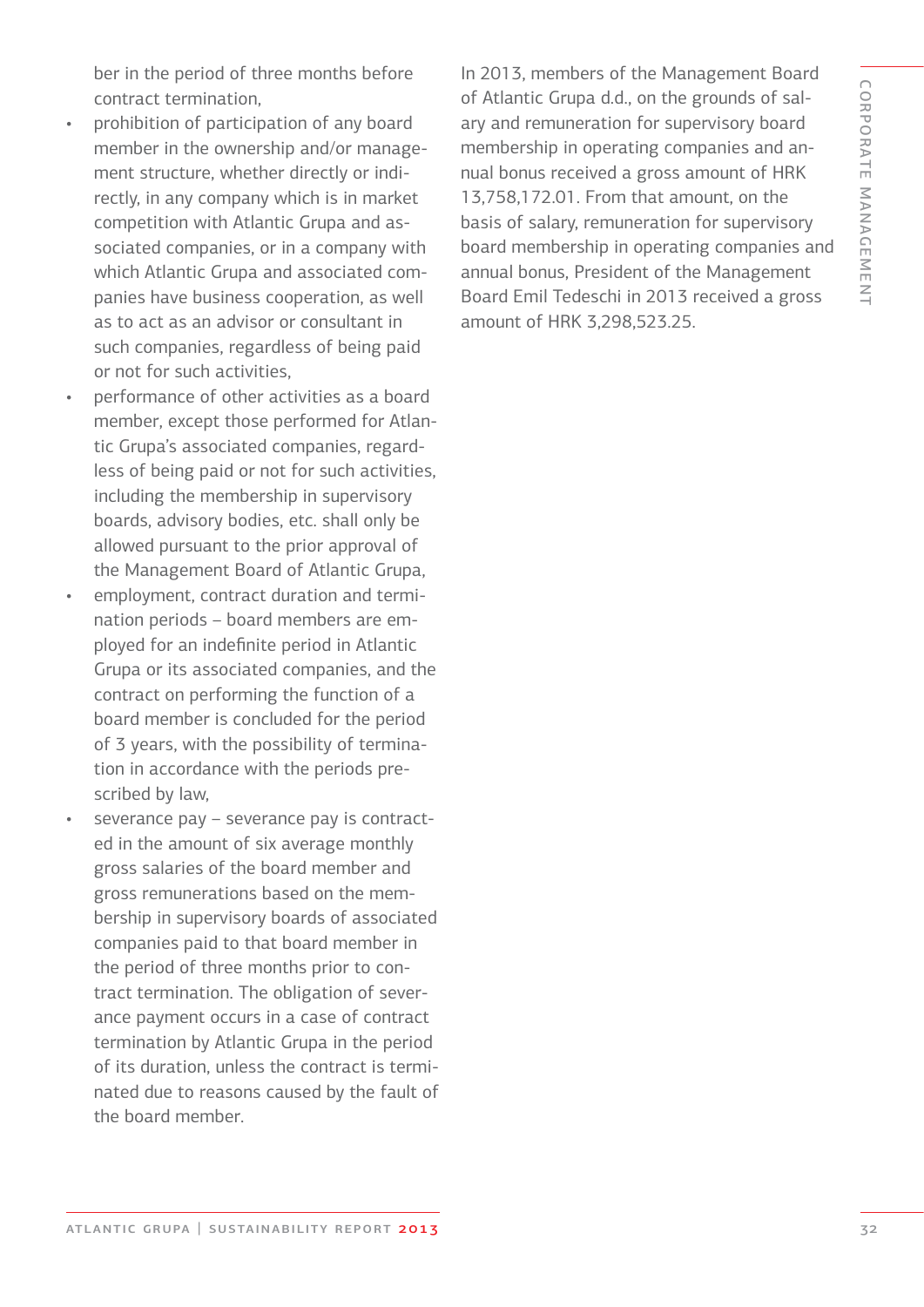# ethics and **INTEGRITY**

Further to the above-mentioned Atlantic Grupa adopted its own Code of Corporate Governance of Atlantic Grupa whereby the standards of business transparency are aligned with Croatian and EU legislation. By its implementation the Company consistently incorporates the highest standards of corporate governance into its business activities and resolved to regulate its actions, both in regard of the other entities it enters into business relations with and in regard of its own employees.

Basic principles of the Corporate Governance Code of Atlantic Grupa are:

- transparency of business activity
- clearly elaborated procedures for the operation of the Supervisory Board, Management Board and other bodies and structures making important decisions
- avoiding conflicts of interest
- efficient internal control
- efficient responsibility system.

Due to the fact that Atlantic Grupa is company publicly listed on the Zagreb Stock Exchange, the Company also applies the Code of Corporate Governance issued by the Croatian Financial Services Supervisory Agency (HANFA) and the Zagreb Stock Exchange. Based on the principles set therein, the Company announces the Statement of its application, confirming its actions and development in accordance with the good corporate governance practice in all business segments. The Statement of Application of the Code of Corporate Governance for 2013, as well as for each business year, has been published on the Company's website

(www.atlanticgrupa.com) as well as on the official website of the Zagreb Stock Exchange (www.zse.hr).

In addition to the above, Atlantic Grupa acceded to the Code of Ethics in Business issued by the Croatian Chamber of Economy. The Code lays down guidelines for ethical behaviour of business subjects in the Croatian economy, contributing to more transparent and efficient business operations and high quality relations between economic operators in Croatia and the business environment in which they operate. By adjoining the Code, parties are obliged to responsible and ethical behaviour towards the other companies on the market as well as the development of high quality relations and loyal competition.

#### WHISTLEBLOWING PROCEDURE

Given that the Company wishes to provide its employees the right to an honest, responsible, transparent and ethical work i.e. working environment in which the main principles of business conduct are respected, Atlantic Grupa adopted the Whistleblowing Procedure Rules which prescribes the reporting procedure, rights as well as duties of each and all employees of Atlantic Grupa who in his/her work observes or becomes aware of either an actual or a potential illegal action or potential violation of the accepted rules of business conduct in the Company carried out by another employee(s). By such Rules, illegal action or violation of the accepted business conduct (Misconduct) are defined as any conduct including (but not limited to):

- committing a criminal act pursuant to positive legal regulations
- violation of the Company's internal acts
- conduct that represents a serious risk to human health and property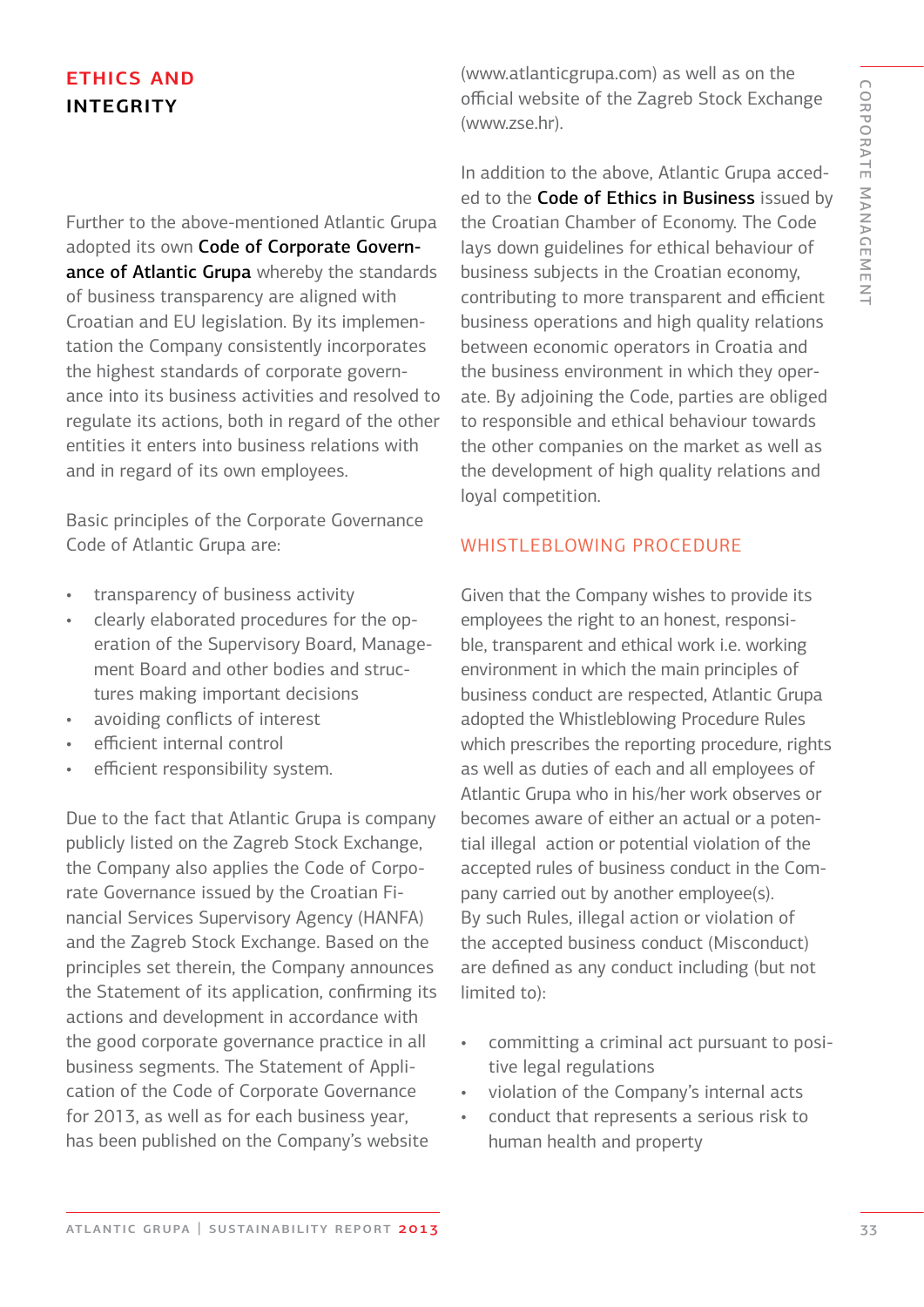• conduct that represents a serious risk of jeopardizing the Company's reputation carried out by the Company's employees.

An employee who in his/her work observes or becomes aware of Misconduct has the right as well as the duty to report it immediately in writing to the Head of Corporate Security of Atlantic Grupa and the member of the Management Board of Atlantic Grupa competent for Corporate Affairs. Immediately after receiving the report, they issue a certificate indicating the date of receipt of the report to the employee and, without delay, notify the following, as applicable:

- Head of Department in which the employee who committed the potential Misconduct is working, except in a case where the potential Misconduct relates to the Head of Department, or
- The President of the Management Board – in a case where the potential Misconduct relates to actions of a member of the Management Board, or
- The President of the Supervisory Board of Atlantic Grupa - in a case where the potential Misconduct relates to actions of the President of the Management Board.

In a case where the potential Misconduct relates to joint actions of the Head of Corporate Security of Atlantic Grupa and the member of the Management Board competent for Corporate Affairs, an employee who in his/her work observes or becomes aware of Misconduct of the persons listed has the right as well as the duty to immediately report it in writing to the President of the Management Board of Atlantic Grupa. In such a case, the President of the Management Board is obliged to issue a certificate indicating the date of receipt of the report to the employee and carry out further procedure in accordance with the provisions of the Rules.

Within the period of 4 weeks after receiving a report on the potential Misconduct, the Head of Corporate Security of Atlantic Grupa is obliged to inform the employee who submitted the report on the outcome of the process. By way of derogation, if the process requires a period of time longer than the one prescribed, the Head of Corporate Security of Atlantic Grupa is obliged, within the given period, to inform him/her of the actions taken in the process and, immediately after the conclusion of the process, on its outcome.

In case that it has been identified that the employee has undoubtedly committed the Misconduct, with respect to all the circumstances of the case, the Company is obliged to take all reasonable measures against that employee pursuant to the provisions of the Labour Act, the Company's internal acts, as well as submit necessary notifications to the competent state authorities.

The employee who submitted a report on the potential Misconduct in accordance with the Rules is guaranteed with full confidentiality of any information regarding his/her identity and the content of the report with which he/she reported the potential Misconduct.

Besides, any employee who in his/her work observes or becomes aware of Misconduct shall have the right, at his/her own discretion, to submit an anonymous report on the potential Misconduct, without providing information on his/her identity.

An action of an employee who knowingly reports a potential Misconduct of another employee without any grounds and with a motive to cause any harm to him/her or to gain any benefit for oneself or for other person is considered a violation of the Company's internal acts. In this respect, in 2013 there were no recorded complaints from our employees.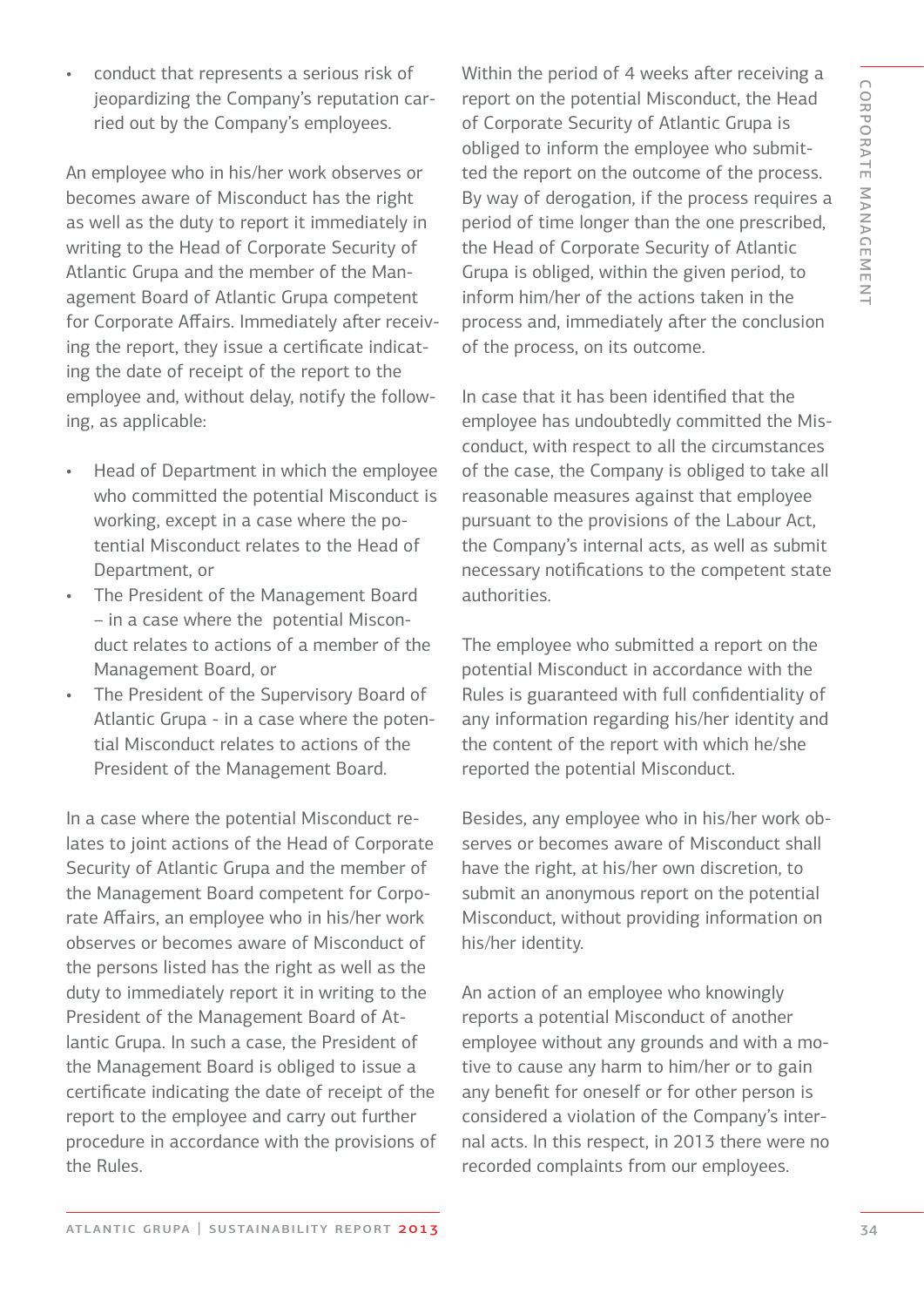#### Ethical code of the purchasing **ORGANIZATION**

Ethical code of the purchasing organization is a set of values, standards, principles and rules, which all the staff of the Atlantic Grupa's purchasing organization, responsible for procurement in the company, has to respect in performing their business activities.

The Ethical Code covers the following areas:

- Legal compliance The purchasers are obliged to inform themselves on any law and regulation change pertaining to purchasing and apply them in their business. In addition to various national and international laws and regulations of a general character, the purchasers have to follow and apply all other laws and regulations that are related to trade, industry, protection of patents and copyrights, environmental protection, work safety, labour law etc.
- Applying the criteria of sustainable purchasing - When making sourcing and purchasing decisions, Atlantic Grupa's purchasing organization is committed to consider both environmental and social factors aiming at minimizing the environmental and social impact that the items we purchase have. Purchasing business must be conducted in such a way to respect social, ethnic, cultural, sexual and racial diversity, and business decisions must not be directed in a way that favours any of the categories of ethnic, sexual or racial criteria.
- Fair treatment of suppliers The purchasing organization and the purchasing staff have to enable and support fair market competition among potential suppliers

who are interested in entering into a business relationship with Atlantic Grupa. This means that the supplier selection process has to be always defined and conducted in such a way to prioritize the suppliers that are capable to provide quality products or services at competitive prices, or that have visible and proven advantages to the business of Atlantic Grupa, compared to other suppliers. While selecting the suppliers or later when the cooperation with the suppliers is already established, any influence which is not of a business nature, or which is affected by a personal interest of the purchasing staff is not allowed. In this regards, the purchasers have no right to ask or to receive money, favours or gifts from suppliers or potential suppliers. Exceptionally, only business gifts that are of symbolic value could be accepted as an expression of common business practice or business partner's courtesy, but their giving or accepting in no way should influence the decision making process, supplier's selection, negotiations or agreements with suppliers. The manners of dealing with suppliers, regardless of their negotiating position and power of the purchasing department, must be civilized and fair, and the purchasing staff is bound to respect all agreed terms with suppliers, providing that the other side respects its obligations too. The purchasing staff also commits to keeping secrets and professional data, and their selective use, which also applies to all confidential information that is obtained from suppliers during the competition for goods and services supply, as well as offers or business reports. This information may not, without the consent of the party that placed this information at the disposal, be made available to third parties.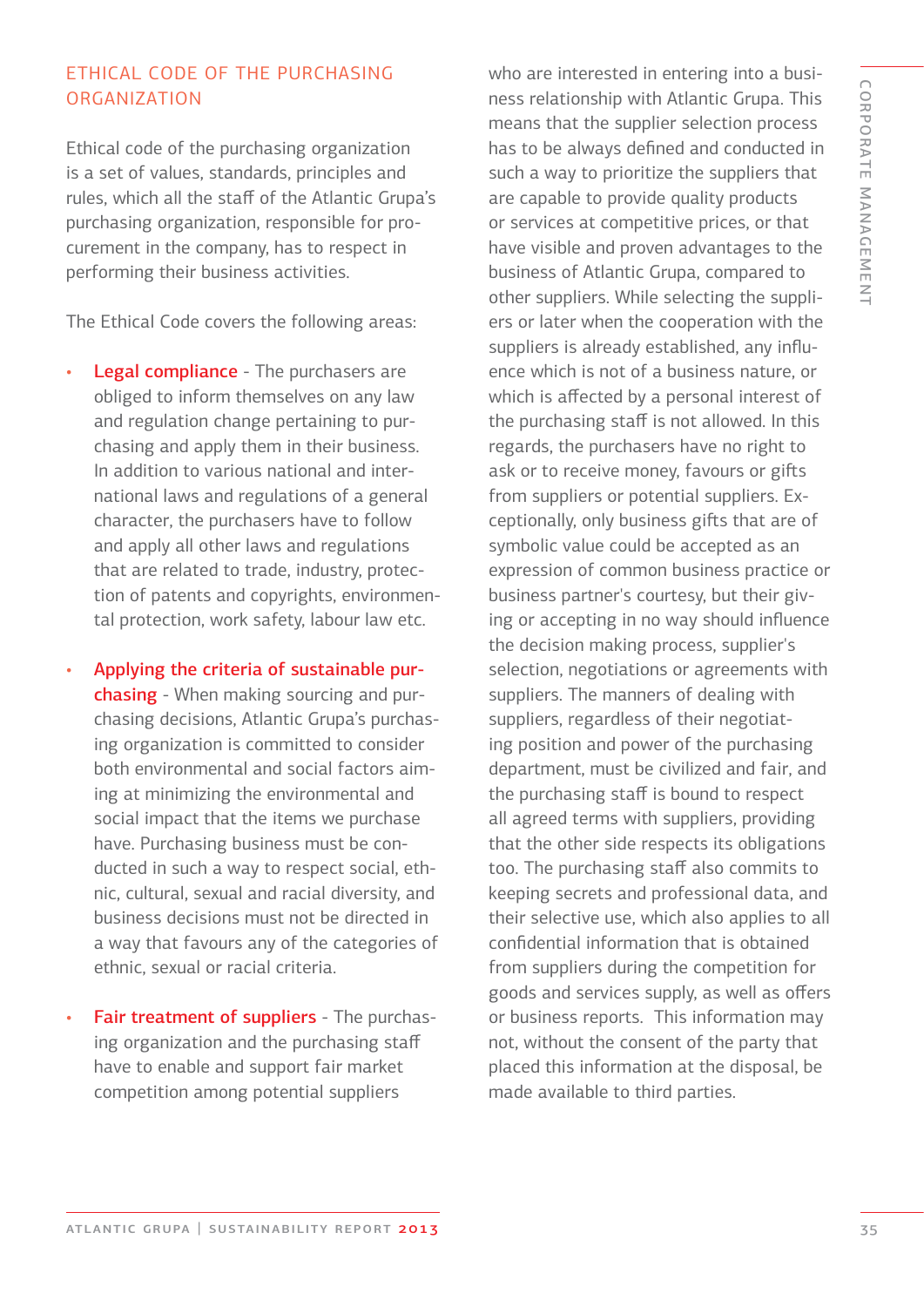Respect to the purchasing profession - The purchasing staff has to develop and maintain their professional competences, which means that they are obliged to continuously develop and improve their professional value both in terms of specific skills and knowledge in the purchasing area (technical knowledge, knowledge of com merce, trade, laws and regulations), and in terms of communication and other ..soft" skills. For achieving this, the purchas ers should be open to communicate with other purchasing professionals outside the company and with purchasing associations and institutions, in order to exchange and share experiences and opinions. As the representatives of the purchasing profes sion, the purchasers of Atlantic Grupa have to act in such a way to maintain dignity of the purchasing profession, and at the same time to ensure that the others who are in contact with the purchasers also recognize the dignity of the purchasing profession.

•

• Loyalty towards the employer - The purchasing staff has to show loyalty towards the employer, in whose interest they work. This loyalty is expressed through acting in accordance with the general policy and the strategy of Atlantic Grupa, with the direc tives and instructions received from the company's management, and in accordance with the authorization of the purchasing department and the purchasers, given by the company's management.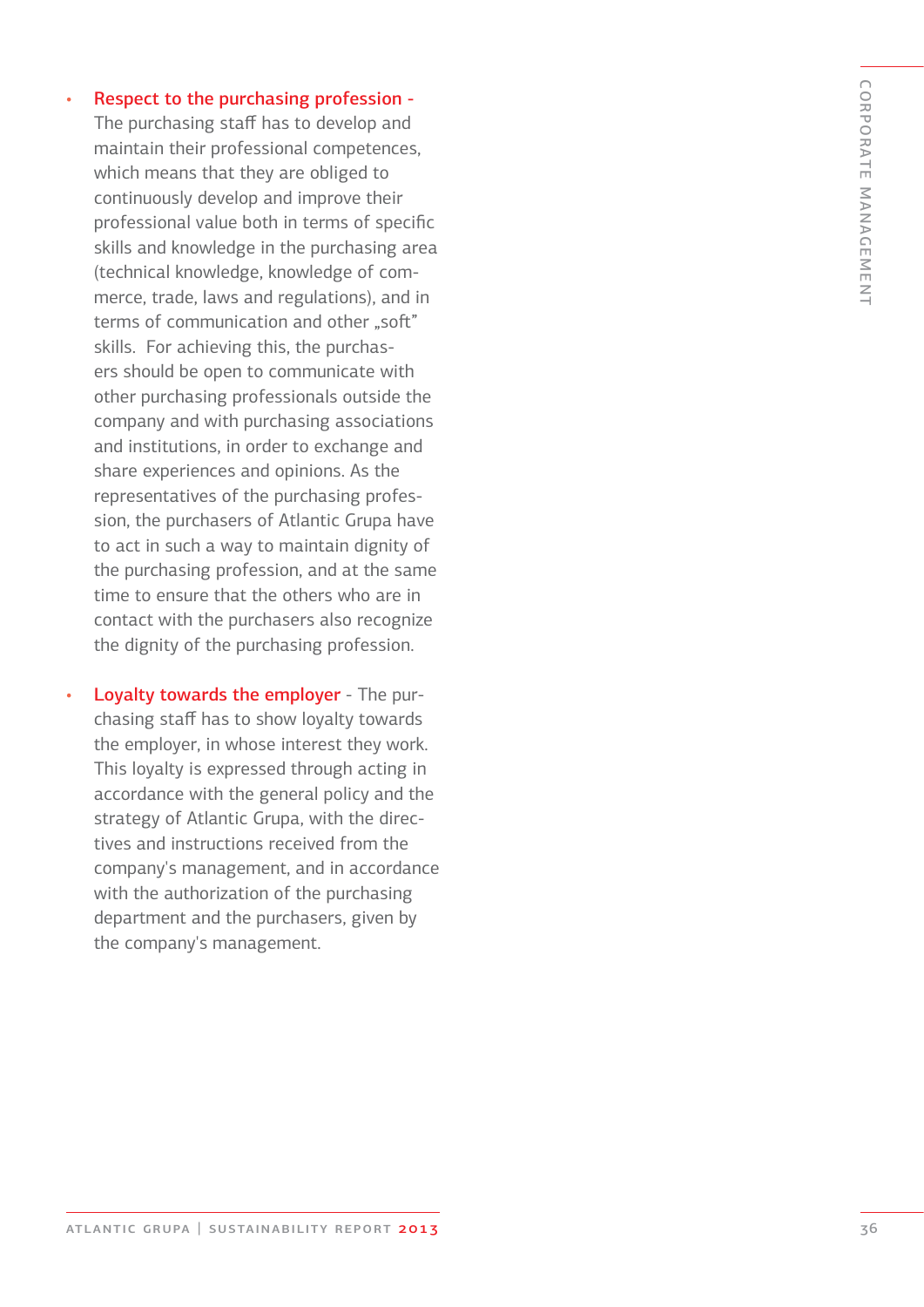# 4. ECONOMIC IMPACTS

*With continuous investments in production facilities, developments of new processes, following the latest technologies and educating production and sales personnel, Atlantic Grupa became one of the most dynamic business systems in the region and even wider with the internationalisation of operations as our main strategic focus of development. We have concluded the year 2013 with 4,228 employees in 11 markets.*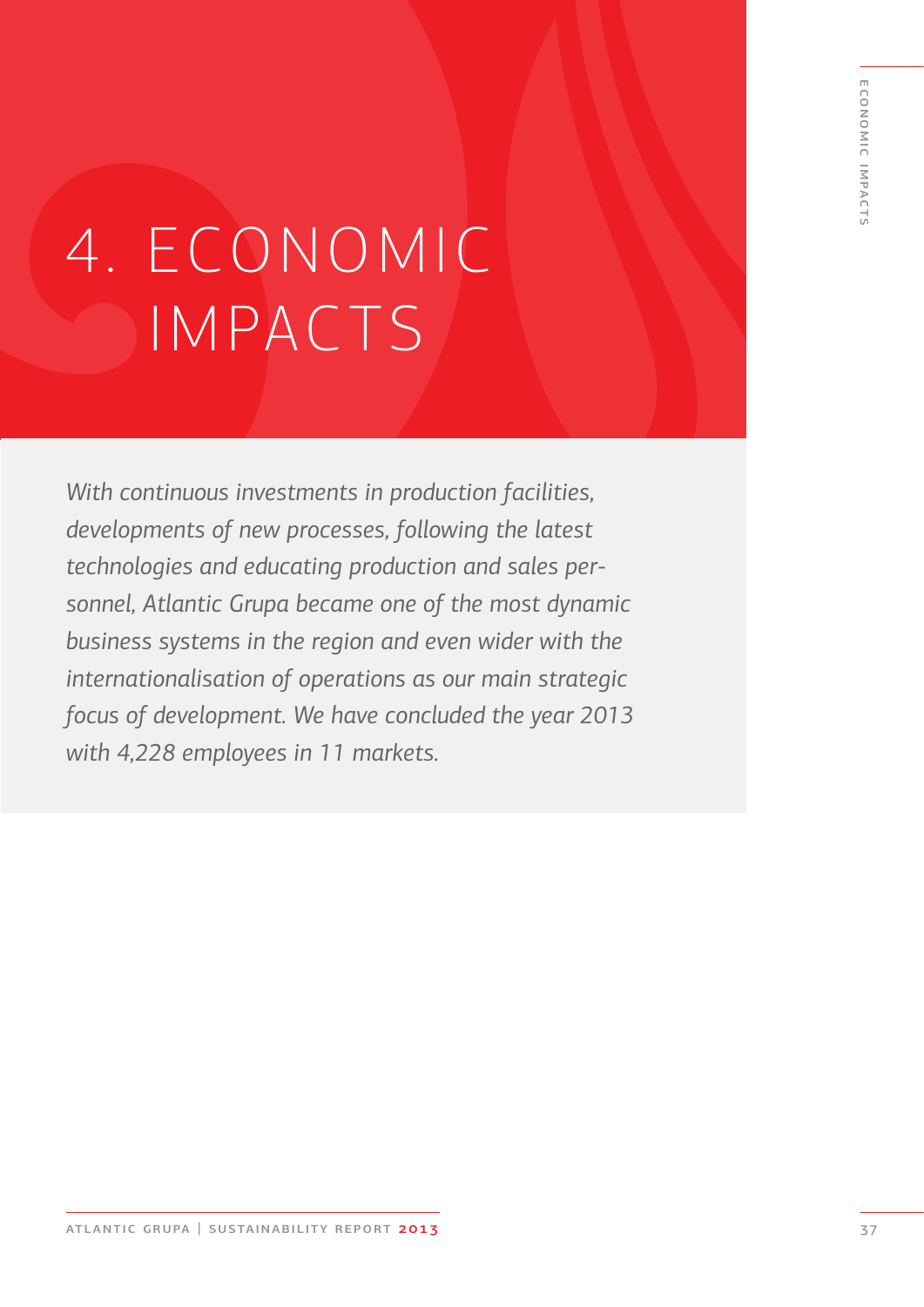Owing to successful implementation of the strategy, in 2013 Atlantic Grupa continued with the organic sales growth and profitability improvement. We are particularly pleased that our business model has proven stable in a difficult economic environment, as confirmed by reported results and launching of new investments. Despite the challenges, we managed to be continuously successful in generating growth in an environment of general decline or stagnation, which also includes the region, while by the results and growth achieved in the CIS markets and key European markets we confirm the company's orientation towards internationalisation.

With its financial results in 2013, Atlantic Grupa for the seventh consecutive year delivers announced guidance and confirms its focus on business development with continuous monitoring of operating costs, management of financial and operating risks, prudent liquidity management, further deleveraging and achievement of strong cash flows from operating activities.

| <b>Atlantic Grupa</b><br>Consolidated<br><b>'000 HRK</b>         | 2011      | 2012      | 2013      | Change<br>2012/2011 | Change<br>2013/2012 | Change<br>2013/2011 |
|------------------------------------------------------------------|-----------|-----------|-----------|---------------------|---------------------|---------------------|
| Direct economic<br>value generated                               | 4,749,172 | 4,958,463 | 5,067,054 | 4.4%                | 2.2%                | 3.3%                |
| Revenues                                                         | 4,749,172 | 4,958,463 | 5,067,054 | 4.4%                | 2.2%                | 3.3%                |
| Economic value distributed**                                     | 4,605,856 | 4,766,942 | 4,791,526 | 3.5%                | 0.5%                | 2.0%                |
| Operating costs - incl. Educa-<br>tion & Freelancers             | 3,595,812 | 3,753,010 | 3,777,075 | 4.4%                | 0.6%                | 2.5%                |
| Employee wages and benefits -<br>excl. Education, Freelancers*** | 589,909   | 597,845   | 619,772   | 1.3%                | 3.7%                | 2.5%                |
| Payments to providers<br>of capital****                          | 221,167   | 257,546   | 189,273   | 16.4%               | $-26.5%$            | $-7.5%$             |
| Payments to Government******                                     | 44,301    | 42,341    | 57,838    | $-4.4%$             | 36.6%               | 14.3%               |
| Community investments                                            | 37,212    | 44,741    | 50,635    | 20.2%               | 13.2%               | 16.7%               |
| <b>CAPEX</b>                                                     | 117,456   | 71,458    | 96,933    | $-39.2%$            | 35.6%               | $-9.2%$             |
| Economic value retained                                          | 143,316   | 191,521   | 275,529   | 33.6%               | 43.9%               | 38.7%               |

- Compound Annual Growth Rate \*
- Excluding provisions (bad debts, inventories, employee future commitments as per IAS 19) \*\*
- \*\*\* Including taxes and contributions on salaries
- \*\*\*\* Interest expense (P&L item) and dividend paid
- Refer to P&L items (corporate income tax, other taxes and contributions not related to result) \*\*\*\*\*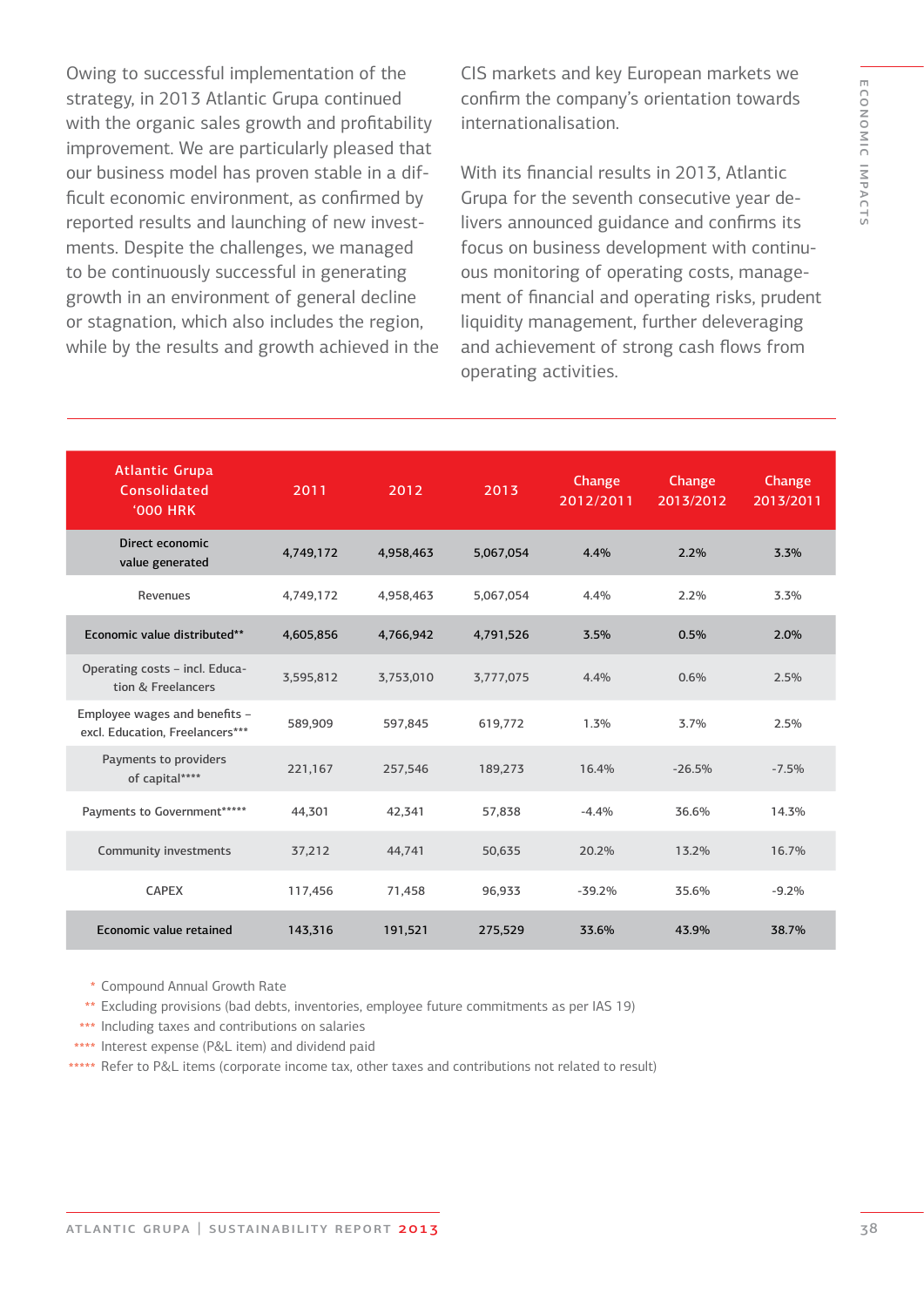In the 2011–2013 period, Atlantic Grupa posted compound annual growth in Economic value retained of 38.7%. In 2012, higher Economic value retained was driven by higher revenues, lower payments to government and capital expenditures. In 2013, higher Economic value retained was a result of higher revenues, lower payments to providers of capital, lower capital expenditures and only a modest growth in operating costs (including education and freelancers).

Revenues - In the 2011-2013 period, Atlantic Grupa recorded compound annual growth in sales of 3.3%. The main engines behind the growth in 2012 were strategic business units Coffee, Pharma and Personal Care and Savoury Spreads, and in 2013 strategic business units Sports and Functional Food, Pharma and Personal Care and Snacks. Analysing by markets, the largest growth has been achieved in the markets of Russia and CIS countries in both years.

Operating costs - incl. Education & Freelanc-

ers - In the 2011-2013 period, operating costs grew 2.5% annually on the back of growth in Costs of goods sold, Production materials, Services and Marketing expenses. Looking closely at 2013 only, Costs of goods sold increased as a result of the change in the sales mix as the share of private labels and own brands with outsourced production grew. In 2013, Production materials decreased mainly due to favourable movements in the prices of certain raw materials in the global commodity markets, primarily the prices of raw coffee. Service costs grew as a consequence of higher transportation, logistics and rent expenses. Marketing and promotion expenses advanced on the back of aggressive marketing activities.

Employee wages and benefits - excl. Education & freelancers - Employee wages and benefits from 2011 to 2013 recorded compound

annual growth of 2.5% due to higher salaries and wages.

Payments to providers of capital - Atlantic Grupa's payments to providers of capital were higher in 2012 than in 2011 on the back of higher interest expenses arising from the acquisition financing of Droga Kolinska in 2010. Simultaneously, there was no dividend payment in 2012. The company successfully refinanced long-term borrowings at the end of 2012 that resulted in significantly lower interest expenses in 2013 and thus lower payments to providers of capital. This was to some extent offset by dividend payment of HRK 30 million (HRK 9.00 per share) in 2013.

Payments to Government - Increase in payments to government reflected higher corporate income tax on the back of better business results of Atlantic Grupa in the period 2011- 2013 that completely annulled decline in other taxes and contributions not related to result.

Capex - In 2012, the company's capital expenditures were mostly aimed at SBU Beverages, SBU Snacks, SBU Coffee and SAP licences for Slovenia. The capital expenditure in 2013 were mostly related to investments in SBU Coffee, SBU Snacks, SBU Beverages, SBU Pharma and Personal Care, investments related to the HRIS system (human resources information system) and the project of developing, implementing and relocating the regional data centre in Zagreb.

Community investments - Atlantic Grupa is an active participant and organiser of a number of humanitarian actions and we systematically support a number of organisations and associations involved in protecting and helping vulnerable social groups. We gave donations to the Centre for Education Dubrava, raised funds and donations for humanitarian actions aimed at blind and visually impaired persons, children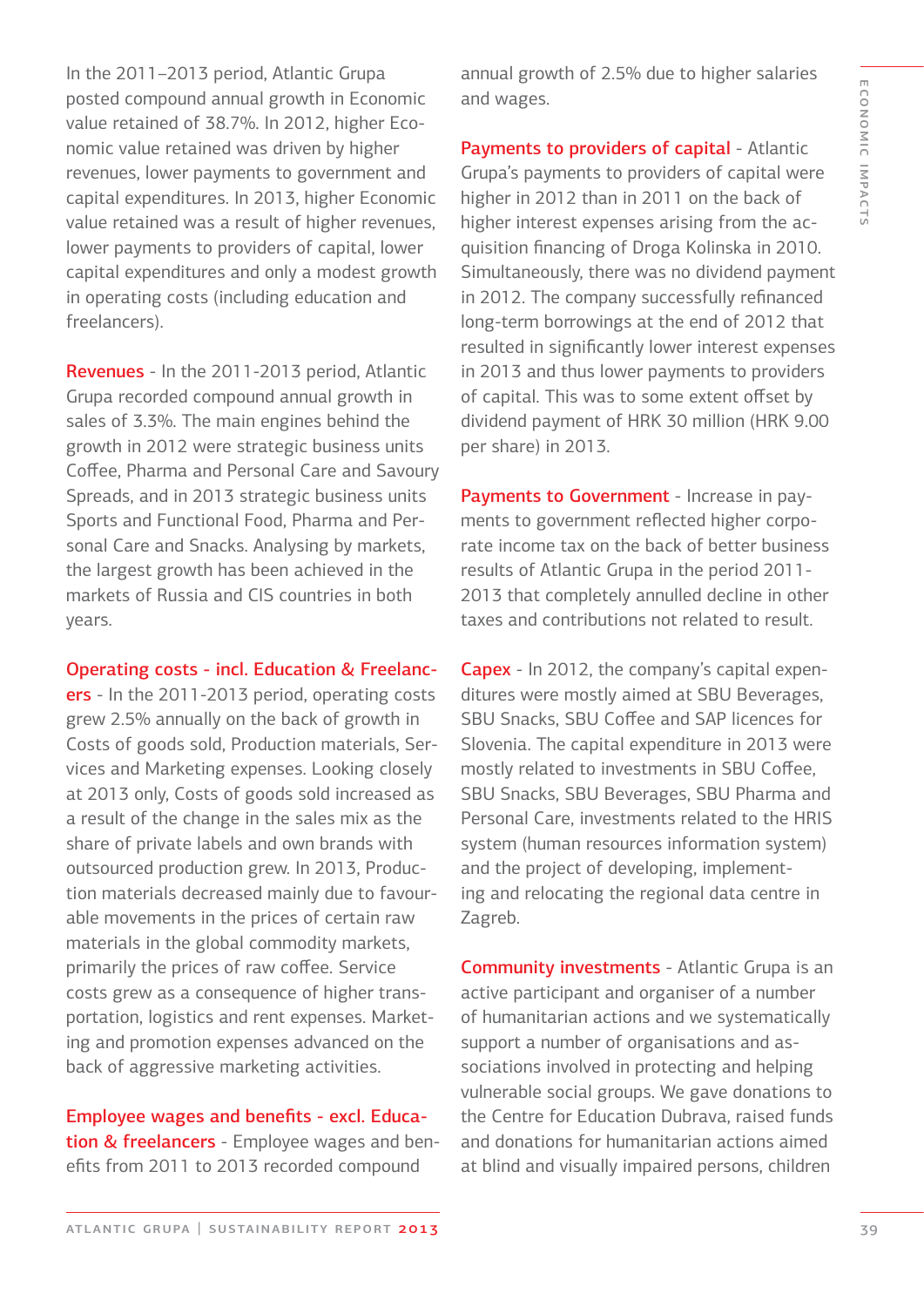without parental care, children with special needs and gave donations to various health institutions. Believing that our contribution to the community is more than just a monetary support, more than a thousand of Atlantic's employees in Great Britain, Italy, Germany, Spain, Russia, Slovenia, Croatia, Bosnia & Herzegovina, Serbia and Macedonia celebrated another Value Day by participating in socially beneficial activities: cleaning of public areas (parks, forests, green areas around the company site), visiting children with special social needs and helping animal shelter associations. This in the best possible way demonstrated our values – sun, mountain and wave - symbols of passion, responsibility and creativity, and reminded each other that our job is more than just a job – it is also a way to act in the community.

In addition to a wide range of donor projects, our sponsorship activities are also notable, especially when it comes to the promotion of sports and healthy lifestyle for youth and adults. Atlantic Grupa continued to be actively involved in the promotion of basketball as a sport of national importance by managing the Basketball Academy of the Basketball Club Cedevita with over 700 children, thus ensuring both the future of this sport and the option for a healthy and useful free time activity. Apart from basketball, Atlantic Grupa also sponsored sports including cycling, bodybuilding, triathlon, etc. Among the most significant sponsorship collaborations, the Italian bicycle race Giro d'Italia can be pointed out in 2013. In the culture and knowledge segment, sponsorship of the 18th and 19th Sarajevo Film Festival stands out as well as projects such as the UNICEF project "Schools against violence" in Serbia in 2013.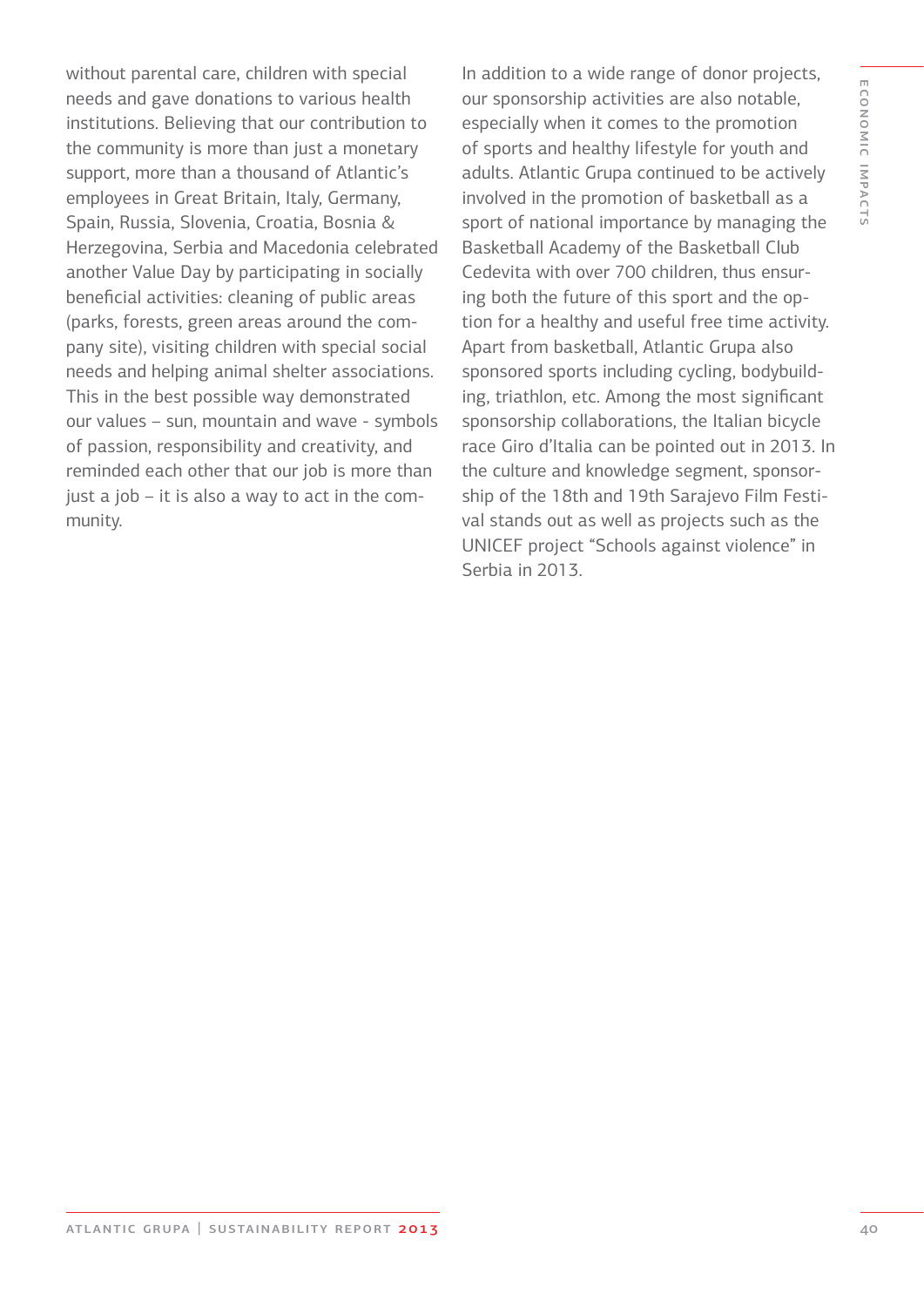# 5. PRODUCT RESPONSIBILITY

*In our business environment, we nurture a corporate culture that represents a framework for our Quality policy. We are dedicated to following new scientific achievements and creatively integrating them into our products and services, as well as to raising the quality of life and business of our loyal consumers in an inspiring and innovative way. The satisfaction of customers and consumers is the daily mission we share. For that reason, we manage our safety policy in accordance with consumer and market demands, as well as respecting local and European legal regulations. We ensure product safety through a series of control activities aimed at hazard management in all links of the chain, from the supplier to the consumer. We are also strongly dedicated to informing our consumers clearly about the products helping them make informed and healthy dietary choices throughout the day.*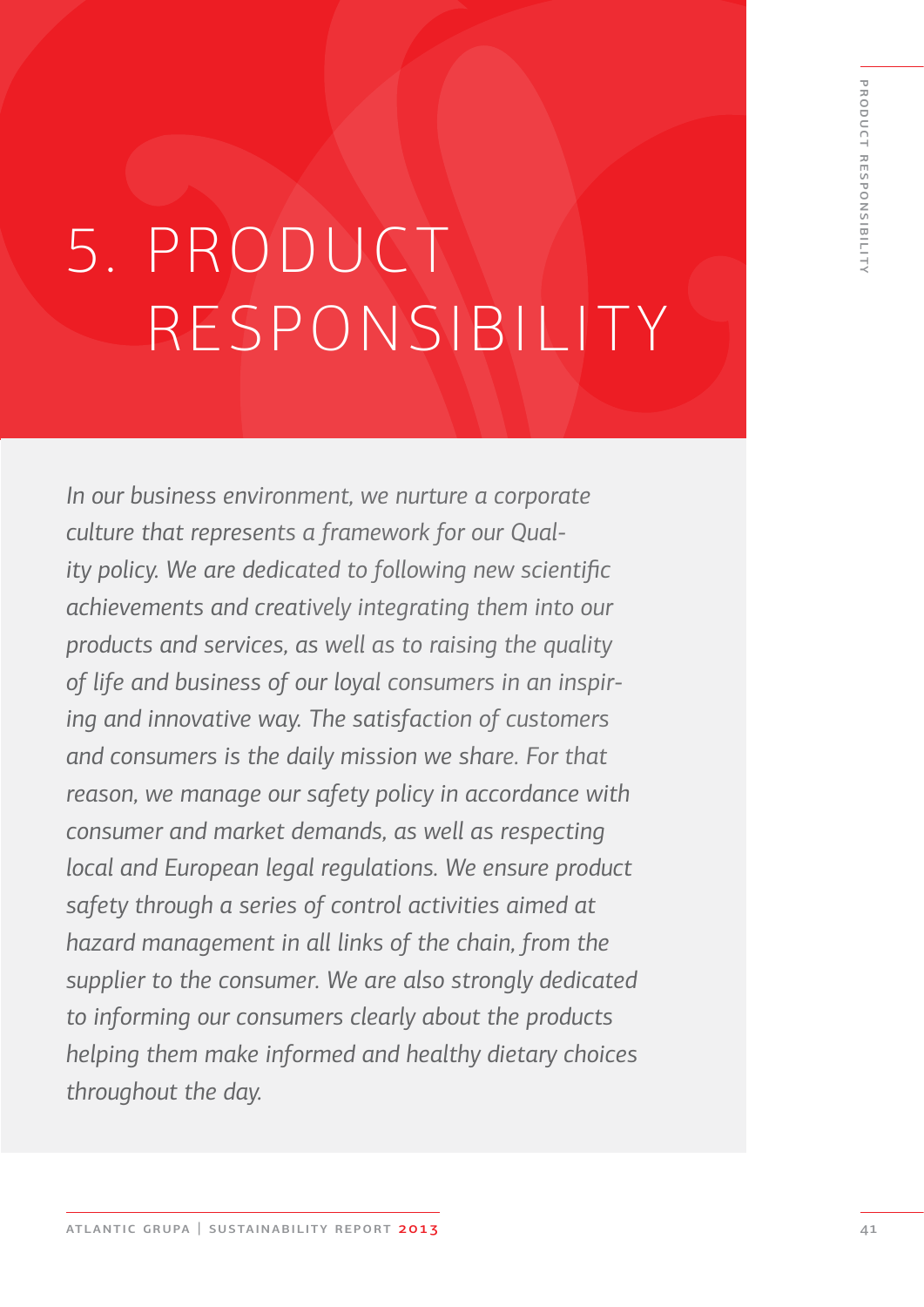The year 2012 was the first year of operation of the integrated process management system of quality, environmental and food safety management that was introduced at the corporate level of Atlantic Grupa i.e. in all operating companies within the Group. Implementation of this process approach and standardisation of corporate processes continued in 2013.

In 2013 special attention was given to:

- monitoring process efficiency through definition of unique key performance indicators
- implementation of defined procedures for corporate processes
- management of non-compliances
- standardisation of KPIs for the processes of technological development of new products and production
- selection, evaluation and monitoring of the service provider.

### **INTEGRATED CERTIFICATION**

The large project of implementing the integrated quality and environmental management system was initiated in 2012. The aim was to achieve integrated certification of all members of Atlantic Grupa. The project involved a new innovative approach to certification – the implementation of the so-called "multi-site" certification model. The system completely integrates and combines:

- the business process management requirements (ISO 9001)
- the highest level of product and service safety (FSSC 22000, HACCP, GMP)
- environmental management requirements (ISO 14000)

| <b>Legal Entity</b>  | <b>Market</b> | Quality<br><b>Standard</b> | <b>Food Safety</b><br>and Quality<br><b>Standard</b> | Food<br><b>Safety</b><br><b>Standard</b> | Environmental<br><b>Standard</b> | <b>Good Manu-</b><br>facturing<br>Practice |
|----------------------|---------------|----------------------------|------------------------------------------------------|------------------------------------------|----------------------------------|--------------------------------------------|
| Atlantic Grupa       | Croatia       | ISO 9001                   |                                                      |                                          | ISO 14001                        |                                            |
| Cedevita (Planinska) | Croatia       | ISO 9001                   | <b>FSSC 22000</b>                                    | HACCP                                    | ISO 14001                        |                                            |
| Cedevita (Apatovec)  | Croatia       | ISO 9001                   | $\overline{\phantom{0}}$                             | HACCP                                    | ISO 14001                        |                                            |
| <b>Neva</b>          | Croatia       | ISO 9001                   |                                                      | $\overline{\phantom{0}}$                 | ISO 14001                        |                                            |
| Montana              | Croatia       | ISO 9001                   | $\overline{\phantom{0}}$                             | <b>HACCP</b>                             | ISO 14001                        | $\overline{a}$                             |
| Fidifarm             | Croatia       | ISO 9001                   | $\overline{\phantom{0}}$                             | <b>HACCP</b>                             | ISO 14001                        | <b>GMP</b>                                 |
| Atlantic Trade       | Croatia       |                            | $\overline{\phantom{0}}$                             | <b>HACCP</b>                             |                                  |                                            |
| <b>Bionatura</b>     | Croatia       | $\qquad \qquad -$          |                                                      | <b>HACCP</b>                             | $\overline{\phantom{a}}$         |                                            |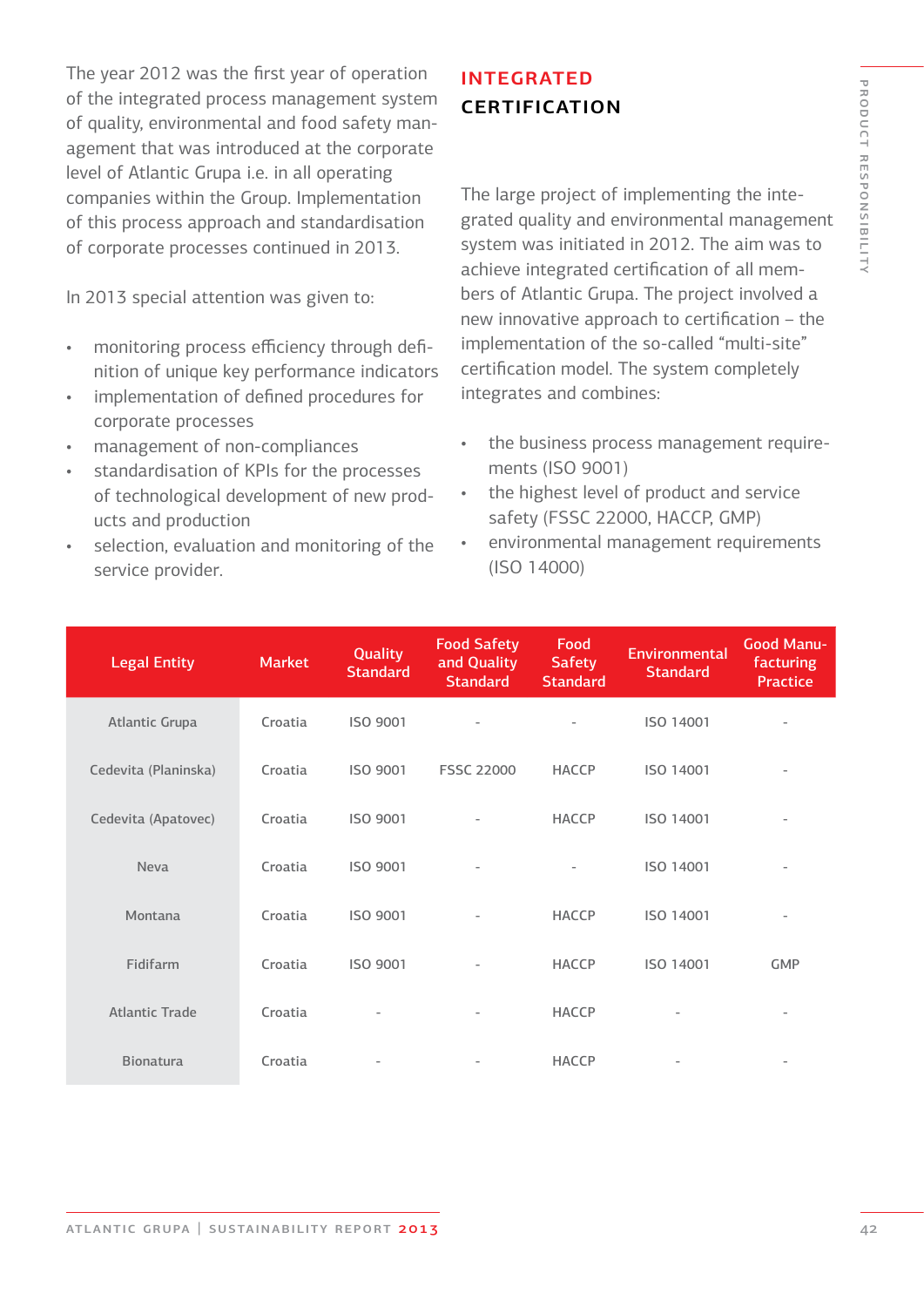| <b>Legal Entity</b>        | <b>Market</b> | Quality<br><b>Standard</b> | <b>Food Safety</b><br>and Quality<br><b>Standard</b> | Food<br><b>Safety</b><br><b>Standard</b> | Environmental<br><b>Standard</b> | <b>Good Manu-</b><br>facturing<br>Practice |
|----------------------------|---------------|----------------------------|------------------------------------------------------|------------------------------------------|----------------------------------|--------------------------------------------|
| Droga Kolinska (Ljubljana) | Slovenia      | ISO 9001                   |                                                      |                                          | ISO 14001                        |                                            |
| Droga Kolinska (Mirna)     | Slovenia      | ISO 9001                   |                                                      |                                          | ISO 14001                        |                                            |
| Droga Kolinska (Rogaška)   | Slovenia      | ISO 9001                   |                                                      |                                          | ISO 14001                        |                                            |
| Droga Kolinska (Izola)     | Slovenia      | ISO 9001                   | <b>FSSC 22000</b>                                    |                                          | ISO 14001                        | $\overline{\phantom{0}}$                   |
| Argeta                     | B&H           |                            | <b>FSSC 22000</b>                                    |                                          | ISO 14001                        |                                            |
| Kofikom Product            | B&H           | ISO 9001                   |                                                      |                                          | ISO 14001                        |                                            |
| Soko Štark (Smoki)         | Serbia        | ISO 9001                   | <b>FSSC 22000</b>                                    | <b>HACCP</b>                             | ISO 14001                        |                                            |
| Soko Štark                 | Serbia        | ISO 9001                   |                                                      |                                          | ISO 14001                        |                                            |
| Palanački kiseljak         | Serbia        | ISO 9001                   |                                                      | <b>HACCP</b>                             | ISO 14001                        |                                            |
| <b>Grand Prom</b>          | Serbia        | ISO 9001                   |                                                      | <b>HACCP</b>                             | ISO 14001                        |                                            |
| <b>Atlantic Brands</b>     | Serbia        |                            | $\overline{\phantom{a}}$                             | <b>HACCP</b>                             |                                  |                                            |
| <b>Atlantic Multipower</b> | Germany       | ISO 9001                   | <b>IFS</b>                                           |                                          |                                  |                                            |
| Droga Kolinska (Skopje)    | Macedonia     | ISO 9001                   |                                                      |                                          | ISO 14001                        |                                            |

The next certification cycle planned in February 2014 will include:

- integration of all logistics into the process approach,
- ISO 14001 in Multipower and logistics,
- FSSC 22000 in bottling plants in Croatia and Slovenia,
- GMP in Cosmetics (ISO 22 716).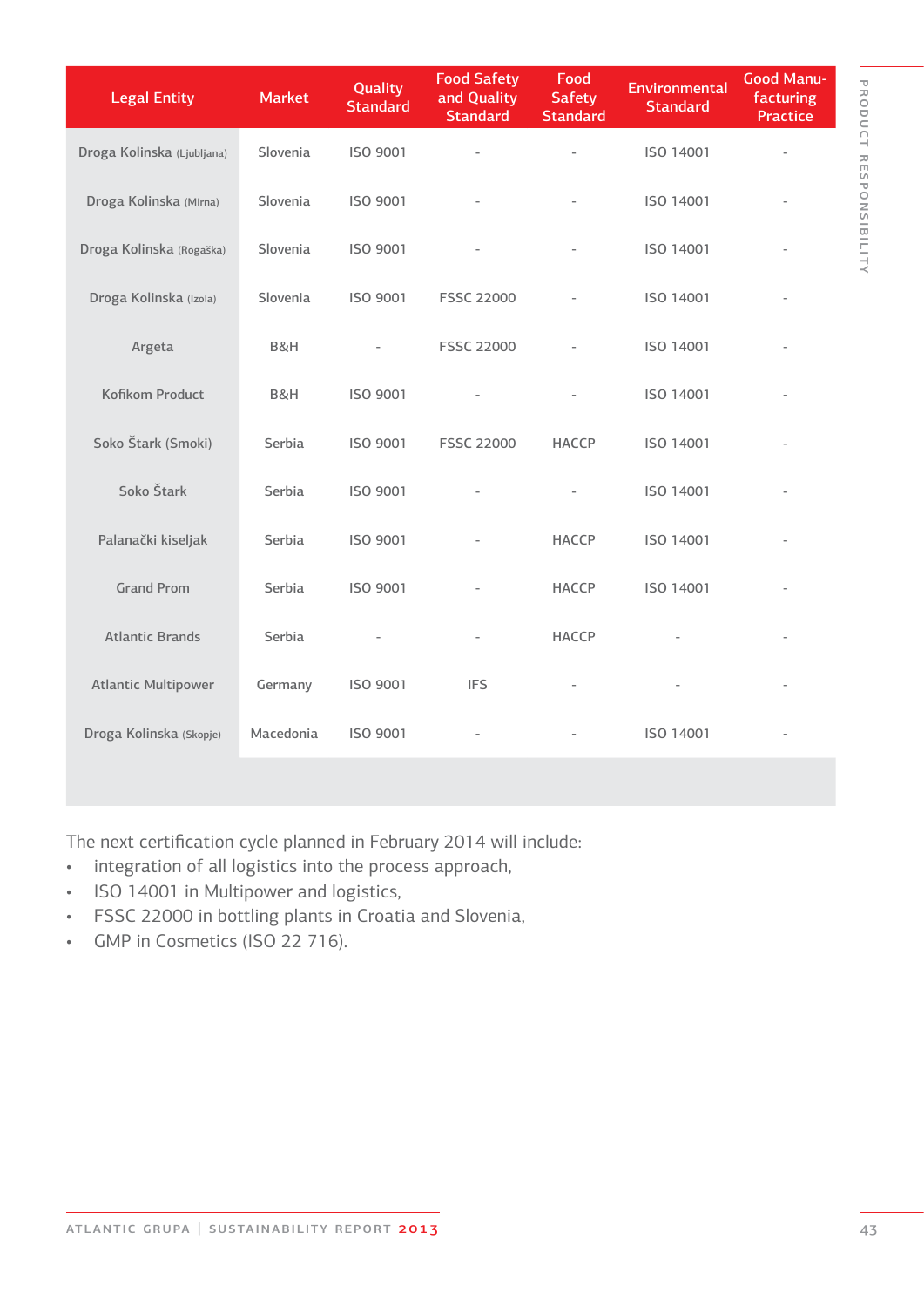## product health and safety

From the very beginning of developing a new product or during the improvement of an existing one, we endeavour to achieve a standard high quality of Atlantic Grupa's products recognisable to customers.

The continuous following of scientific research, EU legislation and all other targeted markets and their subsequent application from the very beginning of a new product's existence provide consumers with quality and health-safe products. To achieve such complex goals, proactive involvement of experts from the fields of research and development and quality assurance is necessary. The following factors have an important role in the production of health-safe products: selection of source materials (nontoxic, allergen-free, GMO-free, aligned with the REACH regulation, etc.), quality control of all input materials and ingredients, monitoring of all production phases, and quality assurance of finished products.

The Company's extensive activities in the field of quality control are managed by the Corporate Quality Management Department, and executed by quality assurance departments within the Strategic Business Units and persons responsible for quality assurance within the Strategic Distribution Units. Such organisational structure enables the following:

- coordinated monitoring of legislation
- implementation of best practices
- optimal improvement and use of expert knowledge in the field of microbiological, chemical and other hazards
- centralised supplier management in view of the quality of input materials
- uniform approach with balanced product

quality objectives for all own brands and control of the whole chain from receiving materials to releasing products for sale

- specialisation of the quality assurance system according to specific issues of individual Strategic Business Units in the product segments of beverages, savoury spreads, sweet and salty snacks, children's and sports food, cosmetics and medicines
- traceability and maintenance of a high quality level in transport, storage and distribution to customers.

Laboratory testing of input materials, semi-finished products and finished products is carried out in three central laboratories specialised for chemical, sensory and microbiological tests with state-of-the-art measurement equipment. The accuracy of measurement results is regularly verified by the method of international interlaboratory testing. The prevention programme for control of food hazards prescribes regular monitoring of the following natural and technological pollutants: pesticide residues, heavy metals, allergens, microtoxins, alkaloids, PAHs and dioxins, nitrates, pharmacologically active substances and contamination by migration of substances from primary packaging. Such tests are outsourced to accredited and specialised laboratories. Monitoring is focused on input materials and adjusted to the supplier's risk assessment. The 2013 results show that the control system is efficient and that all hazards are well under control. In 2013, special attention was placed on microtoxin M1 due to cases of its presence in dairy raw materials in some markets and the differences in the highest permitted limits according to regulations. By increasing monitoring of our raw materials and active communication with our suppliers, we have successfully contained this risk.

The activities in the field of quality assurance are supported by advanced IT solutions: the SAP QM module was implemented in the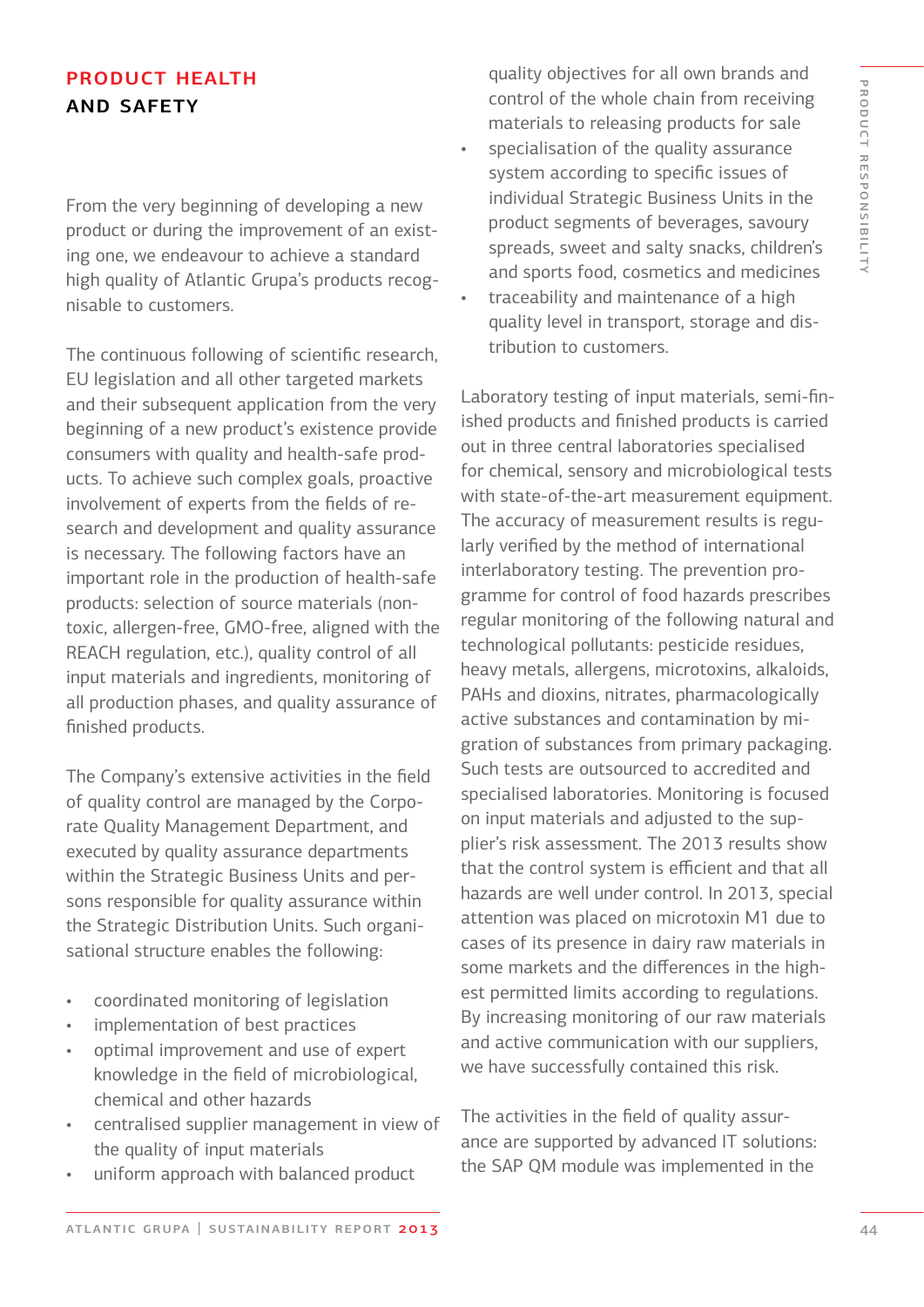Slovenian and Croatian market, while other locations use internal IT solutions on similar platforms according to the same model. Near the end of 2013, we have started surveying SAP solution in Slovenia and Croatia in order to create one standard for QM module, which would be gradually implemented in all production facilities in the long term. The first application will be the process of quality control in the new factory for the production of energy bars (project Nova Gradiška).

### consumer satisfaction and compliance with regulations and voluntary codes concerning health and safety impacts of products and services

The efficiency of the quality assurance process is assessed on the basis of achieving target values for key indicators: the number of consumer complaints and the number of product recalls. We are investing significant efforts to receive as much comments from our consumers, so in 2013 we started free call centres in all markets, serving to additionally improve communication. All complaints were handled to the satisfaction of customers, while effective corrective actions were defined in the production process in order to prevent reoccurrence of such issues.

For our strongest brands, we try to follow the target value of max. 1.8 parts per million (ppm) of consumer complaints on annual level. The

situation observed in 2013 was that the total number of consumer complaints was increased in relation to the previous year mostly due to errors made by our contracted producers; these were handled during the year by introducing specific corrective actions to improve quality. In addition, we have also standardized and upgraded our process of managing contact production with the purpose to assure stable product quality for all brands. Our opinion is that in 2014, by implementing the listed improvements, the annual number of complaints will return to the level from previous years, thus meeting the expectations of our consumers. We will also promote as a good practice for all businesses to perform preventive withdrawals of batches even if there is no potential health and safety risk but only low level quality deviation (already practiced twice in 2013).

As regarding product safety issues, we can estimate our system as very effective. All food products that were involved in health safety testing by inspection services or internal control officers were identified as complying with the health safety requirements. There were no food safety-related recalls. Also there were no recalls of medicinal products. One medicinal product with an active component was recognised as non-compliant and withdrawn. In two other cases for batches of food products, we decided to withdraw products preventively due to unsatisfactory quality of the series. As a distributor, we have been involved in the case of withdrawal of one principal brand.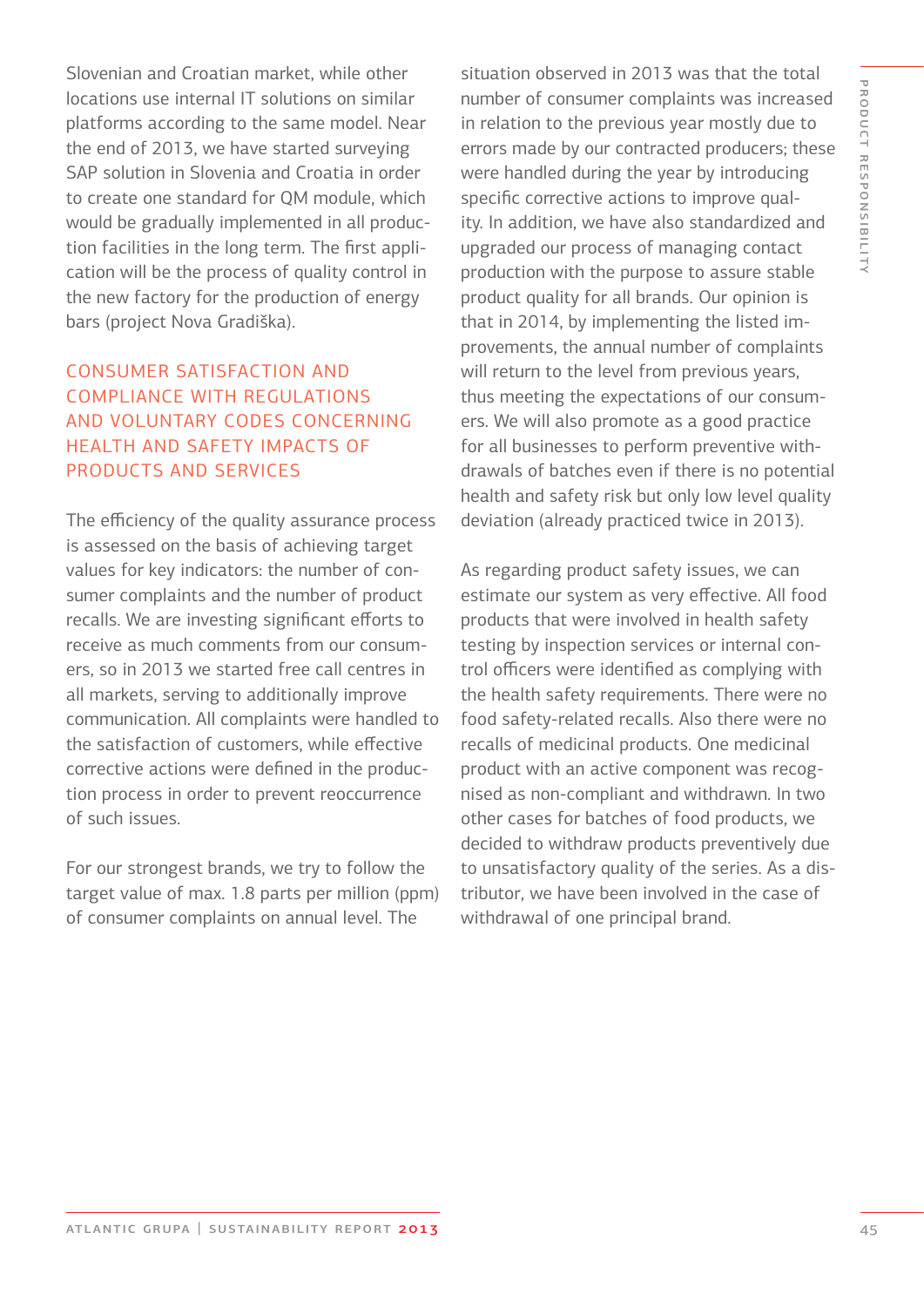|                                        | <b>Recalls-health and safety impacts</b> |              |      | Withdrawals - preventive actions due to<br>potential health and safety impacts |                                 |                                               |  |
|----------------------------------------|------------------------------------------|--------------|------|--------------------------------------------------------------------------------|---------------------------------|-----------------------------------------------|--|
|                                        | 2011                                     | 2012         | 2013 | 2011                                                                           | 2012                            | 2013                                          |  |
| <b>AG OWN BRANDS</b>                   | $\mathbf{O}$                             | $\mathbf{0}$ | 0    | (voluntary<br>codes)                                                           | ISO 14001                       | $1 + 2$<br>(Regulations +<br>voluntary codes) |  |
| PRINCIPALS -<br><b>AG DISTRIBUTION</b> | $\Omega$                                 | 0            | 0    | No data                                                                        | $\overline{2}$<br>(Regulations) | (Regulations)                                 |  |

Direct financial consequences in all cases were minor (no fine or penalty paid, small quantities of products destroyed after withdrawal and selection). Indirect financial consequences were not observed.

In order to achieve even better results in 2014, monthly communication was introduced between the corporate quality assurance and all quality assurance departments in business programmes aimed at speeding up the transfer of good practice.

### product and service labelling

Responsibility for the production of safe foods is Atlantic Groupa's fundamental commitment, and is systematically implemented on a daily basis in the scope of the quality system. Furthermore, our company is constantly aware that the consumer expects ever more in this regard, that healthy eating habits are of increasing importance in a world of rapid technological innovations and global trade, and so the company undoubtedly assumes its share of responsibility in this respect.

Firstly, we follow internal guidelines for product improvements regarding new recipes including the use of additives, genetically modified organisms, gluten, and development of products rich in positive nutrients, such as magnesium, calcium, nutritional fibres, antioxidants, products without trans-fatty acids or wellness products etc.

Secondly, we recognize our responsibility to present transparent and truthful information about our product to our consumers. In accordance with internal procedures that stand in line with local and EU legislation, we provide information about the sourcing of components, content, safe use and disposal of the product. Motivated by our consumers' suggestions, and as part of our broader efforts to contribute to health and wellness of our consumers, we also make nutritional information accessible, promoting active and balanced lifestyle and building trust within the community where we operate.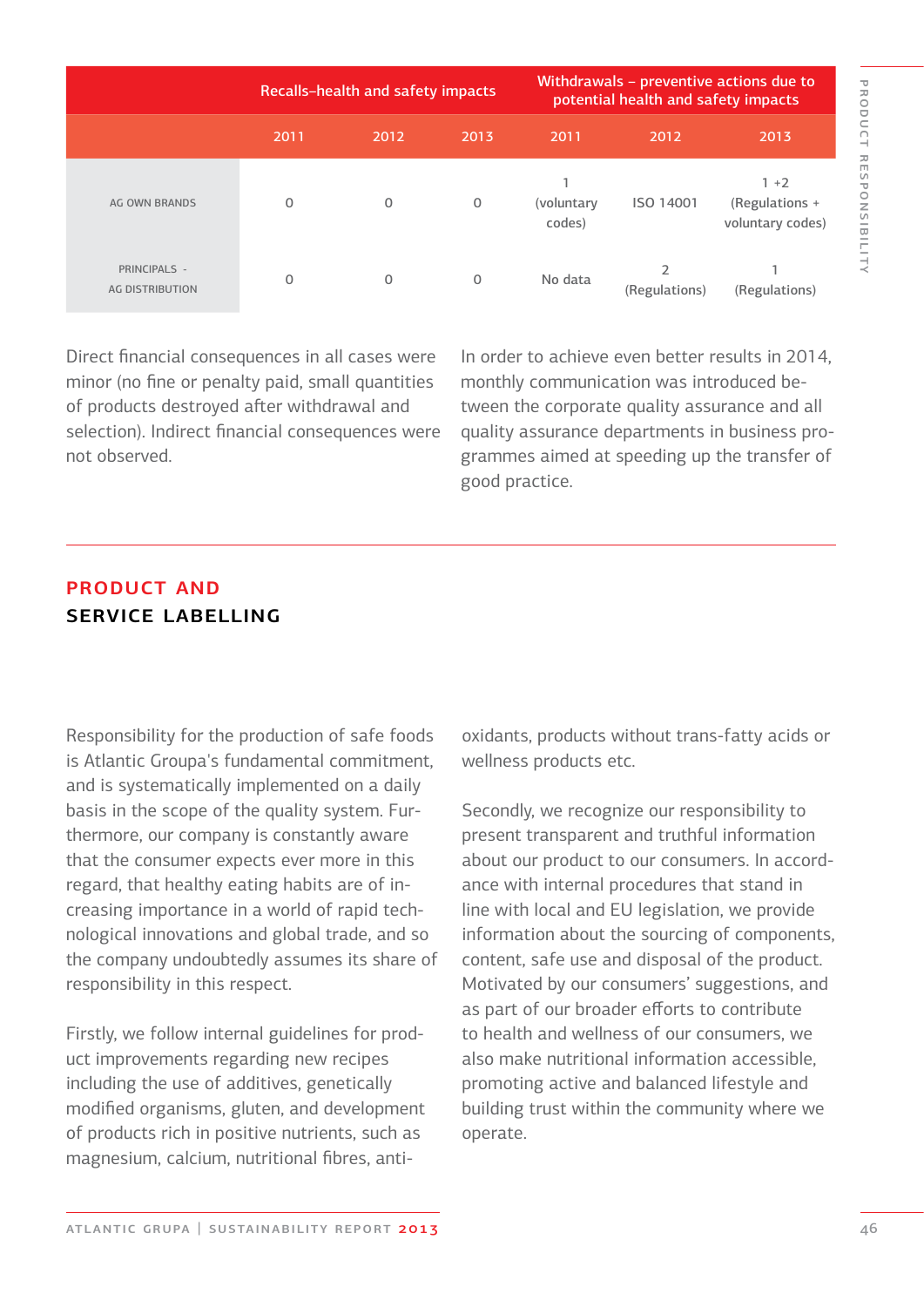PRODUCT RESPONSIBILITY product responsibility

Type of product information required by the company's procedures for product information and labelling, and percentage of significant product categories subject to such information requirements:

| <b>COFFEE</b>                                            | <b>INFORMATION</b>                                                                                             | % of products in brand portfolio<br>of significant product category in<br>compliance with the requirement<br>described next |           |           | <b>NOTE</b>                                                         |
|----------------------------------------------------------|----------------------------------------------------------------------------------------------------------------|-----------------------------------------------------------------------------------------------------------------------------|-----------|-----------|---------------------------------------------------------------------|
|                                                          |                                                                                                                | % in 2011                                                                                                                   | % in 2012 | % in 2013 |                                                                     |
| The sourcing of components<br>(raw materials, packaging) | Organic product                                                                                                | 0%                                                                                                                          | 1%        | 1%        | Only 1 BIO product in the<br>assortiment                            |
|                                                          | GDA information on the label                                                                                   | 30%                                                                                                                         | 34%       | 36%       |                                                                     |
| Content of the product<br>(recipe)                       | Decaffeinated product                                                                                          | 2%                                                                                                                          | 3%        | 3%        | Only decaffeinated<br>products - all carring the<br>information     |
|                                                          | Added caffeine                                                                                                 | 1%                                                                                                                          | 1%        | 1%        | Only extra caffeinated<br>products - all carring the<br>information |
|                                                          | Added caffeine - Not adequate<br>to diabetics, pregnant women,<br>children and people sensitive to<br>caffeine | 1%                                                                                                                          | 1%        | 1%        | Only extra caffeinated<br>products - all carring the<br>information |
| Safe use of the product                                  | Store in a cool and dry place                                                                                  | 100%                                                                                                                        | 100%      | 100%      |                                                                     |
|                                                          | Add cold water                                                                                                 | 2%                                                                                                                          | 4%        | 5%        | For freeze cappuccino                                               |
|                                                          | Add hot but not boiling water                                                                                  | 28%                                                                                                                         | 30%       | 31%       | For instant coffee                                                  |
| Disposal of the product                                  | Signs for appropriate recycling<br>product packaging                                                           | 100%                                                                                                                        | 100%      | 100%      |                                                                     |
|                                                          |                                                                                                                |                                                                                                                             |           |           |                                                                     |

| <b>SNACKS</b>                                            | <b>INFORMATION</b>                                       | % of products in brand portfolio<br>of significant product category in<br>compliance with the requirement<br>described next |           |           |                                          |
|----------------------------------------------------------|----------------------------------------------------------|-----------------------------------------------------------------------------------------------------------------------------|-----------|-----------|------------------------------------------|
|                                                          |                                                          | % in 2011                                                                                                                   | % in 2012 | % in 2013 |                                          |
| The sourcing of components<br>(raw materials, packaging) |                                                          |                                                                                                                             |           |           |                                          |
|                                                          | GDA information on the label                             | 100%                                                                                                                        | 24%       | 100%      |                                          |
|                                                          | natural vanilla                                          | $O\%$                                                                                                                       | 5%        | 5%        | For chocolate for kids                   |
|                                                          | rich in Calcium                                          | $O\%$                                                                                                                       | 5%        | 5%        | For chocolate for kids                   |
| Content of the product<br>(recipe)                       | high in fiber                                            | $O\%$                                                                                                                       | 5%        | 3%        | For chocolate with high<br>cocoa content |
|                                                          | rich in vitamins and minerals                            | $O\%$                                                                                                                       | 1%        | 1%        | For biscuits for kids                    |
|                                                          | mix of 8 grains                                          | 2%                                                                                                                          | 2%        | 3%        | For salty snack for kids                 |
| Safe use of the product                                  |                                                          |                                                                                                                             |           |           |                                          |
| Disposal of the product                                  | all signs for appropriate recycling<br>product packaging | 100%                                                                                                                        | 100%      | 100%      |                                          |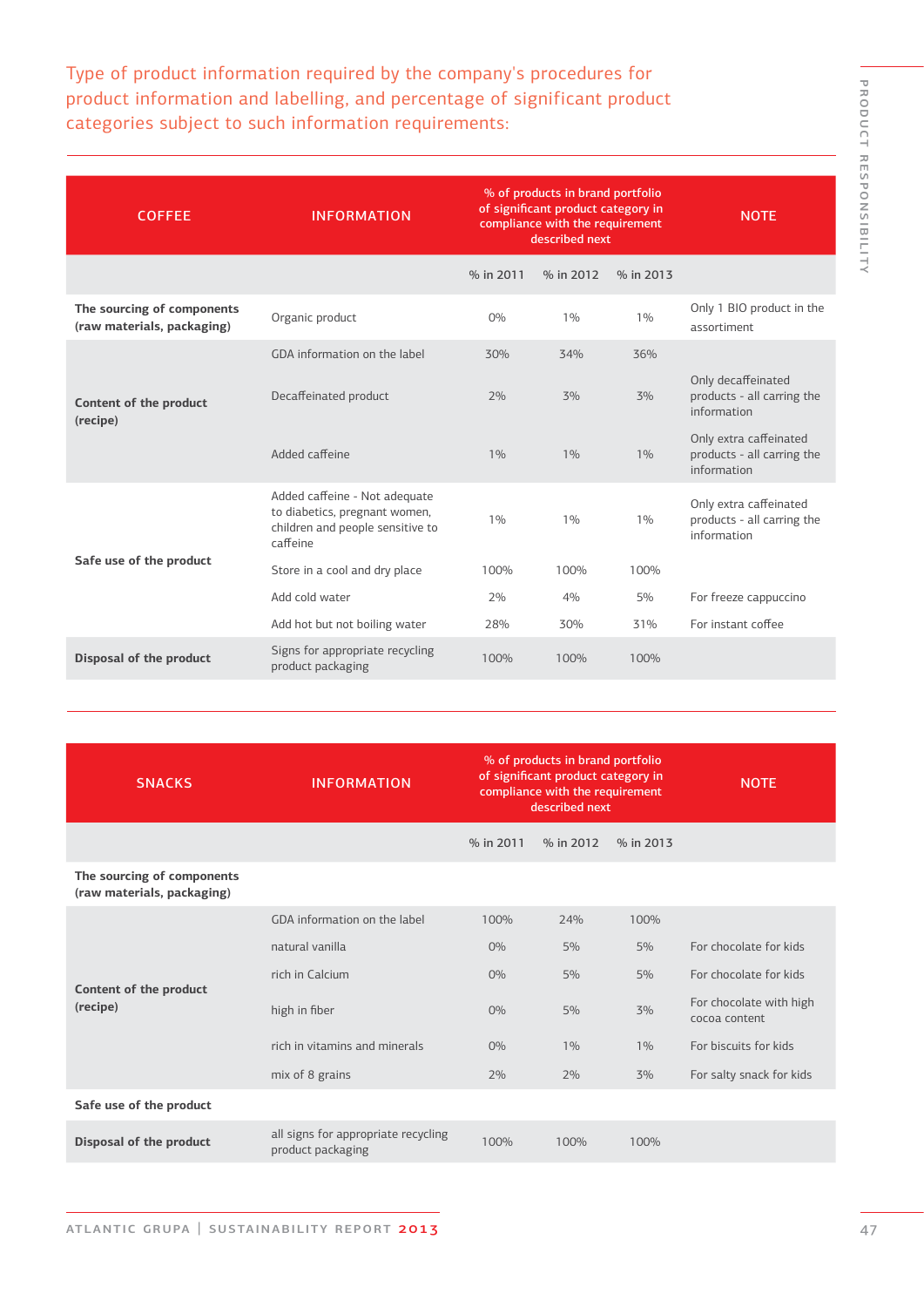| <b>MEAT AND FISH PATE</b>                                | <b>INFORMATION</b>                                       | % of products in brand portfolio<br>of significant product category in<br>compliance with the requirement<br>described next |           | <b>NOTE</b> |                                                                                              |
|----------------------------------------------------------|----------------------------------------------------------|-----------------------------------------------------------------------------------------------------------------------------|-----------|-------------|----------------------------------------------------------------------------------------------|
|                                                          |                                                          | % in 2011                                                                                                                   | % in 2012 | % in 2013   |                                                                                              |
| The sourcing of components<br>(raw materials, packaging) | MSC Tuna                                                 | 0%                                                                                                                          | $O\%$     | $O\%$       | In plan for 2014                                                                             |
| Content of the product                                   | GDA information on the label                             | $O\%$                                                                                                                       | $O\%$     | $O\%$       | GDA information on web<br>for all products                                                   |
| (recipe)                                                 | without additives                                        | $O\%$                                                                                                                       | 31%       | 31%         | For Junior and Delight<br>subbrands                                                          |
| Safe use of the product                                  | refrigerate after opening                                | 52%                                                                                                                         | 55%       | 55%         | Only for 95g products; as<br>45g and 27g are single<br>portion don't need the<br>information |
|                                                          | don't use the product if container<br>is inflated        | 0%                                                                                                                          | 100%      | 100%        |                                                                                              |
| Disposal of the product                                  | all signs for appropriate recycling<br>product packaging | 100%                                                                                                                        | 100%      | 100%        |                                                                                              |

| <b>BABY DRY CEREALS</b>                                  | <b>INFORMATION</b>                                                                                                | % of products in brand portfolio<br>of significant product category in<br>compliance with the requirement<br>described next |           |           | <b>NOTE</b>                               |
|----------------------------------------------------------|-------------------------------------------------------------------------------------------------------------------|-----------------------------------------------------------------------------------------------------------------------------|-----------|-----------|-------------------------------------------|
|                                                          |                                                                                                                   | % in 2011                                                                                                                   | % in 2012 | % in 2013 |                                           |
| The sourcing of components<br>(raw materials, packaging) |                                                                                                                   |                                                                                                                             |           |           |                                           |
| Content of the product                                   | enriched with vitamins and<br>minerals                                                                            | 100%                                                                                                                        | 100%      | 100%      |                                           |
|                                                          | without aditives and preserva-<br>tives                                                                           | 100%                                                                                                                        | 100%      | 100%      |                                           |
| (recipe)                                                 | without gluten                                                                                                    | 41%                                                                                                                         | 38%       | 35%       | % are falling due to wider<br>assortiment |
|                                                          | with no added sugar                                                                                               | 13%                                                                                                                         | 8%        | 8%        | % are falling due to wider<br>assortiment |
| Safe use of the product                                  | after opening the product should<br>be stored in a dry and cool place<br>(not in fridge) not more than 3<br>weeks | 100%                                                                                                                        | 100%      | 100%      |                                           |
| Disposal of the product                                  |                                                                                                                   |                                                                                                                             |           |           |                                           |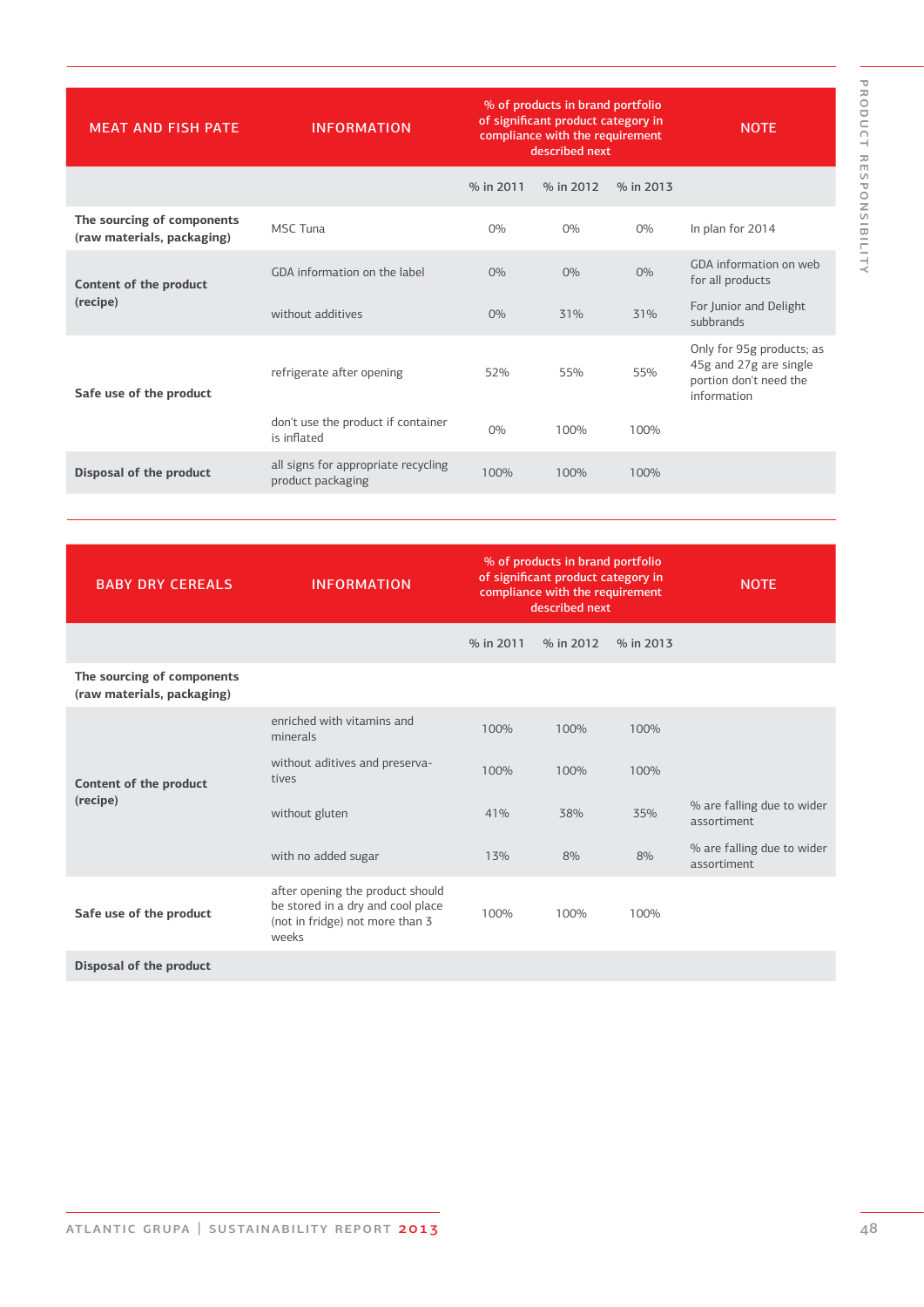| <b>CARBONATED</b><br><b>SOFT DRINKS</b>                  | <b>INFORMATION</b>                                       |           | % of products in brand portfolio<br>of significant product category in<br>compliance with the requirement<br>described next | <b>NOTE</b> |                                        |
|----------------------------------------------------------|----------------------------------------------------------|-----------|-----------------------------------------------------------------------------------------------------------------------------|-------------|----------------------------------------|
|                                                          |                                                          | % in 2011 | % in 2012                                                                                                                   | % in 2013   |                                        |
| The sourcing of components<br>(raw materials, packaging) |                                                          |           |                                                                                                                             |             |                                        |
|                                                          | GDA information on the label                             | 9%        | 90%                                                                                                                         | 95%         |                                        |
| Content of the product<br>(recipe)                       | caffeine and orthophosphoric<br>acids free               | 100%      | 100%                                                                                                                        | 100%        |                                        |
|                                                          | with sweeteners, sugar-free                              | 100%      | 100%                                                                                                                        | 80%         |                                        |
|                                                          | with fruit juice                                         | 100%      | 100%                                                                                                                        | 100%        |                                        |
| Safe use of the product                                  | serve cool                                               | 100%      | 100%                                                                                                                        | 100%        |                                        |
| Disposal of the product                                  | all signs for appropriate recycling<br>product packaging | 100%      | 100%                                                                                                                        | 100%        | planned for 2014 using<br>recycled PET |
|                                                          | sign of dispose carefully                                | 100%      | 100%                                                                                                                        | 100%        |                                        |

| <b>NATURAL MINERAL</b><br><b>WATERS BOTTLED IN RV</b>    | <b>INFORMATION</b>                                                                                                                                           | % of products in brand portfolio<br>of significant product category in<br>compliance with the requirement<br>described next |           |           | <b>NOTE</b> |
|----------------------------------------------------------|--------------------------------------------------------------------------------------------------------------------------------------------------------------|-----------------------------------------------------------------------------------------------------------------------------|-----------|-----------|-------------|
|                                                          |                                                                                                                                                              | % in 2011                                                                                                                   | % in 2012 | % in 2013 |             |
| The sourcing of components<br>(raw materials, packaging) | natural sources of water                                                                                                                                     | 100%                                                                                                                        | 100%      | 100%      |             |
| Content of the product<br>(recipe)                       | rich in minerals, contains hidrogen<br>carbonate, sulphate, sodium, magnesium,<br>calcium                                                                    | 100%                                                                                                                        | 100%      | 100%      |             |
|                                                          | It is not recommended to consume water<br>by patients with acute renal failure and<br>hyper volumetric state, with disturbances<br>in acid-base equilibrium. | 100%                                                                                                                        | 100%      | 100%      |             |
| Safe use of the product                                  | Drinking in huge quantities could cause<br>diarrhea, which ends, if you stop drinking<br>or respect recommended intake.                                      | 100%                                                                                                                        | 100%      | 100%      |             |
|                                                          | After opening, store in refrigerator                                                                                                                         | 100%                                                                                                                        | 100%      | 100%      |             |
| Disposal of the product                                  | all signs for appropriate recycling prod-<br>uct packaging                                                                                                   | 100%                                                                                                                        | 100%      | 100%      |             |
|                                                          | sign of dispose carefully                                                                                                                                    | 100%                                                                                                                        | 100%      | 100%      |             |

product responsibility

PRODUCT RESPONSIBILITY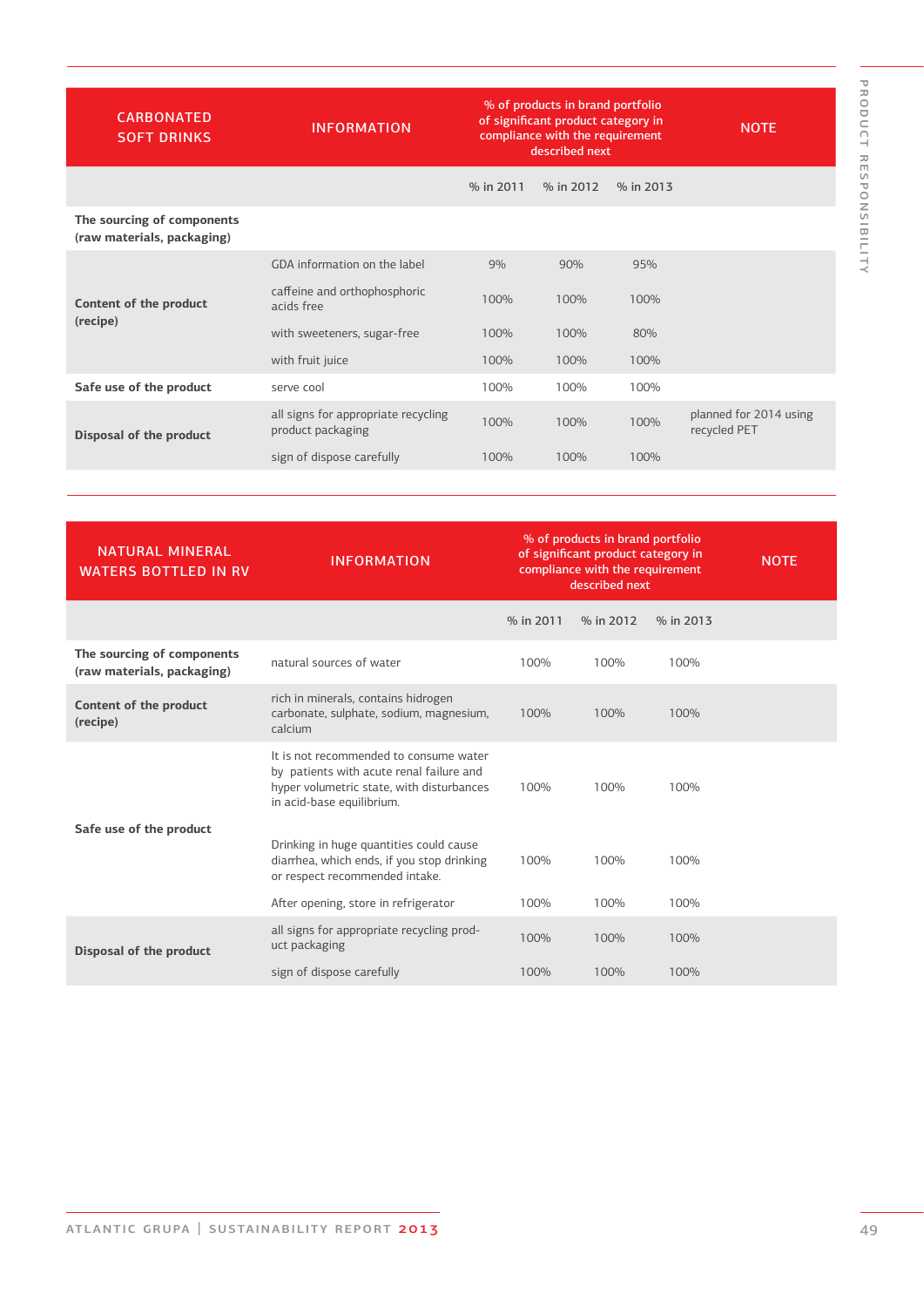| <b>VIN</b>                         | <b>INFORMATION</b>                                            | % of products in brand portfolio<br>of significant product category in<br>compliance with the requirement<br>described next |           | <b>NOTE</b> |                                                                         |
|------------------------------------|---------------------------------------------------------------|-----------------------------------------------------------------------------------------------------------------------------|-----------|-------------|-------------------------------------------------------------------------|
|                                    |                                                               | % in 2011                                                                                                                   | % in 2012 | % in 2013   |                                                                         |
| The sourcing of components         | Granules for Vitamin Beverages<br>preparation                 | 100%                                                                                                                        | 100%      | 100%        |                                                                         |
| (raw materials, packaging)         | natural flavor                                                | 98%                                                                                                                         | 97%       | 100%        |                                                                         |
|                                    | GDA information on the label                                  | 53%                                                                                                                         | 100%      | 100%        |                                                                         |
|                                    | 9 vitamins                                                    | 100%                                                                                                                        | 100%      | 100%        |                                                                         |
| Content of the product<br>(recipe) | refreshes and compensates the lack of<br>vitamins in the diet | 100%                                                                                                                        | 100%      | $O\%$       | cancellation of<br>the information in<br>accordance with<br>legislation |
|                                    | with sweeteners, sugar-free                                   | 3%                                                                                                                          | 3%        | 3%          |                                                                         |
|                                    | with calcium                                                  | 4%                                                                                                                          | 8%        | 9%          |                                                                         |
|                                    | always use a dry spoon                                        | 100%                                                                                                                        | 100%      | 100%        |                                                                         |
| Safe use of the product            | after use, close the packaging tightly                        | 100%                                                                                                                        | 100%      | 100%        |                                                                         |
|                                    | store in dry place out of<br>reach small children             | 100%                                                                                                                        | 100%      | 100%        |                                                                         |
| Disposal of the product            | all signs for appropriate recycling<br>product packaging      | 100%                                                                                                                        | 100%      | 100%        |                                                                         |

product responsibility

| <b>CANDIES</b>                                           | <b>INFORMATION</b>                                       | % of products in brand portfolio<br>of significant product category in<br>compliance with the requirement<br>described next |           |           | <b>NOTE</b>                             |
|----------------------------------------------------------|----------------------------------------------------------|-----------------------------------------------------------------------------------------------------------------------------|-----------|-----------|-----------------------------------------|
|                                                          |                                                          | % in 2011                                                                                                                   | % in 2012 | % in 2013 |                                         |
|                                                          | Multivitamin candies                                     | 65%                                                                                                                         | 62%       | 76%       |                                         |
| The sourcing of components<br>(raw materials, packaging) | Pressed candies with sweetener                           | 17%                                                                                                                         | 15%       | 6%        |                                         |
|                                                          | Pressed candies with vitamin C                           | 17%                                                                                                                         | 23%       | 18%       |                                         |
|                                                          | 9 vitamins                                               | 100%                                                                                                                        | 100%      | 100%      |                                         |
|                                                          | with vitamin C                                           | 100%                                                                                                                        | 100%      | 100%      |                                         |
| Content of the product<br>(recipe)                       | with calcium                                             | 7%                                                                                                                          | 13%       | 15%       | Only for products<br>with added calcium |
|                                                          | with sweeteners, sugar-free                              | 100%                                                                                                                        | 100%      | 100%      |                                         |
|                                                          | for fresh breath                                         | 100%                                                                                                                        | 100%      | 100%      |                                         |
|                                                          | store in cold and dry place                              | 100%                                                                                                                        | 100%      | 100%      |                                         |
| Safe use of the product                                  | excessive consumption may have a<br>laxative effect      | 100%                                                                                                                        | 100%      | 100%      |                                         |
| Disposal of the product                                  | all signs for appropriate recycling<br>product packaging | 100%                                                                                                                        | 100%      | 100%      |                                         |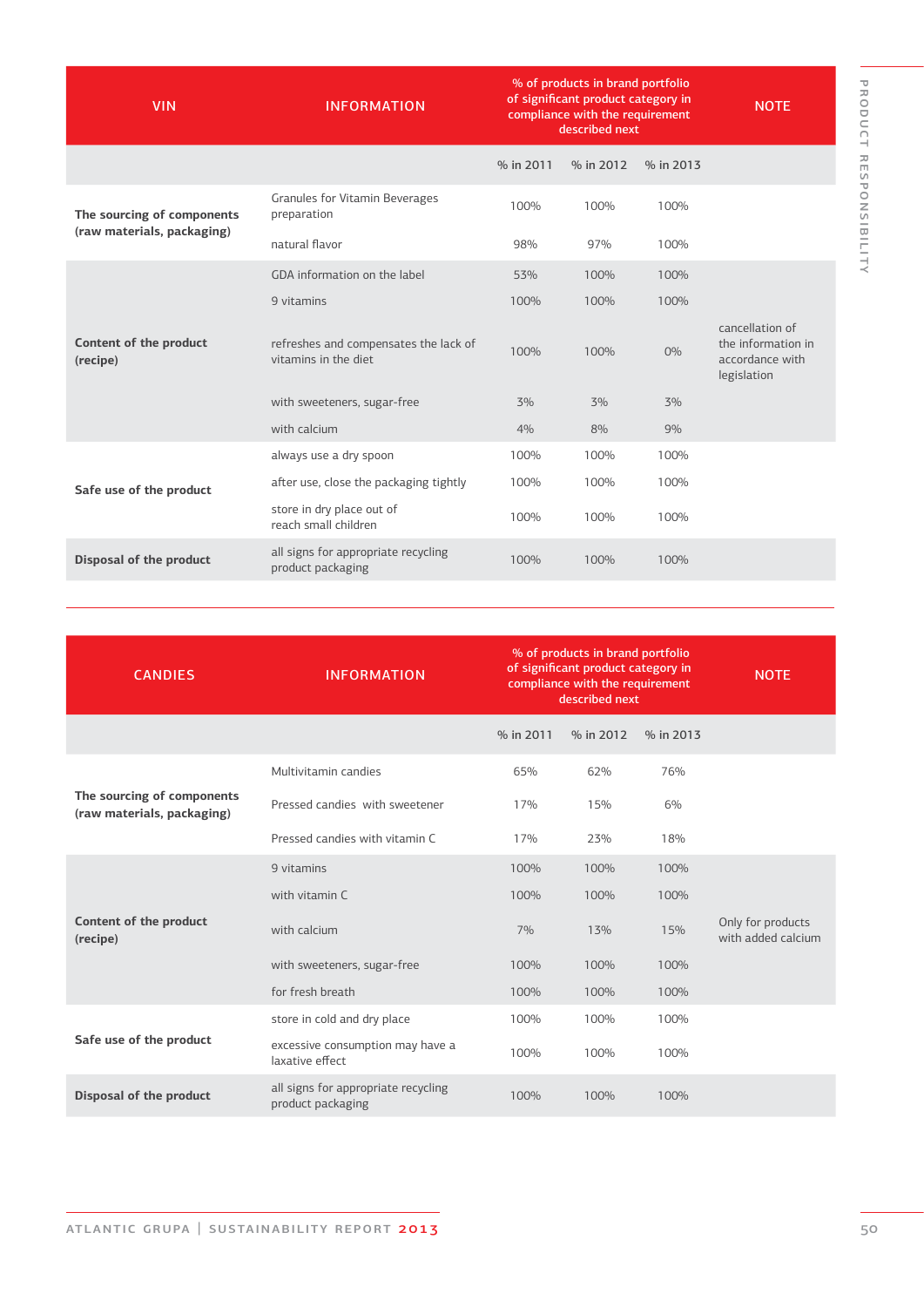| <b>CEDEVITA GO</b>                                       | <b>INFORMATION</b>                                                                                         | % of products in brand portfolio<br>of significant product category in<br>compliance with the requirement<br>described next |           |           | <b>NOTE</b>                                                            |
|----------------------------------------------------------|------------------------------------------------------------------------------------------------------------|-----------------------------------------------------------------------------------------------------------------------------|-----------|-----------|------------------------------------------------------------------------|
|                                                          |                                                                                                            | % in 2011                                                                                                                   | % in 2012 | % in 2013 |                                                                        |
|                                                          | Multivitamin Beverage                                                                                      | 100%                                                                                                                        | 100%      | 100%      |                                                                        |
| The sourcing of components<br>(raw materials, packaging) | natural flavor                                                                                             | 100%                                                                                                                        | 100%      | 100%      |                                                                        |
|                                                          | natural spring water                                                                                       | $0\%$                                                                                                                       | 100%      | 100%      |                                                                        |
|                                                          | 9 vitamins                                                                                                 | 100%                                                                                                                        | 100%      | 100%      |                                                                        |
| Content of the product<br>(recipe)                       | refreshes and compensates the lack<br>of vitamins in the diet                                              | 100%                                                                                                                        | 100%      | $O\%$     | cancellation of the<br>information in accord-<br>ance with legislation |
|                                                          | with calcium                                                                                               | $O\%$                                                                                                                       | $O\%$     | 6%        |                                                                        |
| Safe use of the product                                  | Screw the cup of. Cedevita granules<br>will fall into the water. Screw the<br>cup on and shake the bottle. | 100%                                                                                                                        | 100%      | 100%      |                                                                        |
|                                                          | store in dry place below the 25°C<br>out of reach for small children                                       | 100%                                                                                                                        | 100%      | 100%      |                                                                        |
| Disposal of the product                                  | all signs for appropriate recycling<br>product packaging                                                   | 100%                                                                                                                        | 100%      | 100%      |                                                                        |

| <b>TEAS</b>                                              | <b>INFORMATION</b>                                                                     | % of products in brand portfolio<br>of significant product category in<br>compliance with the requirement<br>described next |           | <b>NOTE</b> |                                          |
|----------------------------------------------------------|----------------------------------------------------------------------------------------|-----------------------------------------------------------------------------------------------------------------------------|-----------|-------------|------------------------------------------|
|                                                          |                                                                                        | % in 2011                                                                                                                   | % in 2012 | % in 2013   |                                          |
| The sourcing of components<br>(raw materials, packaging) |                                                                                        |                                                                                                                             |           |             |                                          |
| Content of the product                                   | obligated text of herbs<br>by legislation                                              | $O\%$                                                                                                                       | $O\%$     | 73%         |                                          |
| (recipe)                                                 | with sweeteners                                                                        | 38%                                                                                                                         | 25%       | 18%         |                                          |
|                                                          | store in dry place                                                                     | $O\%$                                                                                                                       | 100%      | 100%        |                                          |
|                                                          | store in dark and dry place and<br>below 25°C                                          | 100%                                                                                                                        | $O\%$     | $O\%$       |                                          |
|                                                          | picture of tea preparation                                                             | 100%                                                                                                                        | 100%      | 100%        |                                          |
| Safe use of the product                                  | refreshing non-carbonated soft<br>drink from plant extracts enriched<br>with vitamin C | 33%                                                                                                                         | $O\%$     | $O\%$       | % fall due changes in<br>the assortiment |
|                                                          | refreshing non-carbonated soft<br>drink from plant extracts                            | 67%                                                                                                                         | $O\%$     | $O\%$       | % fall due changes in<br>the assortiment |
| Disposal of the product                                  | all signs for appropriate recycling<br>product packaging                               | 100%                                                                                                                        | 100%      | 100%        |                                          |
| Other                                                    | story about tea which begins :"Dear<br>lovers of cedevita teas"                        | 100%                                                                                                                        | 100%      | $O\%$       |                                          |
|                                                          |                                                                                        |                                                                                                                             |           |             |                                          |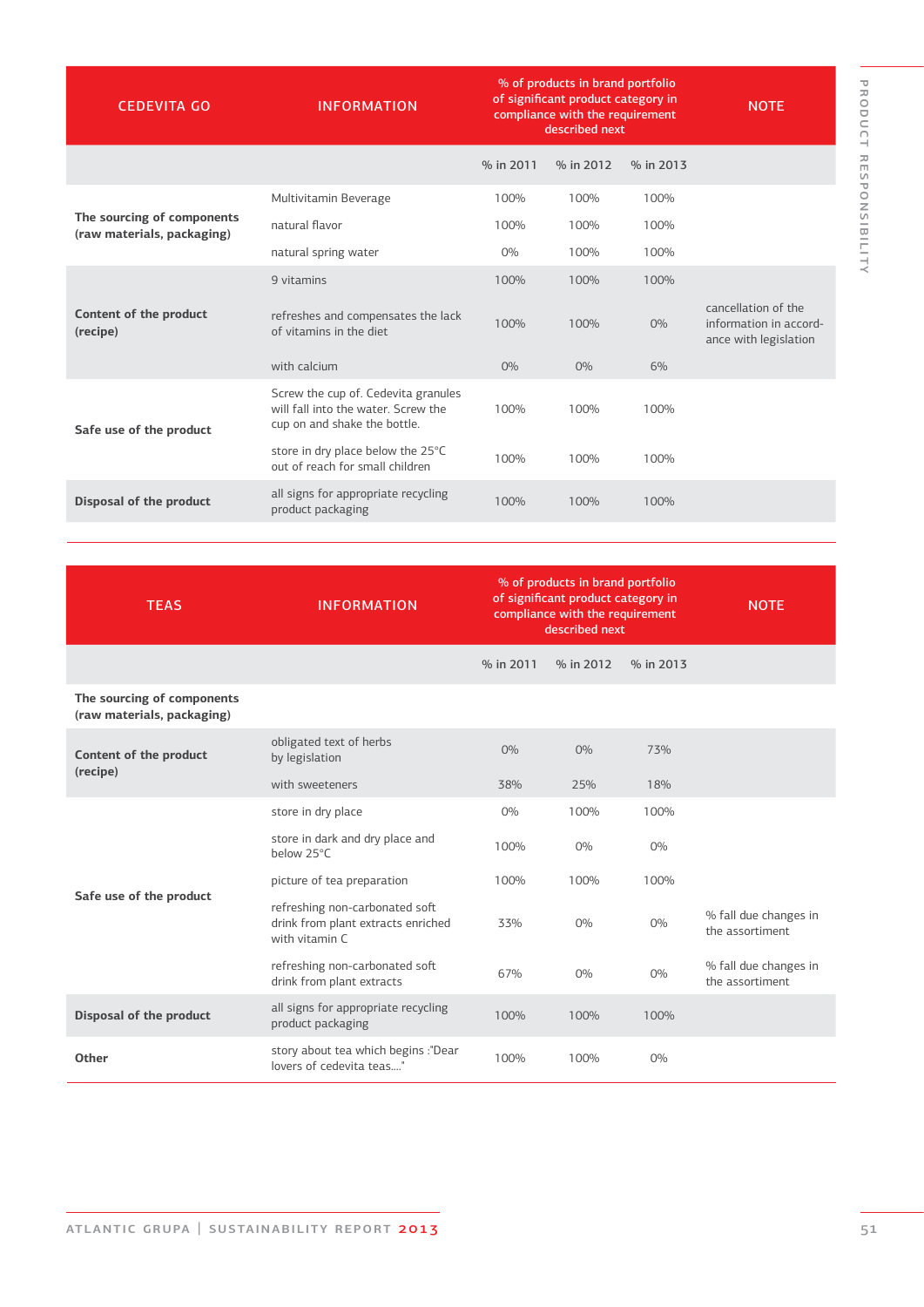| <b>NATURAL MINERAL</b><br><b>WATERS BOTTLED IN PK</b>    | <b>INFORMATION</b>                                                                                                    | % of products in brand portfolio<br>of significant product category in<br>compliance with the requirement<br>described next |           |           | <b>NOTE</b>                     |
|----------------------------------------------------------|-----------------------------------------------------------------------------------------------------------------------|-----------------------------------------------------------------------------------------------------------------------------|-----------|-----------|---------------------------------|
|                                                          |                                                                                                                       | % in 2011                                                                                                                   | % in 2012 | % in 2013 |                                 |
|                                                          | natural sources of water                                                                                              | 100%                                                                                                                        | 100%      | 100%      |                                 |
| The sourcing of components<br>(raw materials, packaging) | natural spring water                                                                                                  | 67%                                                                                                                         | 59%       | 67%       |                                 |
|                                                          | carbonated natural mineral water                                                                                      | 33%                                                                                                                         | 41%       | 33%       |                                 |
| Content of the product<br>(recipe)                       | contains hidrogen carbonate, sodium,<br>magnesium                                                                     | 100%                                                                                                                        | 100%      | 100%      |                                 |
|                                                          | store in dark place and below the 25°C                                                                                | 100%                                                                                                                        | 100%      | $O\%$     |                                 |
| Safe use of the product                                  | Keep away from heat sources and pro-<br>tected from direct sunlight. It is recom-<br>mended to store in a cold place. | $O\%$                                                                                                                       | 0%        | 100%      |                                 |
|                                                          | after opening, store in refrigerator                                                                                  | 100%                                                                                                                        | 100%      | 100%      |                                 |
| Disposal of the product                                  | all signs for appropriate recycling prod-<br>uct packaging                                                            | 100%                                                                                                                        | 100%      | 100%      |                                 |
|                                                          | sign of dispose carefully                                                                                             | 100%                                                                                                                        | 100%      | 100%      |                                 |
|                                                          | story about spring water from Kalnik                                                                                  | 67%                                                                                                                         | 59%       | 67%       | For still water                 |
| Other                                                    | story about mineral water from Kalnik                                                                                 | 33%                                                                                                                         | 41%       | 33%       | For carbonated<br>mineral water |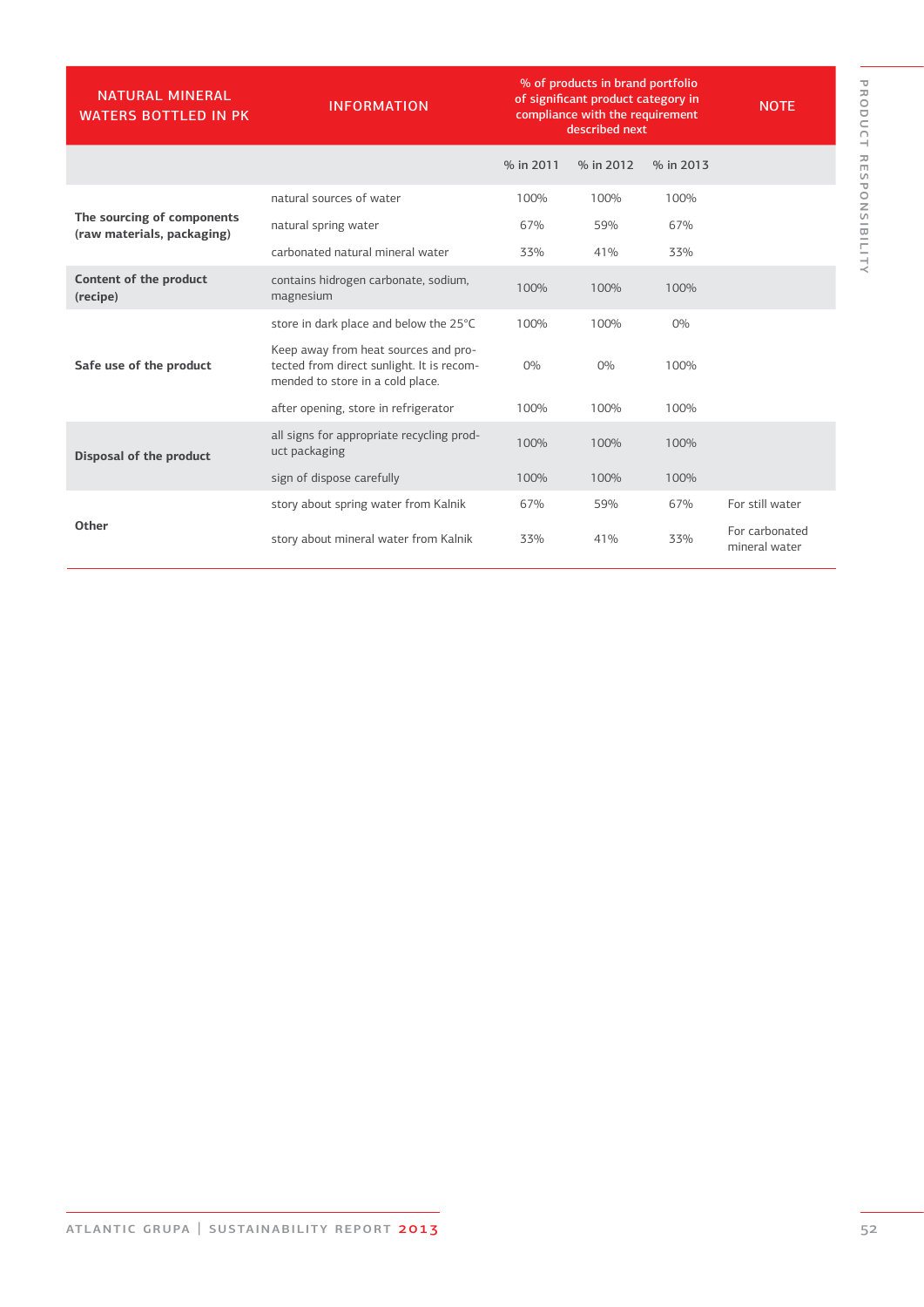# 6. WORKPLACE RESPONSIBILITY

*Atlantic Grupa's work ethics and one of its most important priorities is that our employees have high quality and efficient management, based upon the highest standards in the field and a responsible employer. Quality of managing human capital is seen through the partner relationship between an employee and employer.*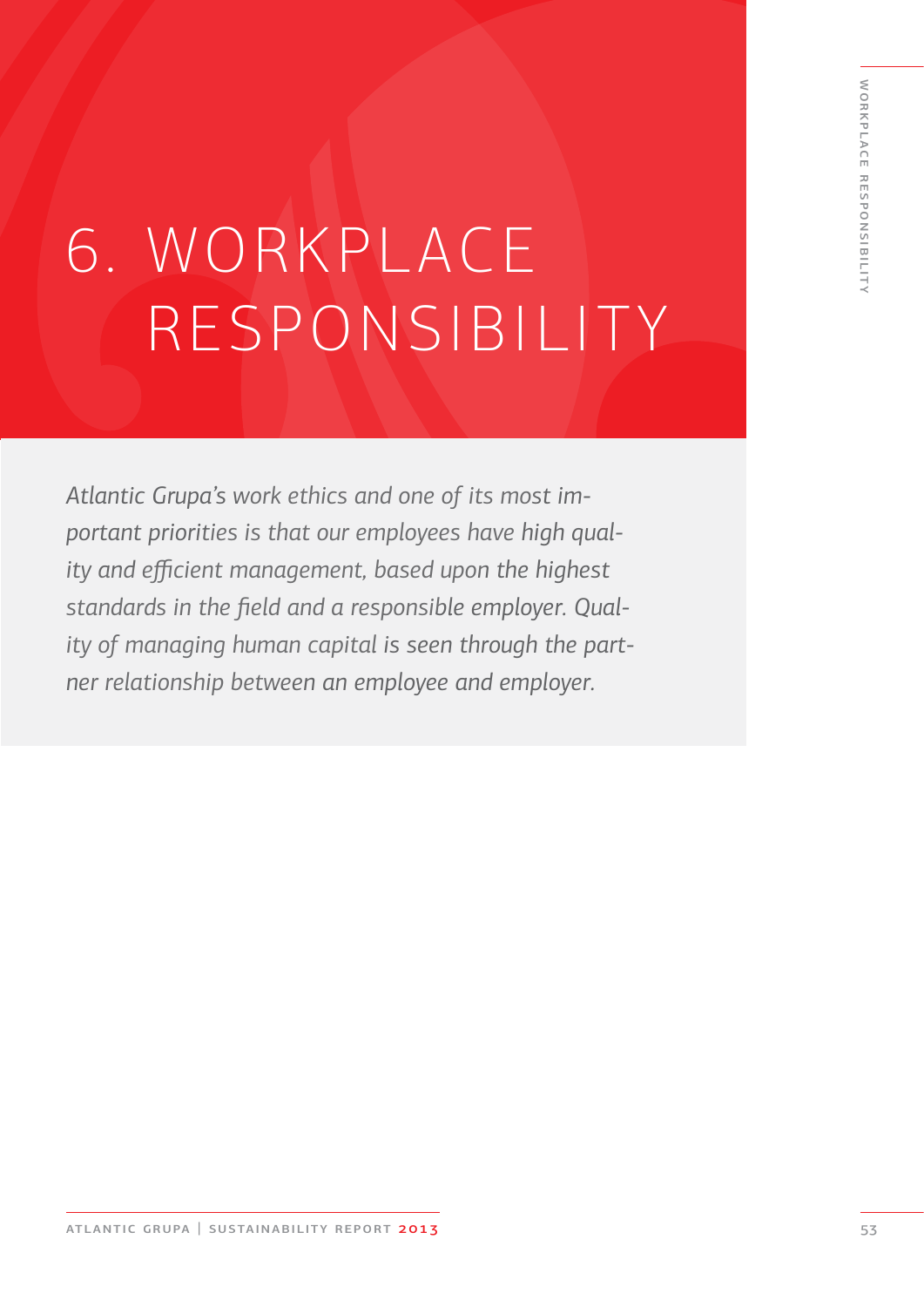All processes connected with management in human resources are annually certified by an independent certificate (www.PoslodavacPartner.org). This certificate is awarded to organizations that fulfil the highest standards in managing people in the following fields: strategy, recruiting and selection; work, motivation and rewards; specialization and development; relationship with employees. Near the end of 2013, we started the recertification process and believe that we will retain our high standard and confirm the status of Employer Partner obtained in previous years.

In Atlantic, special attention is paid to building a unique corporate culture that respects any type of individual diversity and fosters cooperation and synergies between the different segments of production, innovations, marketing and sales. Employee protection is our priority guaranteed by our work regulation, collective agreement and Labour Law. By creating a healthy and encouraging working environment, we try to provide our employees with more than just a job – many programmes developed within the system are aimed at developing human resources and careers within the company as well as at performance management and appropriate rewarding of excellent results.

In 2013, we have continued all processes that were initiated and implemented in 2012. The job systematisation was supplemented with a new level within the family of jobs as well as with a new career direction. The performance management process (U3) continues for a third consecutive year and in 2013 the implementation of HRnet performance management module was completed, thus making the whole process of annual evaluations and bonus payments available in a single application.

In 2013, we successfully continued the project Corporate Culture at the Group's level:

- The programme "Value a Colleague" was started within this project, in which all employees may nominate a colleague and/or team for whom they think that he/she best represents the company's corporate values. The programme proved to be very successful and will continue to be implemented on an annual basis.
- At the end of 2013, we also introduced another project "Naturally Caring" at the Group's level, whose aim was to raise awareness about the attachment that connects us with our work colleagues.
- We have celebrated another Value Day when more than a thousand of Atlantic's employees in Great Britain, Italy, Germany, Spain, Russia, Slovenia, Croatia, Bosnia & Herzegovina, Serbia and Macedonia participated in socially beneficial activities.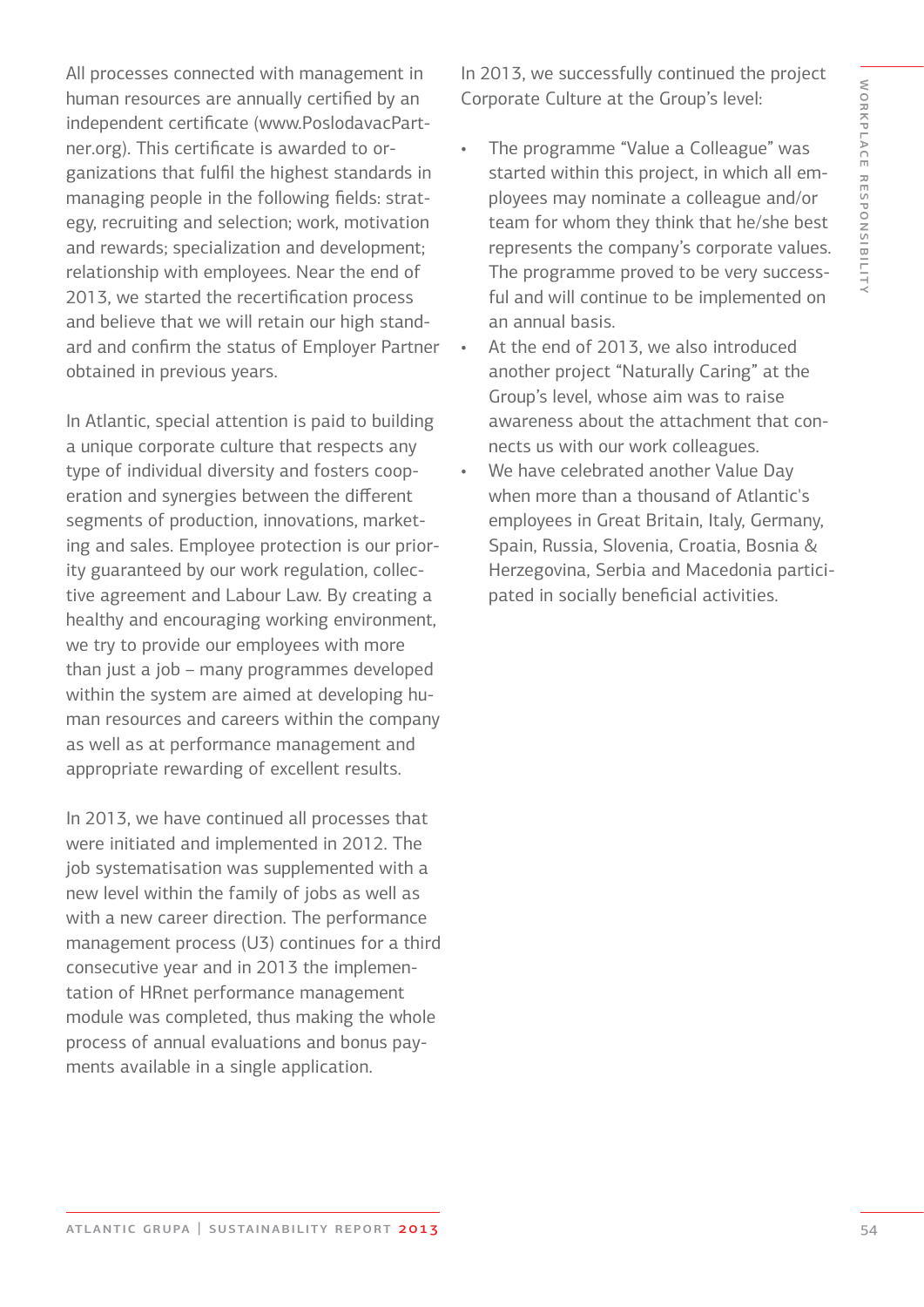#### **EMPLOYMENT**

In the field of managing human resources, we pay special attention to respecting the principles of emancipation and equal criteria. Our company's politics and procedures concerning human rights forbid discrimination, while at the same time protecting the employees' dignity and assuring transparency in the process of hiring or recruiting. Each tender stresses gender equality when hiring. One person from each member company of Atlantic Grupa is responsible for receiving complaints connected with any violation of an employee's rights, dignity and/or life and health. We can proudly say that in this respect up until now we haven't received a single complaint from our employees.

This is one of the reasons why Atlantic Grupa is a stable work environment with 4,228 employees in 2013, out of which 51% are women. The majority of our employees work in Serbia

(36%), Croatia (34%) and Slovenia (14%). For more detailed information on our workforce, please see page 14 of this Report.

We work hard to create opportunities for employees to develop and grow, as we promote the career concept that unites individual and organizational interests and needs. We reward our employees fairly and attractively, in line with the prevailing conditions on the local market. Rewarding is not influenced by gender, race or any other personal characteristic.

Attractiveness of Atlantic Grupa as a responsible employer is recognized by employees, potential employees and clients, as the largest Croatian job portal MojPosao (www.MojPosao. net) listed Atlantic Grupa on the 11th place in the category of most attractive employer in 2013.



"Naturally different" is the corporate culture Atlantic Grupa thrives on, and its basic values – responsibility, creativity and passion are represented by natural symbols – a mountain, a wave, and the sun. The basic purpose of those three principles is that the company's achievements are achieved through mutual differences, but with the same values.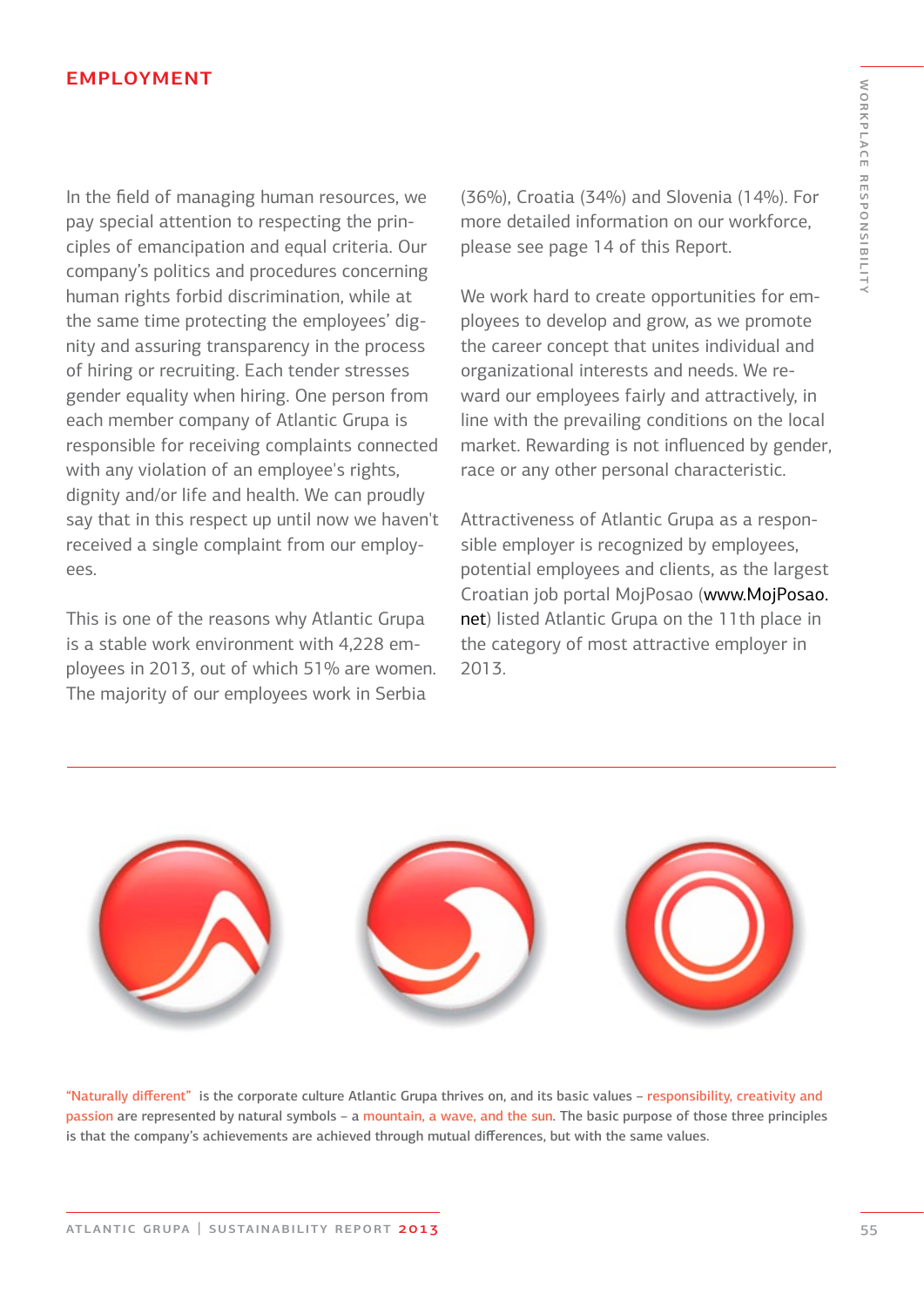In 2013, we employed a total of 331 people, representing an increase/decrease in total headcount number of 1% since 2011. For 2013, 2% were part-time and 98% were fulltime employees. All of our employees, regardless of the contract they have, are guaranteed equal rights.

| New employees in 2013 |                         |               |                |                        |                     |              |              |  |
|-----------------------|-------------------------|---------------|----------------|------------------------|---------------------|--------------|--------------|--|
| Region<br>(market)    | No. of new<br>employees | $\frac{0}{0}$ | < 30           | Age group<br>$30 - 50$ | $> 50$              | $M\%$        | F%           |  |
| B&H                   | $\overline{4}$          | 1.21          | 25             | 75                     | $\mathbf 0$         | 75           | 25           |  |
| Croatia               | 170                     | 51.36         | 32.94          | 54.71                  | 12.35               | 45.88        | 54.12        |  |
| Germany               | 43                      | 12.99         | 41.86          | 53.49                  | 4.65                | 67.44        | 32.56        |  |
| Italy                 | $\Omega$                | 0.00          | $\overline{O}$ | $\mathbf{O}$           | $\mathbf 0$         | $\Omega$     | $\mathbf{O}$ |  |
| Macedonia             | 14                      | 4.23          | 28.57          | 64.29                  | 7.14                | 57.14        | 42.86        |  |
| Montenegro            | $\mathbf{0}$            | 0.00          | $\overline{O}$ | $\mathsf{O}\xspace$    | $\mathbf 0$         | $\mathsf{O}$ | $\mathsf O$  |  |
| Russia                | 15                      | 4.53          | 33.33          | 53.33                  | 13.33               | 60.00        | 40.00        |  |
| Serbia                | 46                      | 13.90         | 26.09          | 67.39                  | 6.52                | 45.65        | 54.35        |  |
| Slovenia              | 34                      | 10.27         | 26.47          | 61.76                  | 11.76               | 52.94        | 47.06        |  |
| Spain                 | $\overline{4}$          | 1.21          | 25.00          | 25.00                  | 50.00               | 50.00        | 50.00        |  |
| <b>UK</b>             | 1                       | 0.30          | $\mathbf 0$    | 100                    | $\mathsf{O}\xspace$ | 100          | $\mathbf 0$  |  |
| <b>Total</b>          | 331                     |               | 22             | 68                     | 10                  | 59           | 41           |  |
|                       |                         |               |                |                        |                     |              |              |  |

|                                           | 2011  | 2012 | 2013' |
|-------------------------------------------|-------|------|-------|
| Number of new employees                   | 482   | 400  |       |
| % of new employees out of total headcount | 11.48 | 942  | 7.82  |

Over the past couple of years, we have placed a strong focus on increasing our investment in our people and improving employee engagement. As in the previous year, the employee engagement survey was carried out in 2013. It included all employees of Atlantic Grupa in all markets, while the analysis of results and reports were prepared by an external consulting firm. The implemented action plans based on the 2012 results were efficiently accepted among employees and, according to the 2013

survey results, a positive change took place. The main purpose of the survey was to get the information on how many engaged, not engaged and actively disengaged employees we have in our company, based on 12 questions divided into 4 groups: How can we grow, Do I belong, What do I give and What do I get, and there was an increase in all areas in 2013 compared to 2012. Engagement ratio in 2012 was 1,1:1 (engaged vs. not engaged employees) and in 2013 it increased to 2,02:1.

atlantic grupa | sustainability report 2013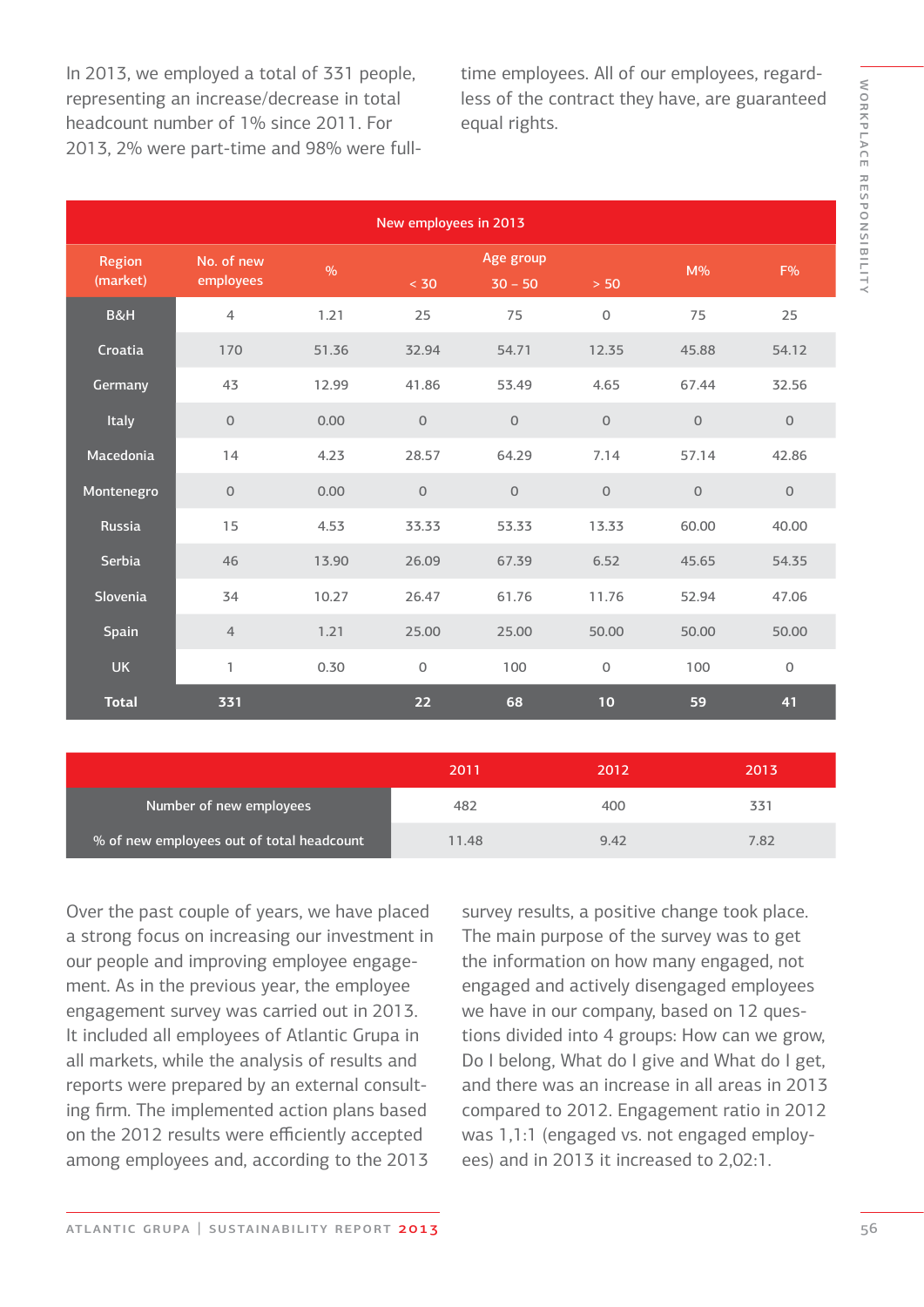The Engagement Index serves as an integral part of the annual performance evaluation for managers and as such serve as indicators of successful people management. We plan to carry out such research once a year in order to be able to monitor the results of our targeted

actions and to ensure that all employees give their opinion about working in the company. It has been positive to see our efforts reflected in a significant reduction in employee turnover, which has reduced by 50% since 2011.

| <b>Employee turnover</b> |                            |            |                              |                         |       |                     |             |       |                     |
|--------------------------|----------------------------|------------|------------------------------|-------------------------|-------|---------------------|-------------|-------|---------------------|
| Region                   | No. of em-<br>ployees left | % turnover | <b>Voluntary</b><br>turnover | Involuntary<br>turnover |       | Age group           |             | $M\%$ | F%                  |
| (market)                 | in 2013                    |            | in $%$                       | in $%$                  | < 30  | $30 - 50$           | $> 50$      |       |                     |
| B&H                      | $\overline{4}$             | 1.27       | 2.55                         | 0.00                    | 25.00 | 50.00               | 25.00       | 75.00 | 25.00               |
| Croatia                  | 172                        | 54.78      | 10.74                        | 0.29                    | 20.35 | 63.37               | 16.28       | 53.49 | 46.51               |
| Germany                  | 36                         | 11.46      | 20.57                        | 0.00                    | 11.11 | 55.56               | 33.33       | 58.33 | 41.67               |
| Italy                    | $\mathbf 0$                | 0.00       | 0.00                         | 0.00                    | 0.00  | 0.00                | 0.00        | 0.00  | 0.00                |
| Macedonia                | 8                          | 2.55       | 4.97                         | 0.00                    | 12.50 | 62.50               | 25.00       | 62.50 | 37.50               |
| Montenegro               | $\mathbf 0$                | 0.00       | 0.00                         | 0.00                    | 0.00  | 0.00                | 0.00        | 0.00  | 0.00                |
| <b>Russia</b>            | 1                          | 0.32       | 1.89                         | 0.00                    | 100   | $\mathsf{O}\xspace$ | $\mathbf 0$ | 100   | $\mathsf{O}\xspace$ |
| Serbia                   | 57                         | 18.15      | 3.52                         | 0.16                    | 15.79 | 54.39               | 29.82       | 57.89 | 42.11               |
| Slovenia                 | 31                         | 9.87       | 0.81                         | 4.42                    | 16.13 | 64.52               | 19.35       | 16.13 | 64.52               |
| Spain                    | $\mathbf{O}$               | 0.00       | 0.00                         | 0.00                    | 0.00  | 0.00                | 0.00        | 0.00  | 0.00                |
| <b>UK</b>                | 5                          | 1.59       | 33.33                        | 0.00                    | 20.00 | 60.00               | 20.00       | 40.00 | 60.00               |
| <b>Total</b>             | 314                        | 7.33       | 6.66                         | 0.67                    | 25.80 | 54.86               | 19.34       | 53.56 | 46.44               |

|                           | 2011      | 2012      | 2013     |
|---------------------------|-----------|-----------|----------|
| Voluntary turnover in %   | No record | No record | 6.66%    |
| Involuntary turnover in % | No record | No record | 0.67%    |
| Total %                   | 14.44%    | 4.67%     | $7.33\%$ |

Turnover rate = fluctuation (number of leavers) / total headcount; Involuntary turnover rate = involuntary fluctuation (number of \* leavers) / total headcount; Voluntary turnover rate = voluntary fluctuation (number of leavers) / total headcount.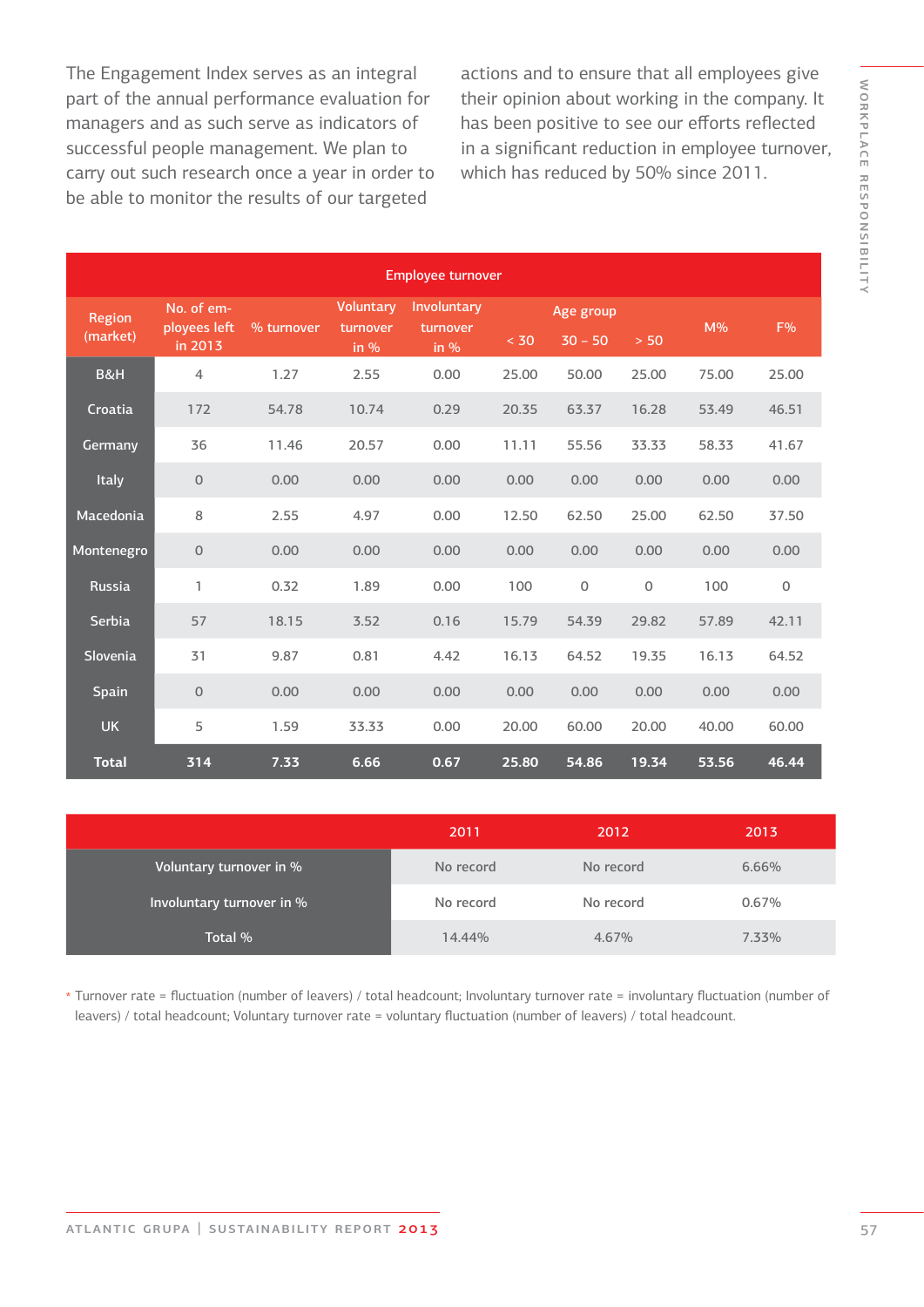We started to keep track of voluntary/involuntary turnover from 2013. Turnover for the 2013 financial year was 7.33% including involuntary turnover, which sits at 0.67%.

In the efforts to create a motivating working environment, the company offers a series of material rights to employees, defined in a special respective regulation: right to the annual award, extra monthly salary, Christmas bo-

nus, Easter bonus, Baby bonus. Company also encourages sports, culture and healthy habits for the employees. It co-finances the expense for various programmes in fitness centres; free vaccination against the flu; co-finance theatre tickets; give valuable packages on special occasions (holidays, vacations, etc), organize purchasing company products under special prices, organize team-building programmes and support various types of employee gatherings throughout the year.

### occupational health and safety

Atlantic Grupa systematically takes care of its employees' safety and health respecting legal ordinances: internal acts, collective agreements on occupational safety, occupational safety regulations, by being a responsible employer. Managing our employees' safety and protection is under the jurisdiction of the Corporate safety division. This division is responsible for coordinating all activities connected to occupational safety, protection, training in a safe and secure way, and occupational medicine. The system is based upon the principle of respect and coordination between social partners: employer, occupational safety experts and workers.

Respecting European Union guidelines, positive legal regulations of the Republic of Croatia (Occupational safety law), and Atlantic Grupa's internal acts, all workers are ensured the right to be protected and the right to health, which is a result of work itself:

• External independent institutions evaluate the level of risk for all work processes

- All conditions for offering emergency aid and other types of medical protection are secured: the services of an occupational physician, periodical medical check-ups for the workers working under special conditions, periodical check-ups concerning sanitary hygiene, employers decision for each employee to have a medical check-up regardless of their status, actively programmed medical vacation in specialized medical centres
- Employees are trained in a safe and secure way
- Expert training for specific work processes is provided
- Jobs with specific working conditions are defined

• A warm meal for all employees is provided. By educating our employees, and developing and adapting our technological processes, we are trying to prevent any accidents by creating safe working conditions. Nevertheless, it is impossible to eliminate all risks and exclude all dangers.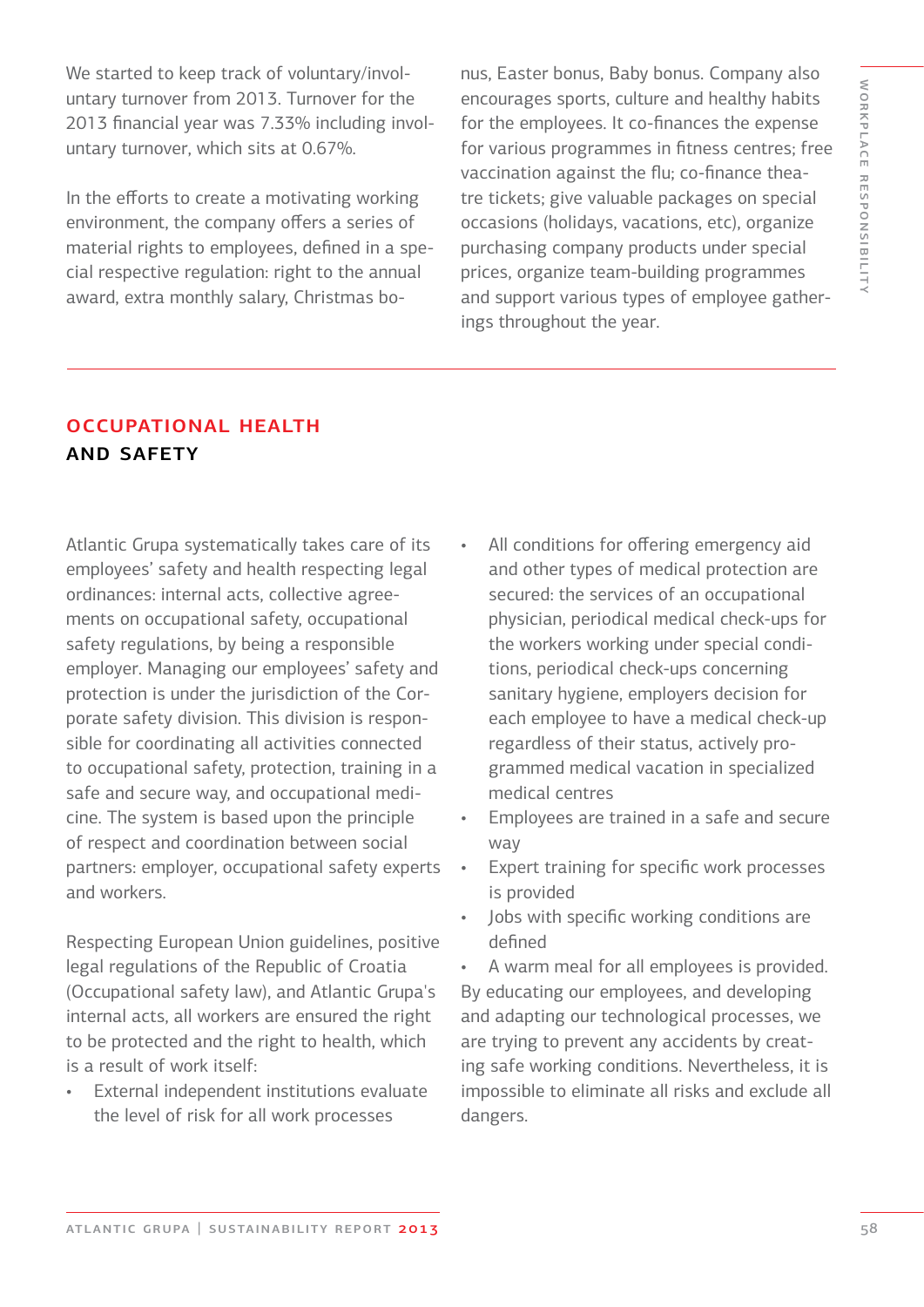| <b>Injuries</b>  | Injury Rate (IR)** |                |              | Lost Day Rate (LDR)*** |                |              | Absentee Rate (AS)**** |                |              |
|------------------|--------------------|----------------|--------------|------------------------|----------------|--------------|------------------------|----------------|--------------|
| Illnesses*       | 2011               | 2012           | 2013         | 2011                   | 2012           | 2013         | 2011                   | 2012           | 2013         |
| B&H              | $\circ$            | 1.21           | $\mathbf{O}$ | $\mathbf{O}$           | 31.46          | $\mathbf{O}$ | $\overline{0}$         | 6,672.88       | $\mathbf{O}$ |
| Croatia          | 1.47               | 1.71           | 0.92         | 31.54                  | 45.31          | 31.84        | 6,088.16               | 7,068.52       | 6,266.43     |
| Germany          | 1.60               | $\mathbf{O}$   | 5.49         | 10.69                  | $\overline{O}$ | 79.55        | 13,124.15              | $\overline{O}$ | 14,697.94    |
| <b>Macedonia</b> | 1.33               | 2.49           | 0.59         | 46.51                  | 32.95          | 6.54         | 3,301                  | 1,49.95        | 794.46       |
| <b>Russia</b>    | $\circ$            | $\overline{0}$ | $\mathbf{O}$ | $\mathbf{O}$           | $\overline{O}$ | $\Omega$     | $\overline{0}$         | $\overline{O}$ | $\Omega$     |
| Serbia           | 2.21               | 2.17           | 1.92         | 67.49                  | 36.59          | 59.65        | 13,251.35              | 11,186.31      | 10,897.06    |
| Slovenia         | 1.61               | 1.60           | 1.13         | 45.60                  | 37.66          | 17.30        | 10,737.06              | 10,463.11      | 9,743.23     |

we had no fatal injuries in the last three years (2013, 2012, 2011) \* we had no occupational diseases in the last three years (2013, 2012, 2011) in the report were not considered injuries by gender, will be considered in 2014

injury rate (IR) = total number of injuries/total hours worked x 200.000 \*\*

lost day rate (LDR) = total number of lost days/total hours worked x 200.000 \*\*\*

absentee rates (AR) = total number of missed (absentee) days/total number of \*\*\*\* workforce days worked for same period x 200.000

When it comes to programmes related to assisting workforce members and their families regarding serious diseases, our practices include financial support as well as education and training, counseling, prevention and risk control measures. Depending on the country of

operations, various programmes are in place – such as workshops on most common health issues, in-site first aid station, regular physical examinations, additional health insurance, paid leave and financial aid.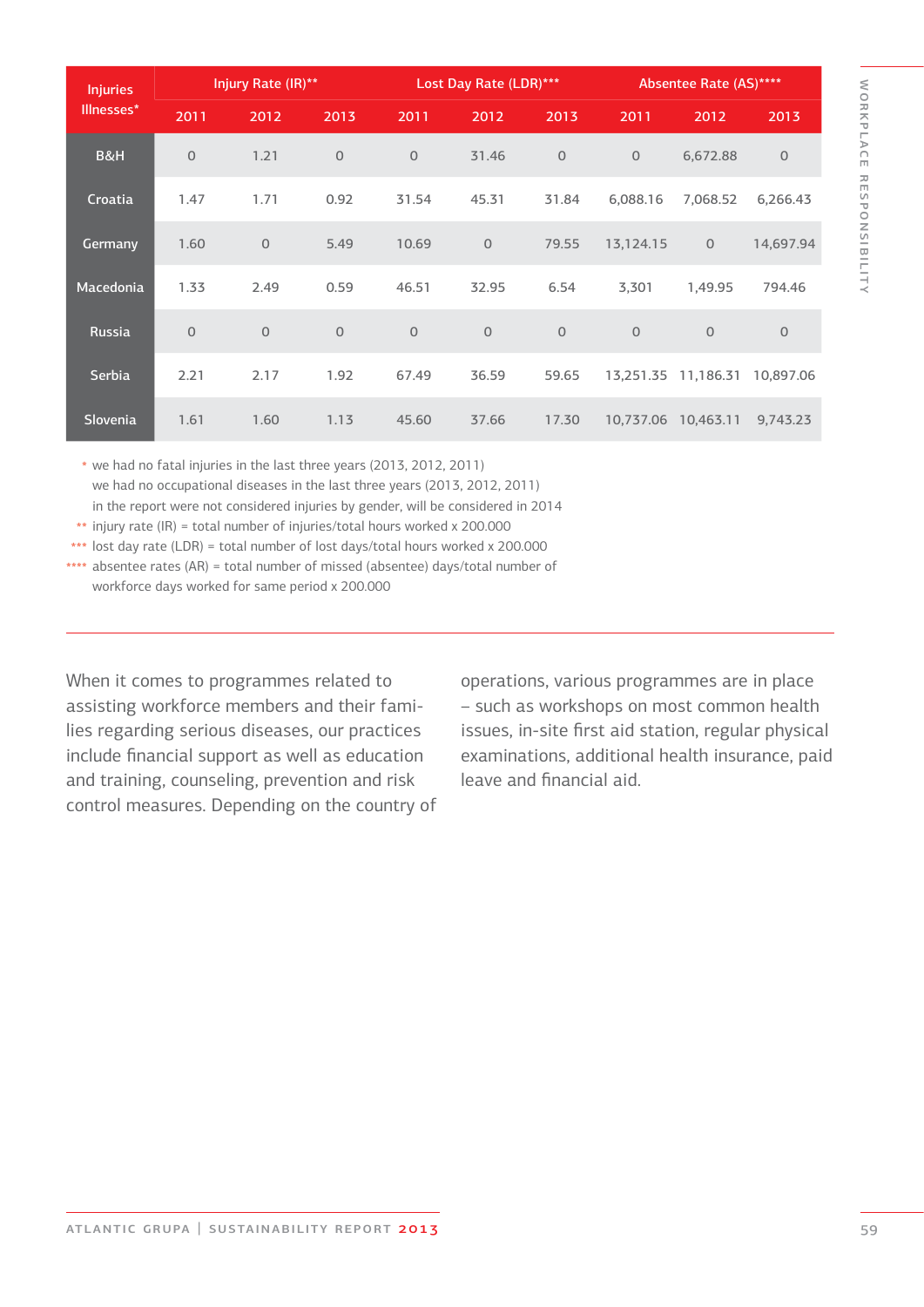## **TRAINING** and education

Acquisition of new knowledge and skills through the professional and personal development of employees is a prerequisite and a guarantee of employee satisfaction and motivation, and consequently of business success. Our interest is ensuring and enabling our employees the opportunity to receive, refresh and expand their knowledge and skills in compliance with the company's needs and development. Thus, we pay special attention to the permanent education and improvement of our employees, as we develop and implement specialized programs and training on all employment levels.

The educational content and programs we prepare and offer include seminars and courses realized by our experts for our employees, as well as outside institutions through programs "tailored" to meet our needs.

| Average hours of training per year per employee by gender (all AG companies/countries) |      |      |      |  |  |  |  |
|----------------------------------------------------------------------------------------|------|------|------|--|--|--|--|
| Average training hours / person                                                        | 2011 | 2012 | 2013 |  |  |  |  |
| $M^{\ast\ast}$                                                                         | 10   | 10   |      |  |  |  |  |
|                                                                                        | 10   | 10   | 10   |  |  |  |  |
| Total %                                                                                | 20   |      |      |  |  |  |  |

 $\ast$  average training hours per employee = total number of training hours provided to employees/total number of employees

total number of training hours provided to male employees/total number of male employees \*\*

| Average training hours per employee category and function |      |      |      |  |  |  |  |
|-----------------------------------------------------------|------|------|------|--|--|--|--|
| Level*                                                    | 2011 | 2012 | 2013 |  |  |  |  |
| <b>Senior Management</b>                                  | 100  | 117  | 216  |  |  |  |  |
| Middle Management                                         | 75   | 77   | 88   |  |  |  |  |
| Other                                                     | 13   |      | 10   |  |  |  |  |

level such as senior management, middle management \*

| Function*                | 2011 | 2012 | 2013 |
|--------------------------|------|------|------|
| <b>Product Execution</b> | 44   | 46   | 45   |
| <b>Product Placement</b> | 45   | 45   | 45   |
| Internal Perspective     | 168  | 150  | 162  |

function such as technical, administrative, production \*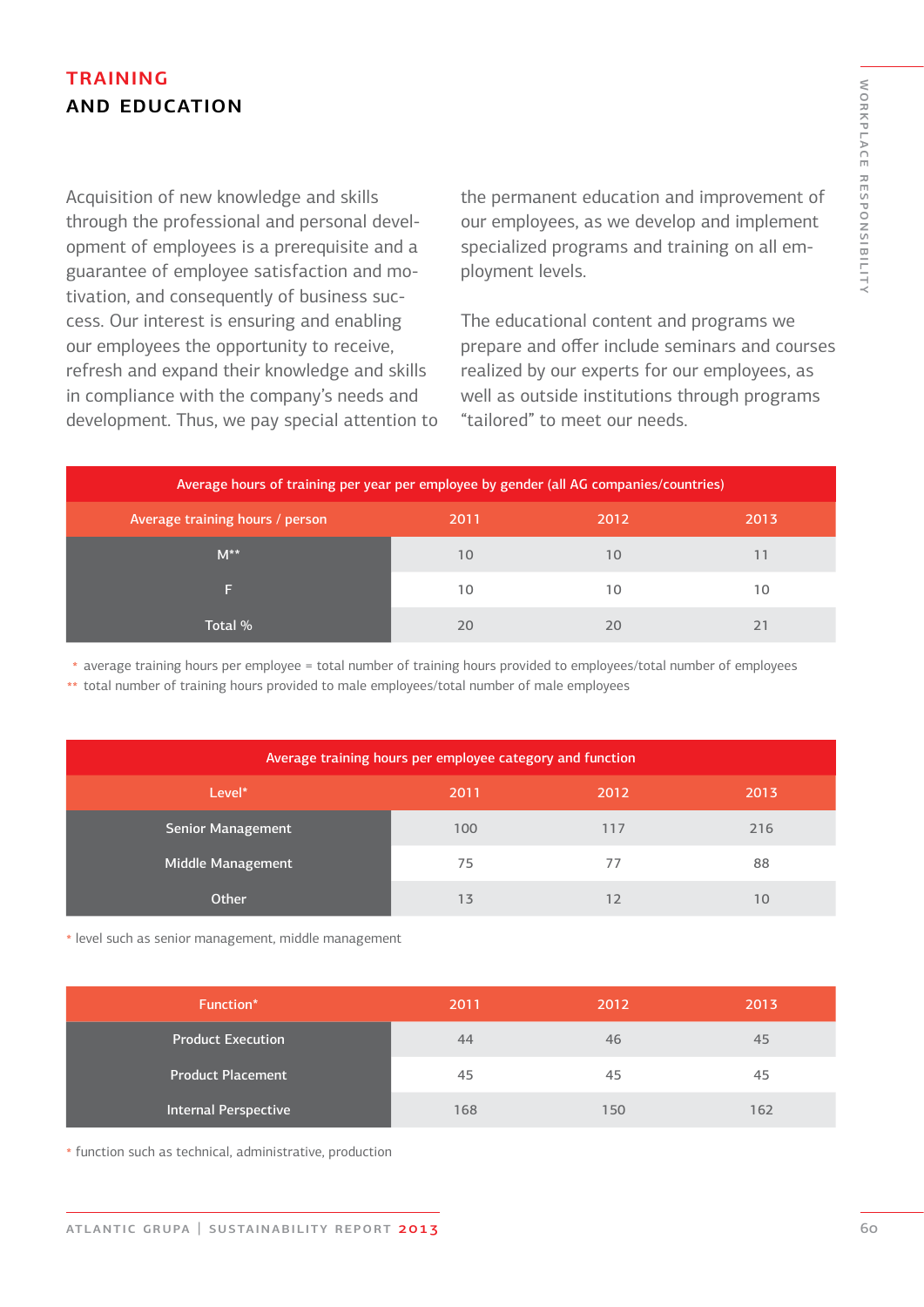Management skills - leadership competen cies "L E A R N" represent the basis for all education / development programmes created for specific groups and/or specific learning needs, such as The L E A R N development@ AG, CUTTING EDGE, INSPIRE, LEAD and MAN - AGE, ADVENTURE programmes. As a part of the new HRIS system HRnet, the module My Development was also implemented in 2013. It supports the development concept of Atlantic Grupa according to the model 70-20-10 (70% On-the-job, 20% Coaching and Mentorship, 10% Training). All development activities at the level of the entire Atlantic Grupa are man aged through modules.

Talent management is the other way of sup porting and strengthening of the company's core competencies. In Atlantic Grupa, it repre sents a form of human capital management – a long-term, comprehensive and integrated approach with the general aim to introduce a structured process of identification, selection, development and retention of talents/succes sors for present and future needs of Atlantic Grupa. After the model is established at the level of the entire employee population, we expect that it will ensure a highly flexible and agile organisation through the creation of a sustainable succession of management per sonnel at all levels.

Special attention is given to the development of trainees. Trainees work and learn alongside mentors, experienced managers, and are intro duced to all the areas in the organization. Their progress is systematically planned and moni tored when they are done with their training or often even before they are ready to take on the most responsible positions inside the company.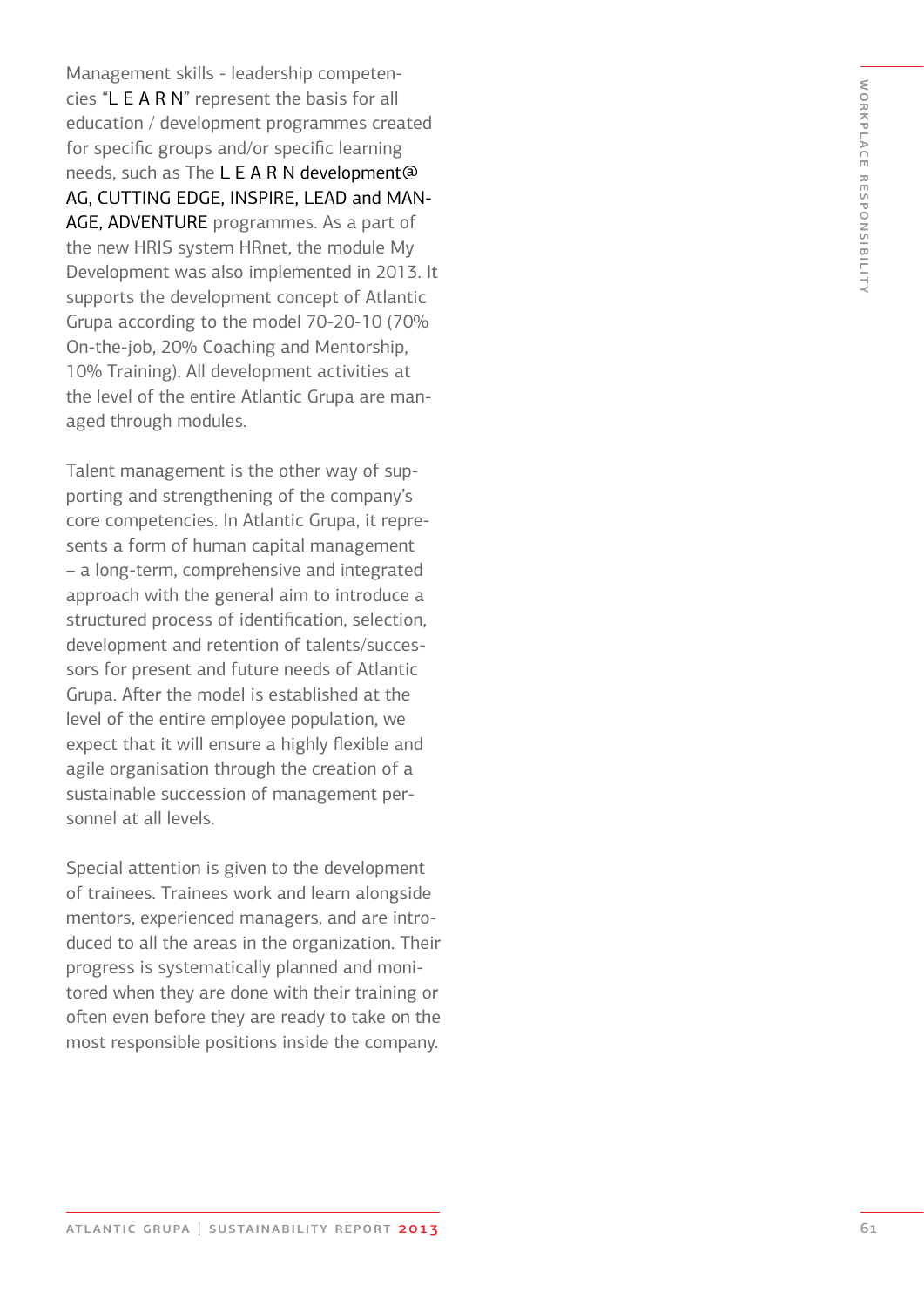# 7. ENVIRONMENTAL RESPONSIBILITY

*In respect to environmental protection, we can say that, within a consistent Environmental Management System (EMS), it has expanded from a local approach to the corporate level with the key focus on sustainability and protecting the future. With its main activities in this area, which arise from three dimensions – environment and energy efficiency, people and society, and governance, Atlantic Grupa has made a big step toward sustainability. The sustainable environmental management system is based on well-considered and economical use of natural sources, using environmental friendly technologies in our production, reduction of waste and lower consumption of energy and water.*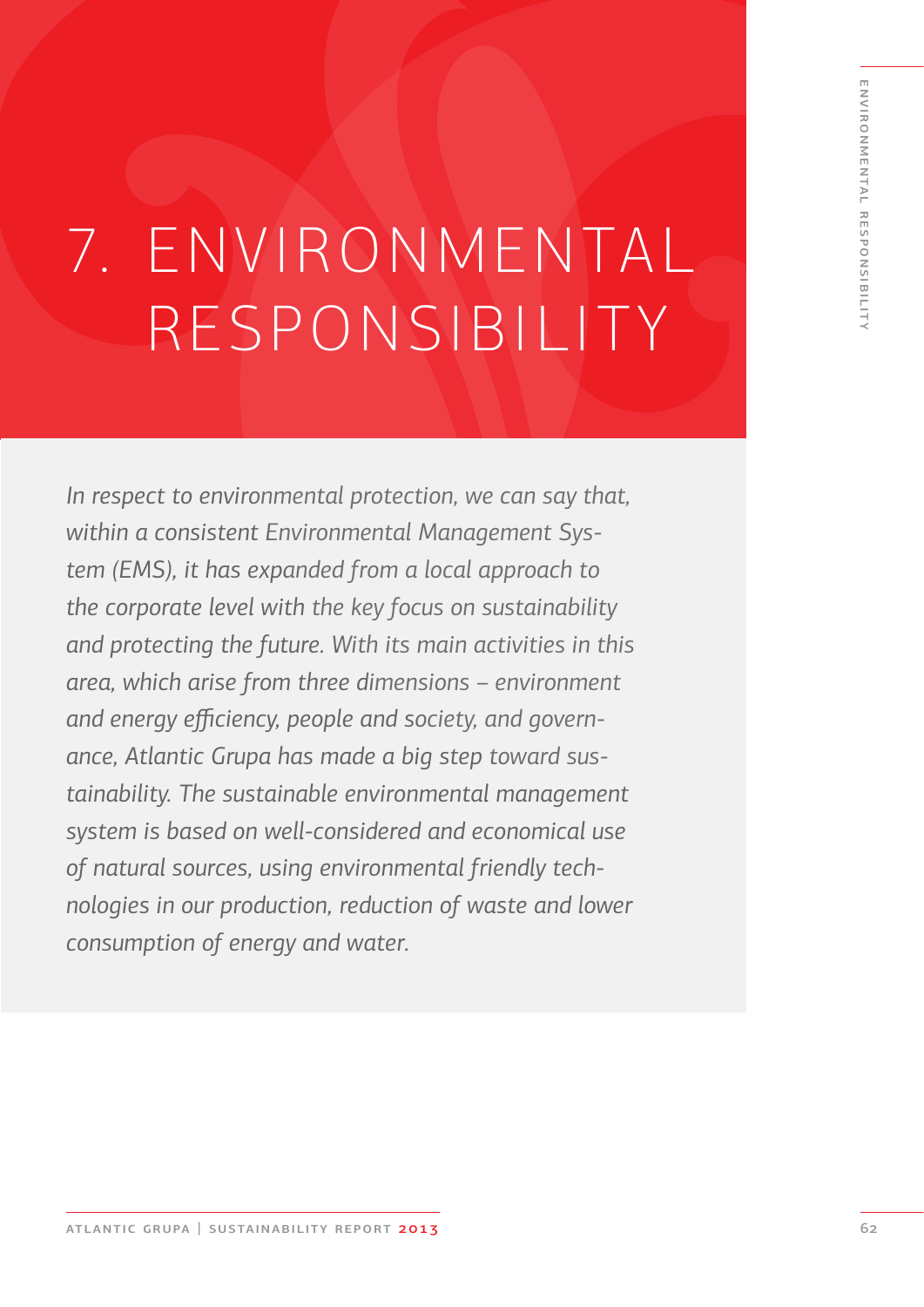Environmental management has a long tradition in individual facilities of Atlantic Grupa. Some production facilities have been awarded the ISO 14001 environmental management system certificate more than 10 years ago. The main goal in the field of environmental management has lately been transfer of best company practice in all facilities of Atlantic Grupa. This has been achieved by implemented corporate rules, harmonized performance and efficiency indicators, green team, internal education and good communication.

The first step towards the goal of an integrated environmental management system was successful integration of production facilities in the region. In 2013, the environmental management system was extended to all 17 production facilities and distribution of Atlantic Grupa. As a result, the conditions for transition to the sustainable environmental management system of Atlantic Grupa were fulfilled. The international ISO 14001 environmental management system certificate shows that our Environmental Management System complies with the best practice standards.

Our corporate EMS is designed to ensure continuous improvement in our environmental performance. The core elements of this EMS are:

- commitment of top management and defined responsibilities
- identifying environmental impacts
- communicating the environmental management policy
- setting environmental objectives and programmes/plans
- regular audit and review cycle.

With the aim of reducing the impact on the environment, and to be sustainable, we have set the following key environmental objectives:

- rationalisation of fuel and water consumption
- reduction of waste quantities and improvement of waste separation practice
- enabling compliance with environmental legislation
- creation of environment-friendly corporate culture.

A step forward was recently made in the field of measuring performance and efficiency of environmental management processes. In addition to usual environmental performance indicators – KPI (Key Performance Indicators), required by the standard ISO 14001, we have also started to use additional sustainable development indicators recommended by the GRI (Global Reporting Initiative) which enable a balanced view of environmental and sustainable development activities.

In 2013, we can highlight the following projects and activities in the field of environmental protection:

- Droga Kolinska's beverage facility started to use water from boreholes for the production of soft drinks and construction of the storage for hazardous substances is underway,
- Neva and Fidifarm started to use groundwater in technological processes for the purpose of reducing the consumption of municipal water supply,
- preparations started at the end of the year to introduce recyclable PET packaging for the production of Cockta,
- the action of collecting waste plastic caps for charity purposes has expanded from a local to the regional level,
- internal campaign "Follow me" was implemented with the aim to motivate employees to adopt environment-friendly habits, such as saving energy, rational printing etc.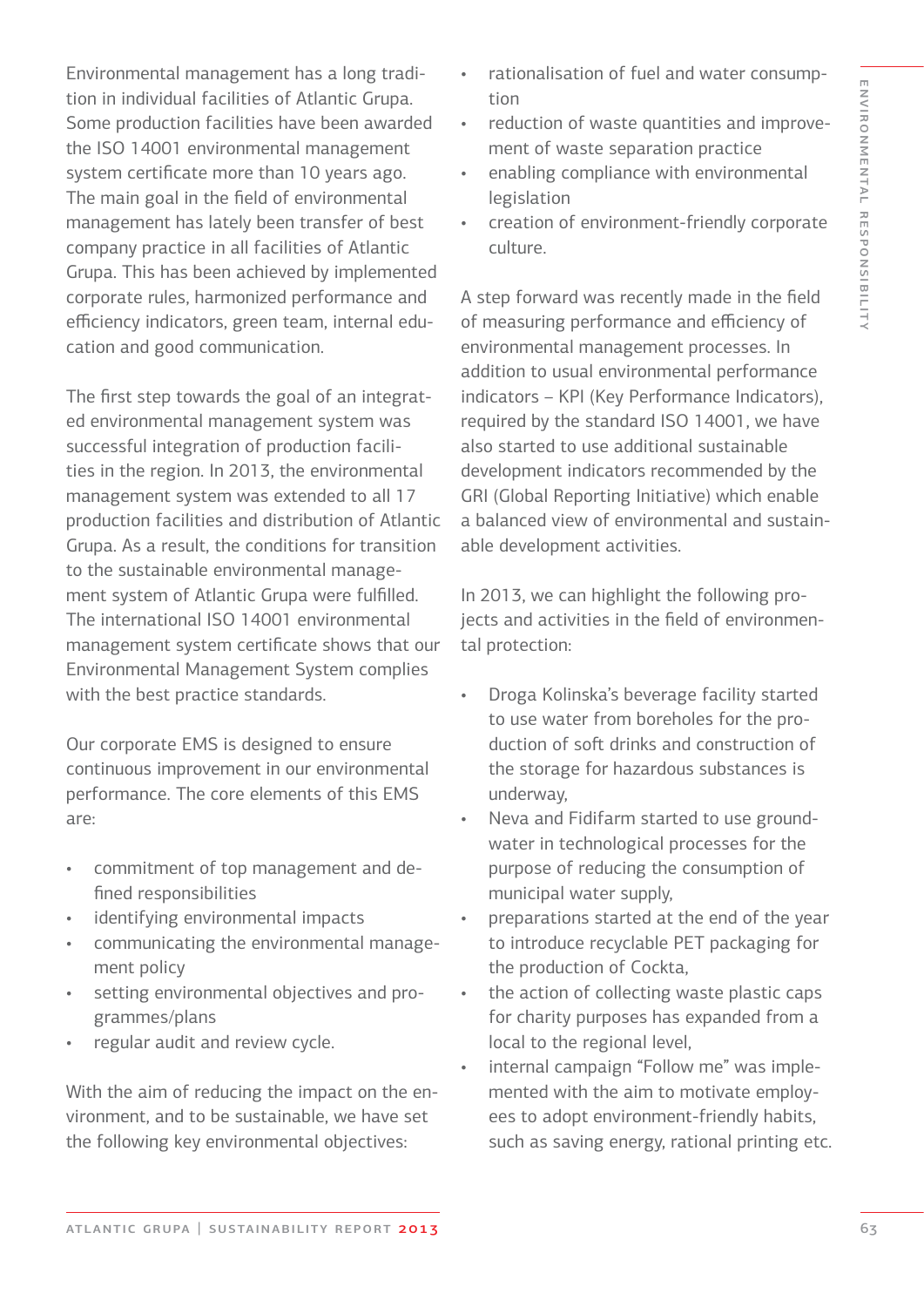

## energy consumption WITHIN THE ORGANIZATION

Although Atlantic Grupa's industries are not energy intensive and are not subject to specialized regulation in this area, in 2013 we accepted a new challenge in the area of environmental care - optimizing the use of natural resources and improving technologies and work processes. We started implementing the Energy Management System (EnMS) as an upgrade to the corporate EMS. The main

goal is to achieve continuous energy efficiency improvement, more efficient energy use and consumption. The first stage involved energy audits of particular production facilities, which will serve as the basis for defining organizational and investment measures to reduce costs, CO2 emissions and other adverse environmental impacts.

| Energy consumption within the organization |                          |                          |           |  |  |  |  |  |
|--------------------------------------------|--------------------------|--------------------------|-----------|--|--|--|--|--|
|                                            | 2011                     | 2012                     | 2013      |  |  |  |  |  |
| <b>SLOVENIA</b>                            | 28,636.74                | 30,961.64                | 30,901.63 |  |  |  |  |  |
| <b>CROATIA</b>                             | 7,869.14                 | 9,316.30                 | 8,647.71  |  |  |  |  |  |
| <b>SERBIA</b>                              | 93,719.11                | 75,538.86                | 63,983.80 |  |  |  |  |  |
| B&H                                        | 10,061.41                | 9,964.59                 | 9,647.19  |  |  |  |  |  |
| <b>MACEDONIA</b>                           |                          | 3,528.72                 | 2,464.23  |  |  |  |  |  |
| <b>GERMANY</b>                             | $\overline{\phantom{a}}$ | $\overline{\phantom{a}}$ | 1,768.10  |  |  |  |  |  |
| <b>TOTAL MWh</b>                           | 140,286                  | 129,310                  | 117,413   |  |  |  |  |  |

\* The company uses non-renewable energy sources (electricity) except in Izola where solar energy is used.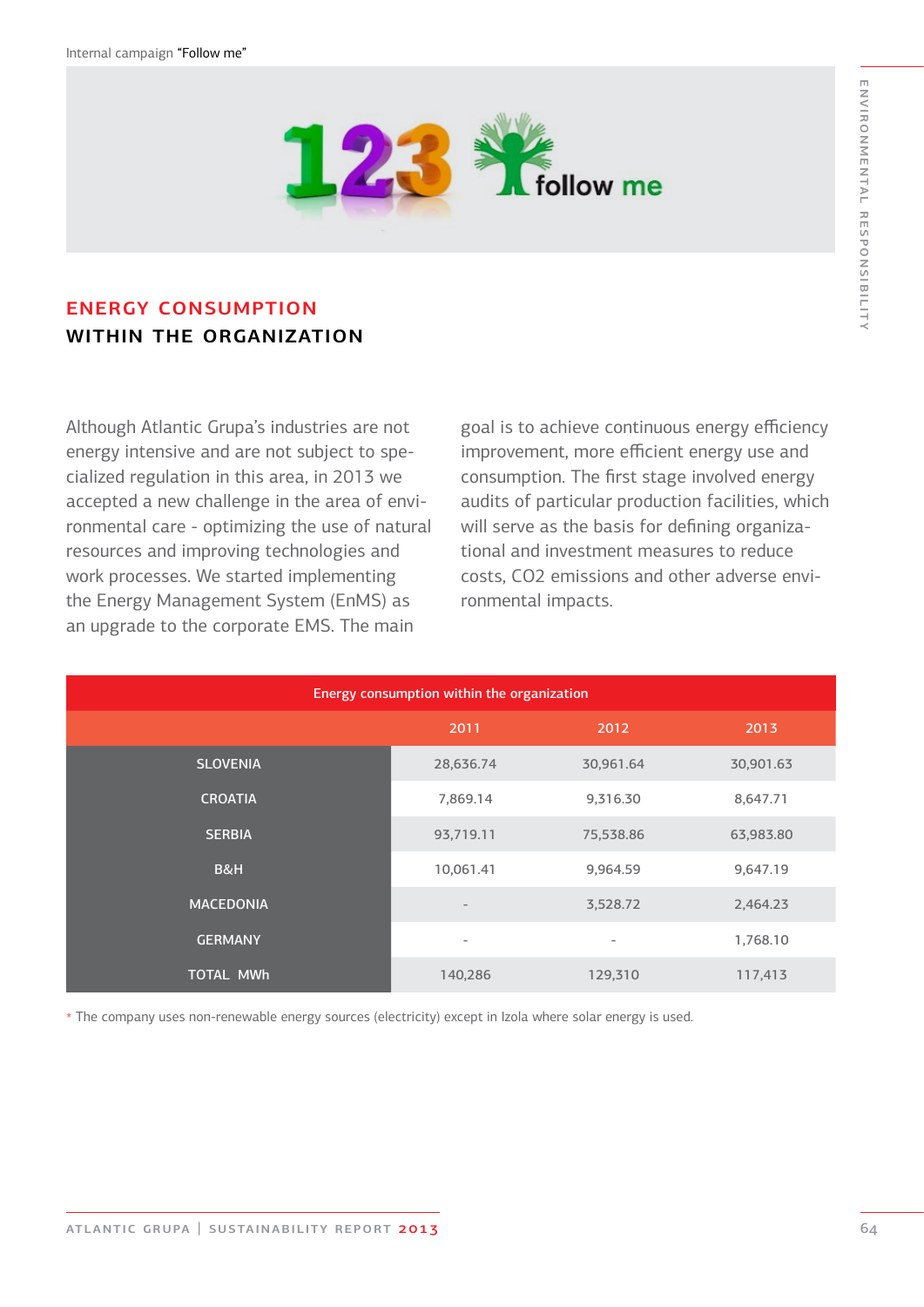|                  |                                                       |                                                       | <b>Energy consumption MWh</b> |                                                             |                          |                          |                  |
|------------------|-------------------------------------------------------|-------------------------------------------------------|-------------------------------|-------------------------------------------------------------|--------------------------|--------------------------|------------------|
|                  | <b>SLOVENIA</b>                                       | <b>CROATIA</b>                                        | <b>SERBIA</b>                 | B&H                                                         | <b>MACEDONIA</b>         | <b>GERMANY</b>           | <b>TOTAL MWH</b> |
|                  |                                                       |                                                       | 2011                          |                                                             |                          |                          |                  |
| Electricity      | 7,729                                                 | 6,452                                                 | 17,480                        | 2,901                                                       |                          |                          | 34,562           |
| LPG              | 10,661.81                                             | $\alpha_{\rm{max}}=1$                                 | 54,854.27                     | $\sim 100$ m $^{-1}$                                        |                          |                          | 65,516           |
| Natural gas      | 3,479.29                                              | 450.40                                                | 19,039.79                     | 6,059.63                                                    |                          |                          | 29,029.11        |
| <b>CNG</b>       | $\sim$ $ \sim$                                        |                                                       |                               |                                                             |                          |                          |                  |
| <b>PROPAN</b>    | 356.32                                                | $\overline{\phantom{a}}$                              |                               | $\overline{\phantom{a}}$                                    |                          |                          | 356              |
| Fuel oil         | $\alpha_{\rm{max}}=0.01$                              | 966.72                                                | 2,345.32                      | 1,100.75                                                    |                          | $\overline{\phantom{a}}$ | 4,413            |
| Mazut            | 6,410.50                                              | $\sim$                                                | $\sim$                        | $\overline{\phantom{a}}$                                    |                          |                          | 6,411            |
| <b>Total MWh</b> | 28,636.74                                             | 7,869.14                                              | 93,719.11                     | 10,061.41                                                   |                          |                          | 140,286          |
|                  |                                                       |                                                       | 2012                          |                                                             |                          |                          |                  |
| Electricity      | 8,013                                                 | 7,529                                                 | 20,437                        | 3,092                                                       | 1,660                    | $\overline{\phantom{a}}$ | 40,731           |
| <b>LPG</b>       | 12,723.95                                             | $\mathcal{L}_{\rm{max}}$ and $\mathcal{L}_{\rm{max}}$ | 23,691.67                     | $\mathcal{L}(\mathcal{L})$ and $\mathcal{L}(\mathcal{L})$ . | 1,747.28                 |                          | 38,163           |
| Natural gas      | 3,559.94                                              | 447.27                                                | 19,389.22                     | 5,588.85                                                    | $\overline{\phantom{a}}$ |                          | 28,985.28        |
| <b>CNG</b>       | $\mathcal{L}_{\rm{max}}$ and $\mathcal{L}_{\rm{max}}$ | $\sim$                                                | 9,376.50                      |                                                             |                          |                          | 9,377            |
| <b>PROPAN</b>    | 301.44                                                | $\overline{\phantom{a}}$                              | $\sim$ $ \sim$                | $\overline{\phantom{a}}$                                    | $\overline{\phantom{a}}$ |                          | 301              |
| Fuel oil         | <b>Common</b>                                         | 1,340.08                                              | 2,644.83                      | 1,283.37                                                    | 121.83                   | $\overline{\phantom{a}}$ | 5,390            |
| Mazut            | 6,363.15                                              | $\sim 100$                                            | $\sim 100$ m $^{-1}$          | $\sim$ $-$                                                  | $\sim$ $-$               |                          | 6,363            |
| <b>Total MWh</b> | 30,961.64                                             | 9,316.30                                              | 75,538.86                     | 9,964.59                                                    | 3,528.72                 |                          | 129,310          |
|                  |                                                       |                                                       | 2013                          |                                                             |                          |                          |                  |
| Electricity      | 8,041                                                 | 7,055                                                 | 20,486                        | 2,738                                                       | 641                      | 813                      | 39,774           |
| <b>LPG</b>       | 13,094.22                                             | $\sim 100$                                            | 10,562.20                     | $\sim$ $-$                                                  | 1,712.64                 | 318.87                   | 25,688           |
| Natural gas      | 3,580.41                                              | 477.30                                                | 17,250.50                     | 5,602.77                                                    |                          | $\overline{\phantom{a}}$ | 26,910.98        |
| <b>CNG</b>       |                                                       |                                                       | 12,831                        |                                                             |                          |                          | 12,831           |
| <b>PROPAN</b>    | 355.73                                                | $\overline{\phantom{a}}$                              | $\sim$                        | $\overline{\phantom{a}}$                                    |                          |                          | 356              |
| Fuel oil         |                                                       | 1,115.85                                              | 2,853.87                      | 1,306.09                                                    | 110.79                   | 636.15                   | 6,023            |
| Mazut            | 5,830.29                                              | $\sim 10^{-1}$                                        | $\sim$                        | $\overline{\phantom{a}}$                                    | $\sim 100$               | $\sim$                   | 5,830            |
| <b>Total MWh</b> | 30,901.63                                             | 8,647.71                                              | 63,983.80                     | 9,647.19                                                    | 2,464.23                 | 1,768.10                 | 117,413          |

ENVIRONMENTAL RESPONSIBILITY

environmental responsibility

The total amount of energy consumption 2011 - 2013 is decreasing partially due to a reduction of the production and due to an optimisation of the consumption. The efficiency of energy consumption per unit (kg) of product is

generally improving. There is one exception on Cedevita production location, where the consumption of electric energy per unit of product increased due to a decrease in production quantities.

atlantic grupa | sustainability report 2013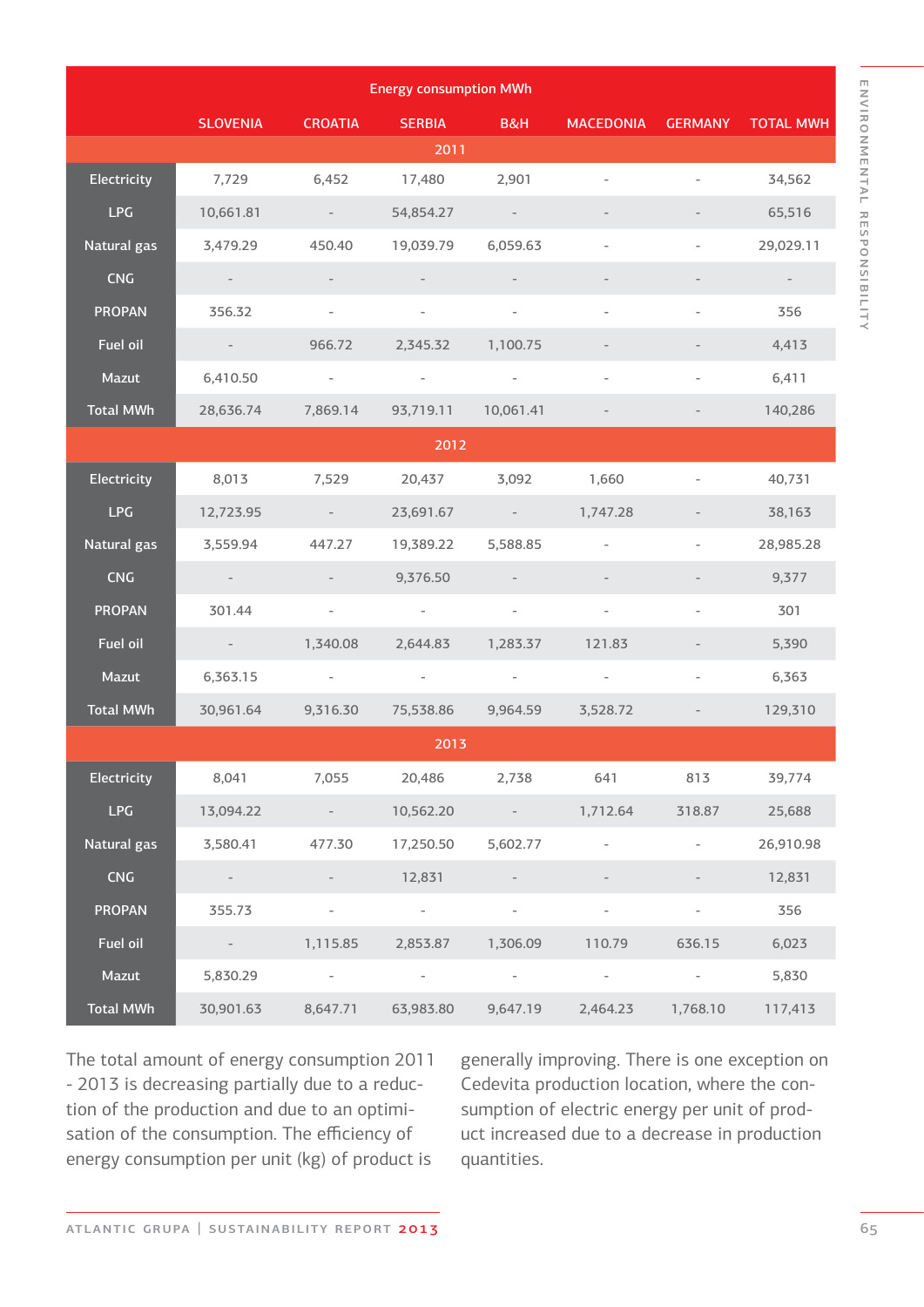#### **BIODIVERSITY**

Within the process of risk control in designing and developing a new or existing product, biodiversity is defined as an environmental aspect with respect to the selection of raw materials that may have or have bad effects on human health.

During the phase of selecting the raw materials for a new product, the principle of maintaining biodiversity has to be taken into ac-

count. The development technologist selects possible raw materials that meet the requirements of ecological and sustainable aspects. Particular attention has to be paid to threatened plant and animal species (ref. document: IUCN Red List). Number of IUCN Red list species and national conservation list species with habitats in areas affected by operations by level of extinction list is also one of the informative KPI's of the Central Purchasing monitored on a monthly, quarterly or annual basis.

| Number of raw materials used from the category |                |  |  |  |
|------------------------------------------------|----------------|--|--|--|
| Critically endangered                          | $\mathbf 0$    |  |  |  |
| Endangered                                     | $\mathbf{0}$   |  |  |  |
| Vulnerable                                     | $\overline{0}$ |  |  |  |
| Near threatened                                |                |  |  |  |
| Least concern                                  | $\mathbf 0$    |  |  |  |

Among seven business units producing food and food supplements: Beverages, Coffee, Snacks, Savoury spreads, Sport and functional food, Pharma and Bebi, only Savoury spreads operations are using raw materials from IUSN

Red List. For the production of Argeta Tuna pate, we use the fish species Thunnus Albacore listed in NT category. In the next five years, we plan to replace this type of tuna with tuna Skip Jack, which is not on red list.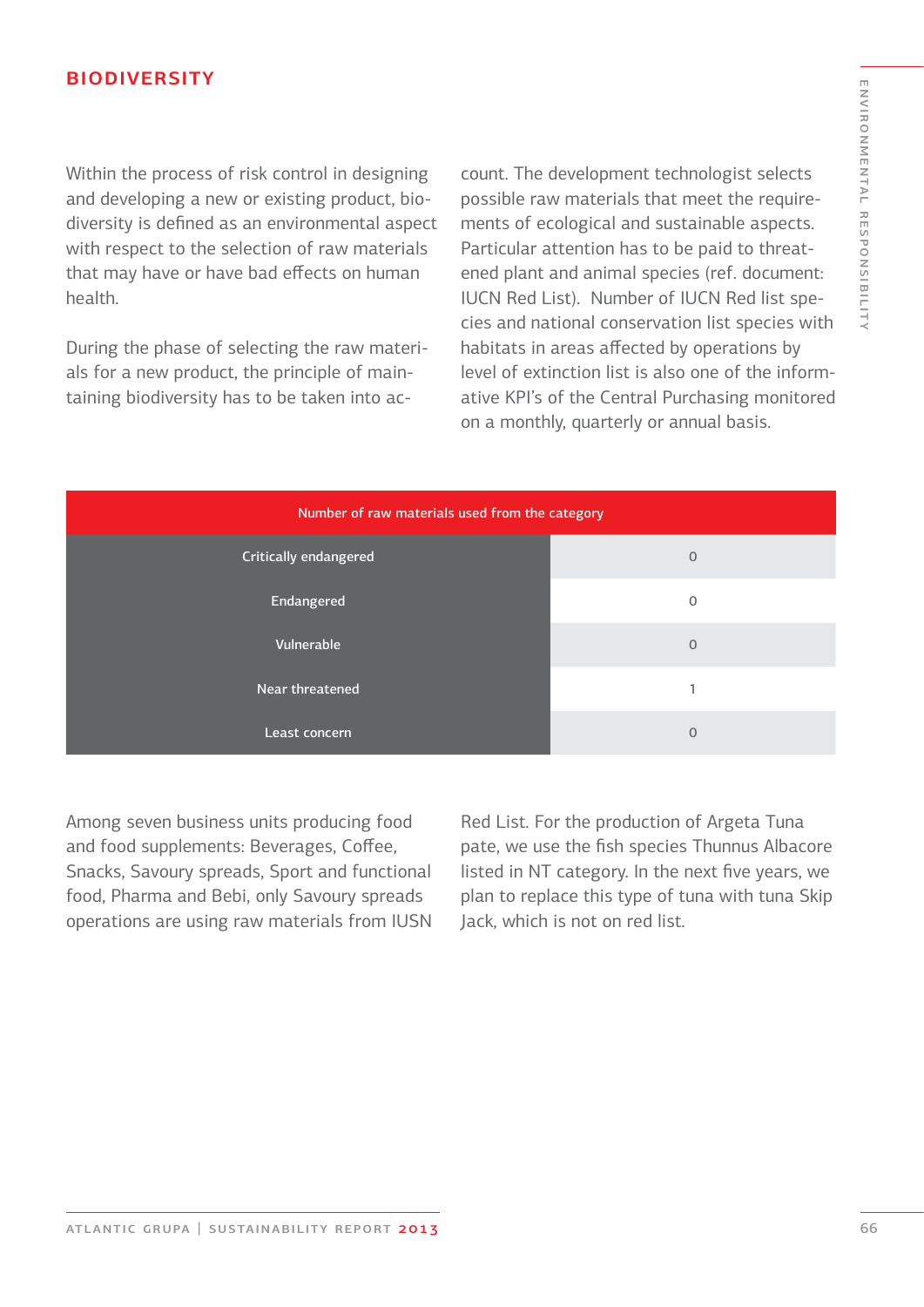In addition to reducing waste quantities, our main goal is to increase the separately collected waste on all production locations. For the exception of one location in Croatia, all the other locations have improved the separate collection of the waste compared with the municipal waste (landfill disposal method).

Within the improvement of business processes, we would like to point out as a good example the process of developing new products, where special attention is given to the possibility of using more environmentally acceptable packaging, reducing the weight or amount of packaging and the selection of partially recycled packaging materials.

| Non-hazardous waste (t/year) |                  |                |              |                |                |                 |              |
|------------------------------|------------------|----------------|--------------|----------------|----------------|-----------------|--------------|
| 2013                         | <b>RECYCLING</b> | <b>BURNING</b> | <b>REUSE</b> | <b>RECOVER</b> | <b>COMPOST</b> | <b>LANDFILL</b> | <b>TOTAL</b> |
| <b>SLOVENIA</b>              | 966.93           | 83.64          | 501.34       | 280.16         | 24.30          | 88.07           | 1,944.44     |
| <b>CROATIA</b>               | 300.82           | 7.01           | 1.19         | 344.00         | 28.55          | 74.59           | 756.15       |
| <b>SERBIA</b>                | 674.43           | 0.00           | 259.47       | 0.00           | 0.00           | 1,162.92*       | 2,096.83     |
| B&H                          | 241.52           | 0.00           | 371.41       | 0.00           | 0.00           | 584.89*         | 1,197.82     |
| <b>MACEDONIA</b>             | 15.18            | 0.00           | 40.00        | 0.00           | 0.00           | 57.00*          | 112.18       |
| <b>GERMANY</b>               | 160.72           | 0.00           | 0.00         | 0.00           | 12.86          | 93.60           | 124.67       |
| <b>TOTAL</b>                 | 2,359.60         | 90.66          | 1,173.41     | 624.16         | 65.70          | 2.061.07        | 6,232.09     |

Determined separately collected waste (Coffee Husk and liquid waste from the Waste Water treatment plant) is not yet possible \* to reuse or composting due to a lack of the infrastructure solutions of the National Waste Management System. Those quantities of separately collected waste are shown in the "Landfill" category.

|                  |                  |                | Hazardous waste (t/year) |                |                |                 |              |
|------------------|------------------|----------------|--------------------------|----------------|----------------|-----------------|--------------|
| 2013             | <b>RECYCLING</b> | <b>BURNING</b> | <b>REUSE</b>             | <b>RECOVER</b> | <b>COMPOST</b> | <b>LANDFILL</b> | <b>TOTAL</b> |
| <b>SLOVENIA</b>  | 0.01             | 1.35           | 0.00                     | 0.00           | 0.00           | 0.00            | 1.36         |
| <b>CROATIA</b>   | 6.10             | 2.85           | 0.16                     | 0.00           | 0.00           | 0.00            | 9.11         |
| <b>SERBIA</b>    | 1.58             | 0.00           | 0.00                     | 0.00           | 0.00           | 0.00            | 1.58         |
| B&H              | 0.08             | 0.04           | 0.00                     | 0.00           | 0.00           | 0.00            | 0.12         |
| <b>MACEDONIA</b> | 0.00             | 0.00           | 0.00                     | 0.00           | 0.00           | 0.00            | 0.00         |
| <b>GERMANY</b>   | 0.10             | 0.00           | 0.00                     | 0.00           | 0.00           | 0.00            | 0.10         |
| <b>TOTAL</b>     | 7.87             | 4.24           | 0.16                     | 0.00           | 0.00           | 0.00            | 12.28        |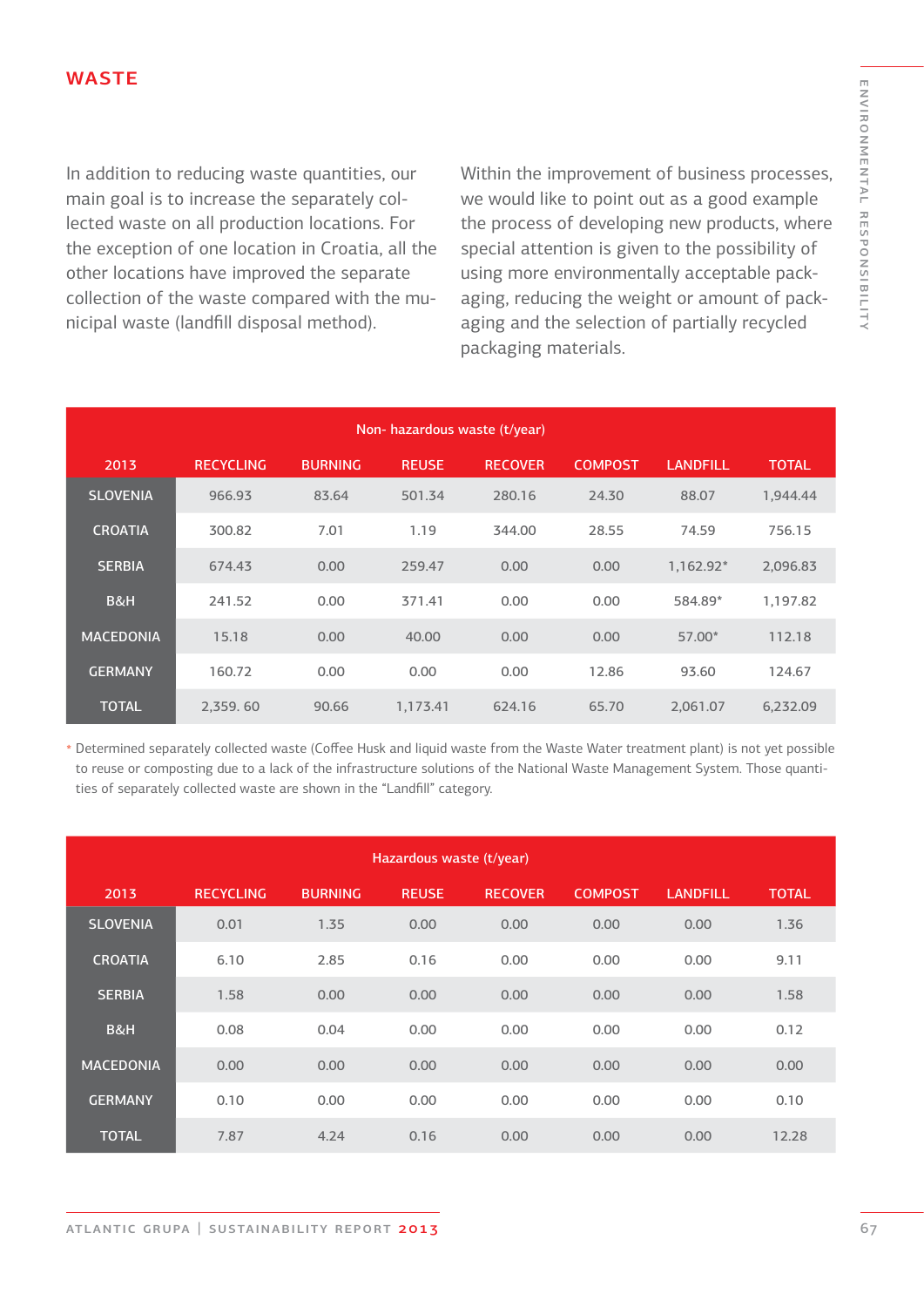ENVIRONMENTAL RESPONSIBILITY environmental responsibility

In Bosnia and Herzegovina, Serbia and Macedonia the method for collecting municipal waste (landfill) is based on two-month measurements. The billing system for the municipal waste removal is defined per square meter of the site and does not provide the weight of the removed waste.



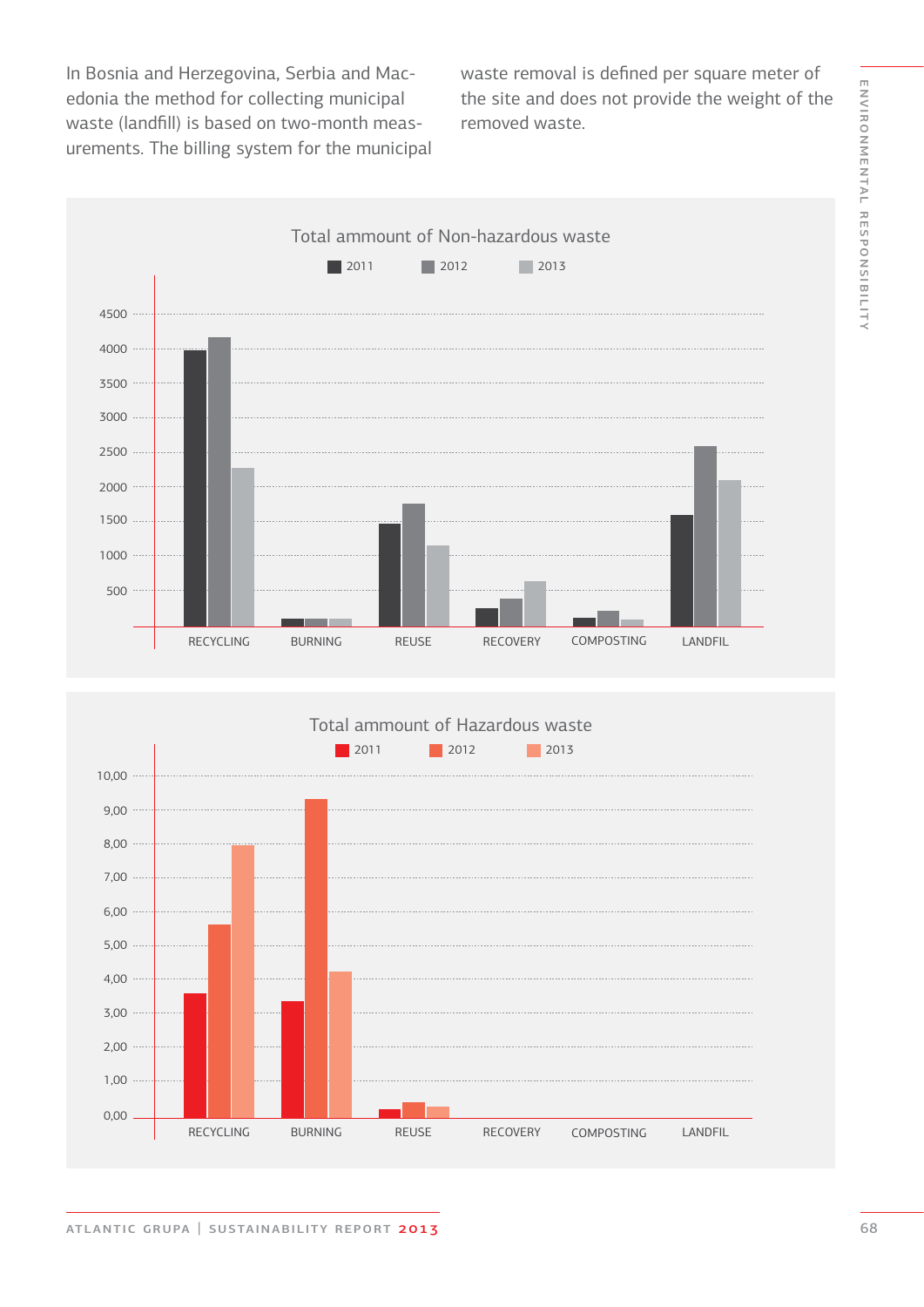# 8. GRI INDEX

|           | <b>GENERAL STANDARD DISCLOSURES</b>                                                                                                                             | <b>PAGE</b> |
|-----------|-----------------------------------------------------------------------------------------------------------------------------------------------------------------|-------------|
|           | <b>STRATEGY AND ANALYSIS</b>                                                                                                                                    |             |
| $G4 - 1$  | Statement from the most senior decision-maker of the organization                                                                                               | $03 - 07$   |
| $G4 - 2$  | Sustainability trends, key impacts, risks, and opportunities                                                                                                    | 16,17       |
|           | <b>ORGANIZATIONAL PROFILE</b>                                                                                                                                   |             |
| $G4-3$    | Name of the organization                                                                                                                                        | 8           |
| $G4-4$    | Primary brands, products, and services                                                                                                                          | $8 - 11$    |
| $G4-5$    | Location of the organization's headquarters                                                                                                                     | 11          |
| $G4-6$    | Number of countries where the organization operates                                                                                                             | 11          |
| $G4-7$    | Nature of ownership and legal form                                                                                                                              | 13          |
| $G4-8$    | Markets served                                                                                                                                                  | 8,9         |
| $G4-9$    | Scale of the organization                                                                                                                                       | 11          |
| $G4-10$   | Employment profile                                                                                                                                              | 14          |
| $G4 - 11$ | Percentage of total employees covered by collective bargaining agreements                                                                                       | 14          |
| $G4-12$   | Description of supply chain                                                                                                                                     | 15,16       |
| $G4-13$   | Significant changes during the reporting period regarding the organization's size,<br>structure, ownership, or its supply chain                                 | $\sqrt{2}$  |
|           | <b>COMMITMENTS TO EXTERNAL INITIATIVES</b>                                                                                                                      |             |
| $G4 - 14$ | Precautionary approach or principle                                                                                                                             | 16,17       |
| $G4-15$   | Externally developed economic, environmental and social charters, principles, or<br>other initiatives to which the organization subscribes or which it endorses | $18 - 22$   |
| $G4-16$   | Active memberships of associations (such as industry associations) and national<br>or international advocacy organizations                                      | 18,28       |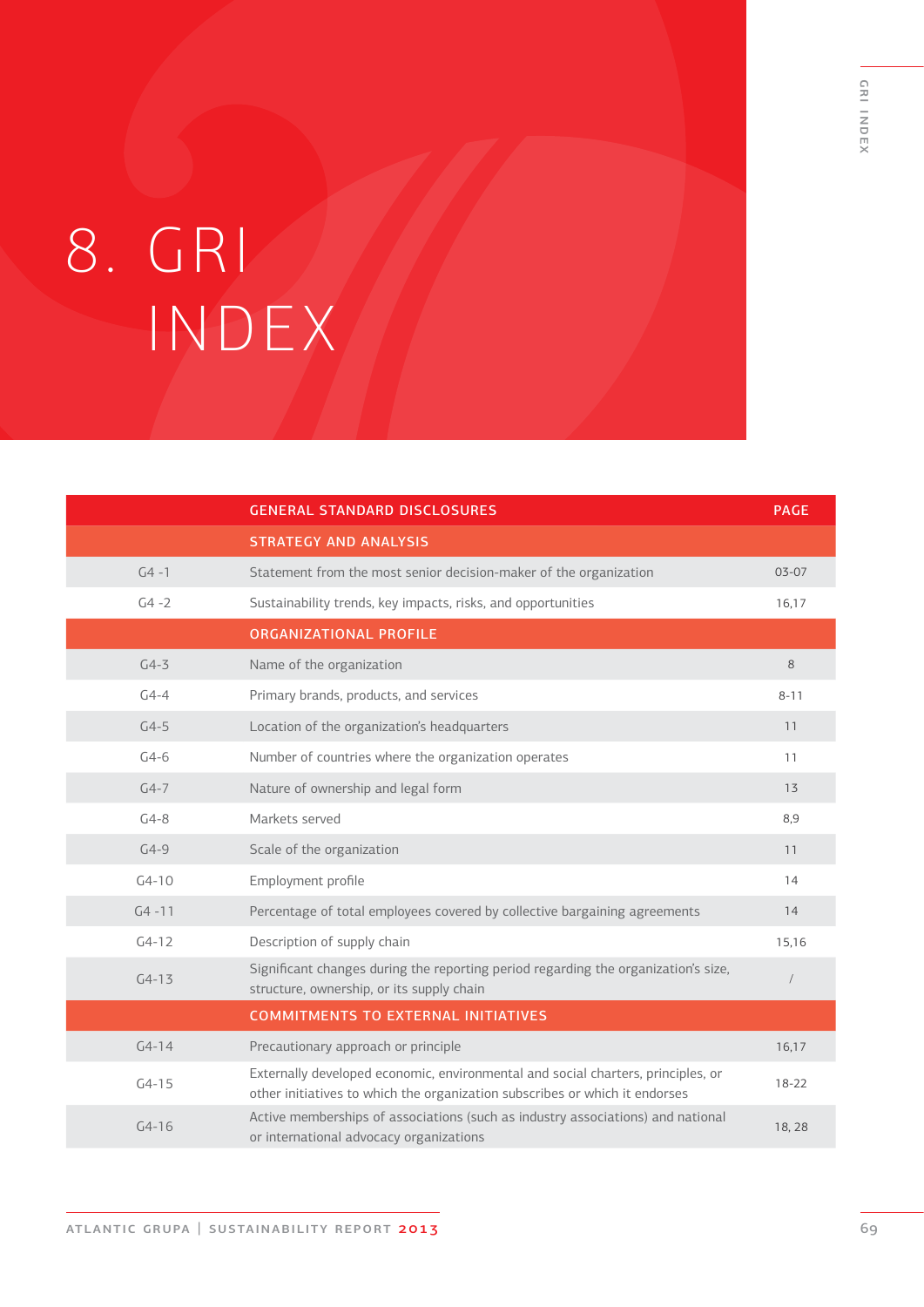|           | <b>IDENTIFIED MATERIAL ASPECTS AND BOUNDARIES</b>                                                                                                                                                                                                                                                                                                                                                                             |            |
|-----------|-------------------------------------------------------------------------------------------------------------------------------------------------------------------------------------------------------------------------------------------------------------------------------------------------------------------------------------------------------------------------------------------------------------------------------|------------|
| $G4-17$   | Entities included in the organization's consolidated financial statements                                                                                                                                                                                                                                                                                                                                                     | $9-11, 24$ |
| $G4-18$   | Defining the report content and boundaries                                                                                                                                                                                                                                                                                                                                                                                    | 24,25      |
| $G4-19$   | Material aspects identified                                                                                                                                                                                                                                                                                                                                                                                                   | 25         |
| $G4 - 20$ | Boundary within the organization for each material aspect                                                                                                                                                                                                                                                                                                                                                                     | 25         |
| $G4 - 21$ | Boundary outside the organization for each material aspect                                                                                                                                                                                                                                                                                                                                                                    | 25         |
| $G4-22$   | Restatements of reported information                                                                                                                                                                                                                                                                                                                                                                                          |            |
| $G4 - 23$ | Significant changes in the scope and aspect boundaries                                                                                                                                                                                                                                                                                                                                                                        | $\sqrt{2}$ |
|           | <b>STAKEHOLDER ENGAGEMENT</b>                                                                                                                                                                                                                                                                                                                                                                                                 |            |
| $G4 - 24$ | List of stakeholders                                                                                                                                                                                                                                                                                                                                                                                                          | 26         |
| $G4 - 25$ | Identification and selection of stakeholders                                                                                                                                                                                                                                                                                                                                                                                  | 26         |
| $G4 - 26$ | Stakeholder engagement                                                                                                                                                                                                                                                                                                                                                                                                        | 26         |
| $G4-27$   | Key topics and concerns raised through stakeholder engagement                                                                                                                                                                                                                                                                                                                                                                 | 25,26      |
|           | <b>REPORT PROFILE</b>                                                                                                                                                                                                                                                                                                                                                                                                         |            |
| $G4-28$   | Reporting period                                                                                                                                                                                                                                                                                                                                                                                                              | 24         |
| $G4-29$   | Previous report                                                                                                                                                                                                                                                                                                                                                                                                               | 24         |
| $G4 - 30$ | Reporting cycle                                                                                                                                                                                                                                                                                                                                                                                                               | 24         |
| $G4 - 31$ | Contact point for questions regarding the report or its contents                                                                                                                                                                                                                                                                                                                                                              | 24         |
| $G4 - 32$ | GRI index                                                                                                                                                                                                                                                                                                                                                                                                                     | 69-72      |
| $G4 - 33$ | External assurance                                                                                                                                                                                                                                                                                                                                                                                                            | 72         |
|           | <b>GOVERNANCE</b>                                                                                                                                                                                                                                                                                                                                                                                                             |            |
| $G4 - 34$ | Governance structure of the organization, including committees of the highest<br>governance body                                                                                                                                                                                                                                                                                                                              | 29,30,31   |
| $G4 - 35$ | Process for delegating authority for economic, environmental and social topics                                                                                                                                                                                                                                                                                                                                                | 29,30,31   |
| $G4 - 36$ | Executive-level position or positions with responsibility for economic, environmen-<br>tal and social topics                                                                                                                                                                                                                                                                                                                  | 29,30,31   |
| $G4 - 37$ | Processes for consultation between stakeholders and the highest governance body<br>on economic, environmental and social topics                                                                                                                                                                                                                                                                                               | 26,29      |
| $G4 - 38$ | Composition of the highest governance body and its committees by: executive<br>or non-executive, independence, tenure on the governance body, number of each<br>individual's other significant positions and commitments, and the nature of the<br>commitments, gender, membership of under-represented social groups, com-<br>petences relating to economic, environmental and social impacts, stakeholder<br>representation | 29,30,31   |
| $G4 - 39$ | Function of the chair of the highest governance body, whether the chair of the<br>highest governance body is also an executive officer                                                                                                                                                                                                                                                                                        | 30         |
| $G4 - 40$ | Nomination and selection processes for the highest governance body and its com-<br>mittees                                                                                                                                                                                                                                                                                                                                    | 29,30,31   |
| $G4 - 41$ | Processes for the highest governance body to ensure conflicts of interest are<br>avoided                                                                                                                                                                                                                                                                                                                                      | 33         |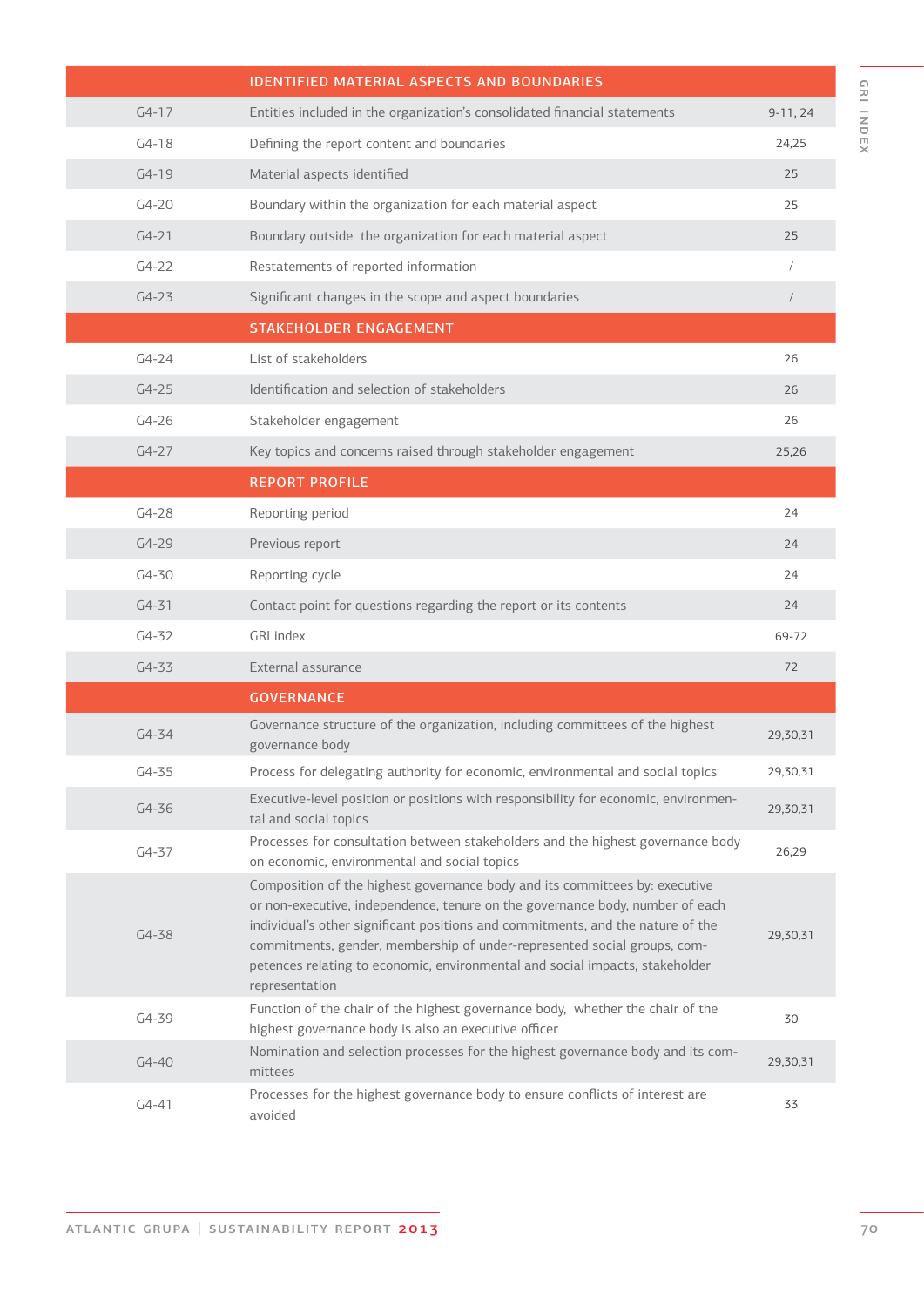| $G4 - 42$ | Roles of the highest governance body and senior executives in the development,<br>approval, and updating of the organization's purpose, value or mission statements,<br>strategies, policies, and goals related to economic, environmental and social<br>impacts | 26,28      |
|-----------|------------------------------------------------------------------------------------------------------------------------------------------------------------------------------------------------------------------------------------------------------------------|------------|
| $G4 - 51$ | Remuneration policies for the highest governance body and senior executives and<br>how performance criteria in the remuneration policy relate to their economic,<br>environmental and social objectives                                                          | 31,32      |
| $G4 - 52$ | Process for determining remuneration                                                                                                                                                                                                                             | 31         |
|           | <b>ETHICS AND INTEGRITY</b>                                                                                                                                                                                                                                      |            |
| $G4 - 56$ | Organization's values, principles, standards and norms of behavior such as codes<br>of conduct and codes of ethics                                                                                                                                               | 33-36      |
| $G4 - 58$ | Internal and external mechanisms for reporting concerns about integrity                                                                                                                                                                                          | 33, 34, 35 |

|                     | SPECIFIC STANDARD DISCLOSURES                                                                                                                                    | <b>PAGE</b> |
|---------------------|------------------------------------------------------------------------------------------------------------------------------------------------------------------|-------------|
| <b>CATEGORY</b>     | <b>ECONOMIC</b>                                                                                                                                                  |             |
| <b>ASPECT</b>       | <b>ECONOMIC PERFORMANCE</b><br>- DISCLOSURES ON MANAGEMENT APPROACH                                                                                              | 37,38       |
| $G4$ -EC 1          | Direct economic value generated and distributed                                                                                                                  | 38,39,40    |
| <b>CATEGORY</b>     | <b>ENVIRONMENTAL</b>                                                                                                                                             | 62,63       |
| <b>ASPECT</b>       | <b>ENERGY - DISCLOSURES ON MANAGEMENT APPROACH</b>                                                                                                               | 64          |
| $G4$ -EN 3          | Energy consumption within the organization                                                                                                                       | 64,65       |
| <b>ASPECT</b>       | <b>BIODIVERSITY - DISCLOSURES ON MANAGEMENT APPROACH</b>                                                                                                         | 66          |
| G4-EN 14            | Total number of IUCN red list species and national conservation list species with<br>habitats in areas affected by operations, by level of extinction risk       | 66          |
| <b>ASPECT</b>       | <b>WASTE - DISCLOSURES ON MANAGEMENT APPROACH</b>                                                                                                                | 67          |
| G4-EN 23            | Total weight of waste by type and disposal method                                                                                                                | 67,68       |
| <b>CATEGORY</b>     | <b>SOCIAL</b>                                                                                                                                                    |             |
| <b>SUB-CATEGORY</b> | <b>LABOR PRACTICES AND DECENT WORK</b>                                                                                                                           | 53,54       |
| <b>ASPECT</b>       | <b>EMPLOYMENT - DISCLOSURES ON MANAGEMENT APPROACH</b>                                                                                                           | 55,56       |
| $G4-LA1$            | Total number and rates of new employee hires and employee turnover by age<br>group, gender and regions                                                           | 56,57,58    |
| <b>ASPECT</b>       | <b>OCCUPATIONAL HEALTH AND SAFETY</b><br>- DISCLOSURES ON MANAGEMENT APPROACH                                                                                    | 58          |
| $G4-LA6$            | Type of injury and rates of injury, occupational diseases, lost days, and absentee-<br>ism, and total number of work-related fatalities, by region and by gender | 59          |
| <b>ASPECT</b>       | <b>TRAINING AND FDUCATION</b><br>- DISCLOSURES ON MANAGEMENT APPROACH                                                                                            | 60          |